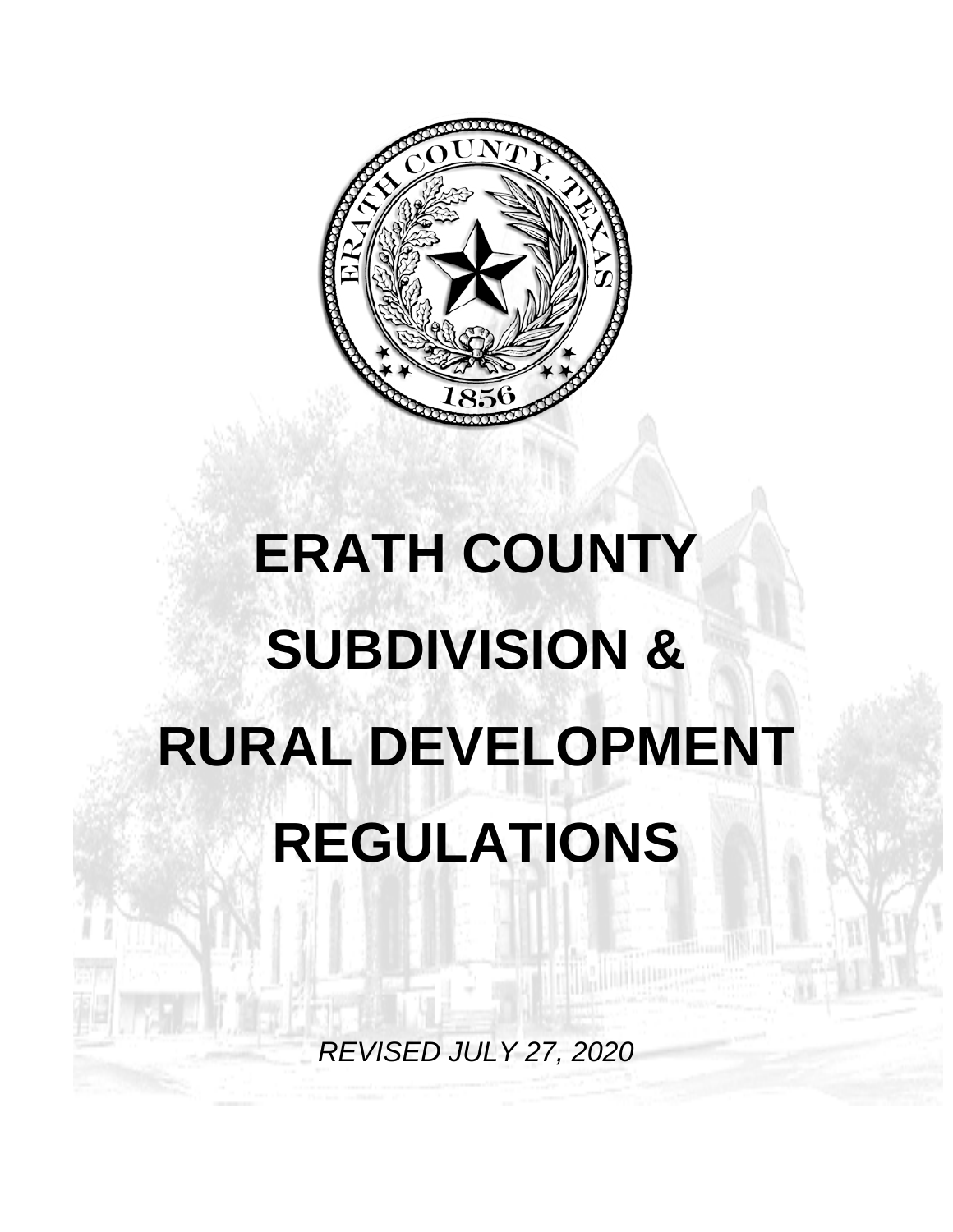

| <b>County Judge: Alfonso Campos</b>                  | 254-965-1452 |
|------------------------------------------------------|--------------|
| <b>County Commissioner, Precinct 1: Dee Stephens</b> | 254-965-7178 |
| <b>County Commissioner, Precinct 2: Albert Ray</b>   | 254-445-3122 |
| <b>County Commissioner, Precinct 3: Joe Brown</b>    | 254-965-2113 |
| <b>County Commissioner, Precinct 4: Jim Buck</b>     | 254-965-3561 |
|                                                      |              |

| <b>County Clerk: Gwinda Jones</b>          | 254-965-1482 |
|--------------------------------------------|--------------|
| <b>County Attorney: Lisa Pence</b>         | 254-965-1453 |
| <b>Environmental Officer: Keith Bailey</b> | 254-965-1414 |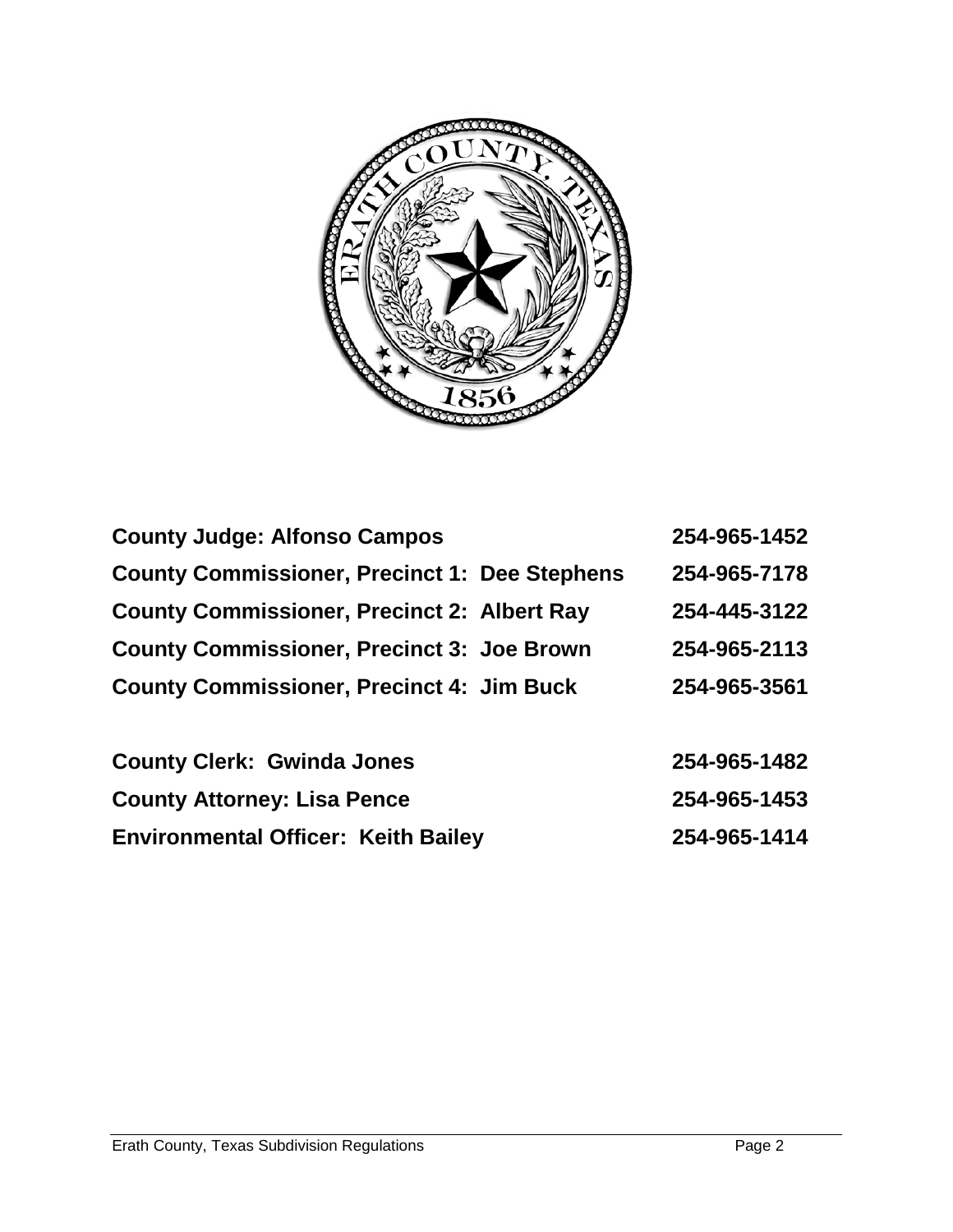|                   | Section I – Erath County Subdivision Regulations                                                                                                                                                                                                                                                                                                            |                                                                      |
|-------------------|-------------------------------------------------------------------------------------------------------------------------------------------------------------------------------------------------------------------------------------------------------------------------------------------------------------------------------------------------------------|----------------------------------------------------------------------|
|                   |                                                                                                                                                                                                                                                                                                                                                             | Page                                                                 |
| Article I         | Authority, Purpose, & Scope<br>Authority<br>Purpose<br>Conflicts<br>Administration                                                                                                                                                                                                                                                                          | 6<br>6<br>6<br>6<br>6                                                |
| Article II        | Definitions<br>Application<br><b>Commissioner's Court</b><br>Easement<br>Lot<br><b>Record Plat</b><br><b>Private Subdivision</b><br>Subdivision                                                                                                                                                                                                             | 6<br>6<br>7<br>7<br>$\overline{7}$<br>7<br>$\overline{7}$            |
| Article III       | Procedure<br>On Site Assessment<br><b>Pre-Application Meeting</b><br>Formal Presentation of Plat Application                                                                                                                                                                                                                                                | 7<br>$\overline{7}$<br>$\overline{7}$<br>8                           |
| Article IV        | Plat Application Review and Approval Procedure<br>Requirements of Plat Application<br><b>Designated County Official</b><br>Time Limits for Approval<br>Approval<br>Construction Prohibited w/o Approved Application                                                                                                                                         | 8<br>8<br>9<br>9<br>10<br>10                                         |
| Article V         | Exemptions                                                                                                                                                                                                                                                                                                                                                  | 10                                                                   |
| <b>Article VI</b> | Performance Bond                                                                                                                                                                                                                                                                                                                                            | 11                                                                   |
|                   | <b>Final and Recorded Plat</b><br><b>Engineer Certification</b><br>Final Inspection<br>Certificate of Compliance by Commissioner's Court<br>Corrective Action if Construction Not Approved<br><b>Standards for Approval</b>                                                                                                                                 | 11<br>11<br>11<br>12<br>12<br>12                                     |
| Article VII       | <b>Water Drainage</b><br>Lots & Private Property<br>Roads w/o Curbs & Gutters<br><b>Permanent Drainage Structures</b><br><b>Types of Permanent Drainage Structures</b><br>Driveway Drain Pipes<br>Embankments<br><b>Permanent Obstacles</b><br>Open Drainage Channels & Ditches<br><b>Drainage Easements</b><br>Drainage Plan<br><b>Maximum Road Grades</b> | 12<br>12<br>12<br>12<br>12<br>12<br>13<br>13<br>13<br>13<br>13<br>13 |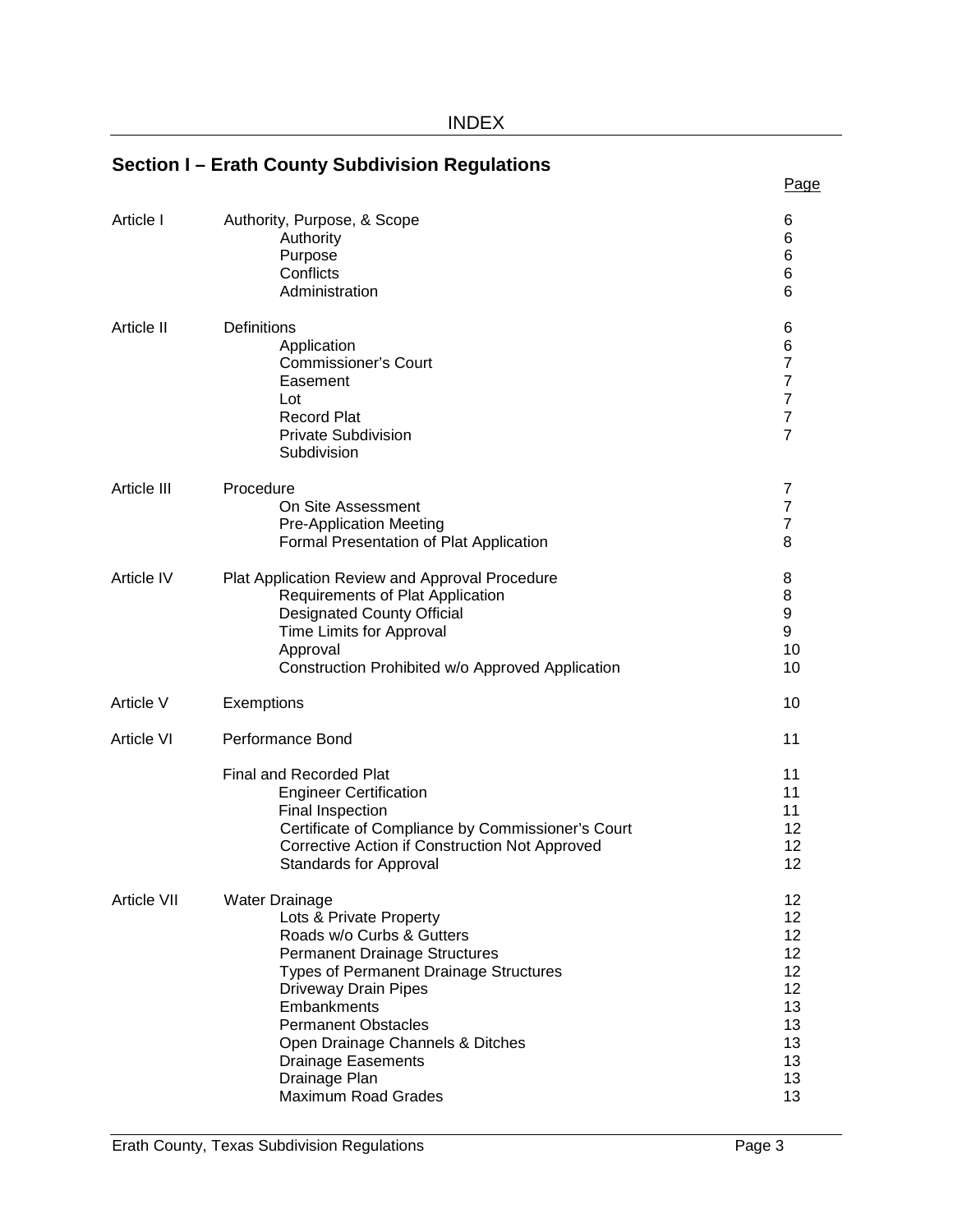|                     | <b>Backfill of Pipe</b>                                                                                                                                                                                                       | 13                                           |
|---------------------|-------------------------------------------------------------------------------------------------------------------------------------------------------------------------------------------------------------------------------|----------------------------------------------|
| <b>Article VIII</b> | Sewage Disposal Systems<br>Land Planning and Site Evaluation<br>Soil Analysis<br>Lot Adequate Sizes to Meet Requirements<br>All Habitable Structures Must Have Approved Sewage Systems<br><b>Outdoor Toilets or Cesspools</b> | 13<br>13<br>13<br>14<br>14<br>14             |
| Article IX          | Roads<br>Roadway Layout<br>Right-of-Way<br><b>County Roads</b>                                                                                                                                                                | 14<br>14<br>14                               |
|                     | Design Criteria & Construction Standards for Streets<br><b>Street Length</b><br>Cul-De-Sacs<br>Flag Lots                                                                                                                      | 15                                           |
|                     | <b>Street Names and Signs</b><br>Mailboxes<br>Inspection of Roads                                                                                                                                                             | 15<br>15<br>16                               |
| Article X           | <b>Road Construction Standards</b><br>General<br>Drainage Pipe<br><b>Flexible Base</b><br>Paving                                                                                                                              | 16<br>16<br>16<br>16<br>17                   |
| <b>Article XI</b>   | Acceptance of Road Maintenance & Bonds Requirements<br><b>Owners Maintenance Responsibility</b><br>County Acceptance of Roadways                                                                                              | 17<br>17<br>17                               |
|                     | Maintenance Bond                                                                                                                                                                                                              | 18                                           |
| <b>Article XII</b>  | <b>Utilities</b><br>Easements<br>Utility Lines in Rear of Homes<br><b>County Liability</b>                                                                                                                                    | 18<br>18<br>18<br>18                         |
| <b>Article XIII</b> | <b>General Provisions</b><br>General<br><b>Evidence Required</b><br>Authority<br>Severability<br>Subdividing Lots within a Subdivision<br><b>Fire Protection</b><br>Lot Purchasers                                            | 18<br>18<br>19<br>19<br>19<br>19<br>19<br>19 |
| Article XIV         | Enforcement; Penalties; Appeals<br>Category of Offense<br><b>Enforcement Actions</b><br><b>Enforcement of Building Lines</b><br>Appeal of Building & Setback Lines                                                            | 19<br>19<br>19<br>20<br>20                   |
| <b>Article XV</b>   | Applicability<br><b>Effective Date</b><br><b>Date Construction Commenced</b>                                                                                                                                                  | 20<br>20<br>20                               |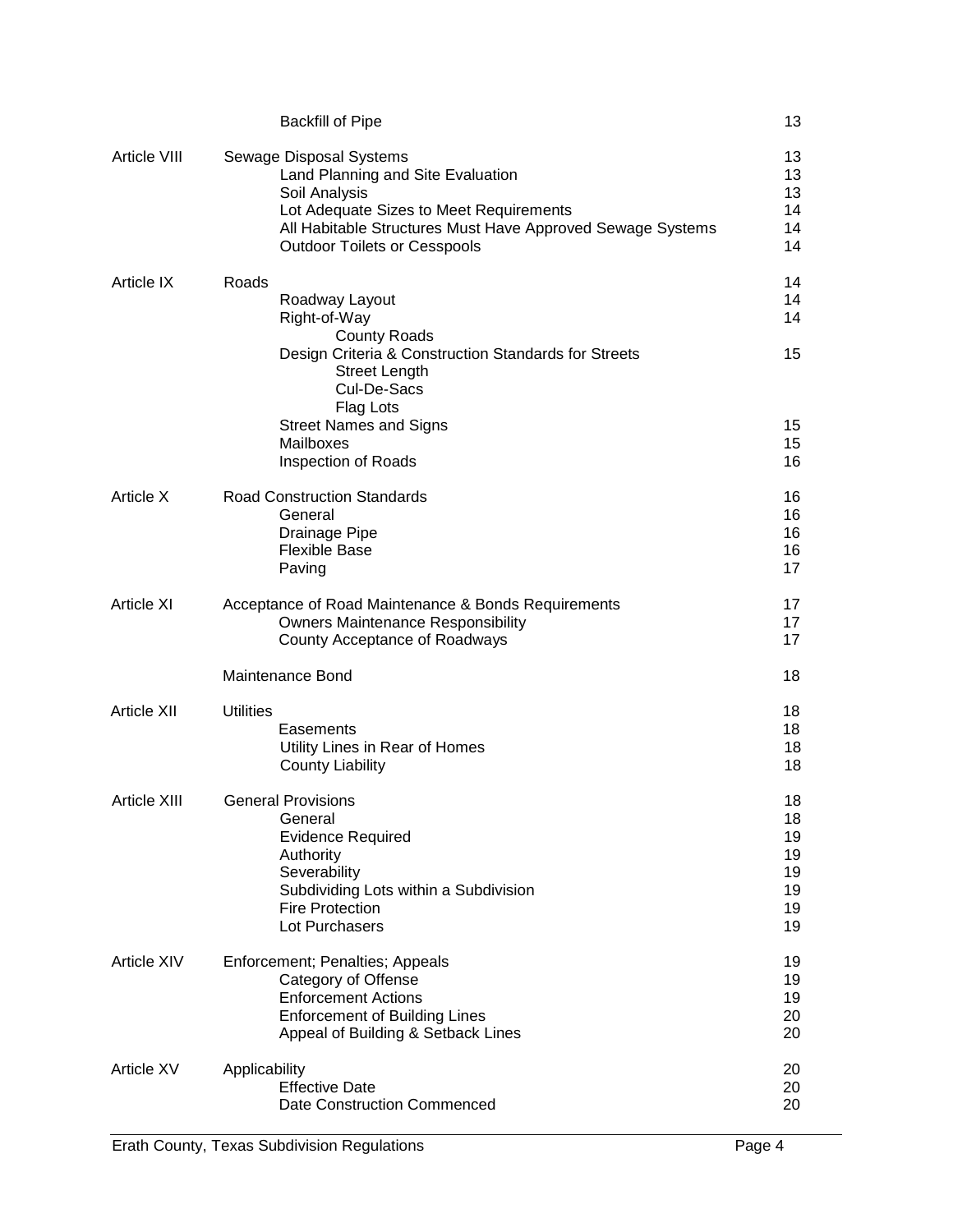|             | <b>Expansion of Existing Subdivision</b><br><b>Applicability Outside City Limits</b>                                                                                                         | 20                                     |
|-------------|----------------------------------------------------------------------------------------------------------------------------------------------------------------------------------------------|----------------------------------------|
| Article XVI | Interpretation – Conflict, Severability, Savings and Amendments<br>Interpretation<br><b>Public Provisions</b><br><b>Private Provisions</b><br>Severability<br>Saving Provision<br>Amendments | 20<br>20<br>20<br>20<br>20<br>21<br>21 |
| Appendix A  | Subdivision Plat Application                                                                                                                                                                 | 22-23                                  |
| Appendix B  | Fee Schedule                                                                                                                                                                                 | 24                                     |
| Appendix C  | Bond Forms:<br>Performance Bond<br>Maintenance Bond                                                                                                                                          | 25<br>26                               |
|             | <b>Erath County Subdivision Checklist</b>                                                                                                                                                    | 27                                     |
|             | <b>Rural Development Rules of Erath County</b>                                                                                                                                               | 28-43                                  |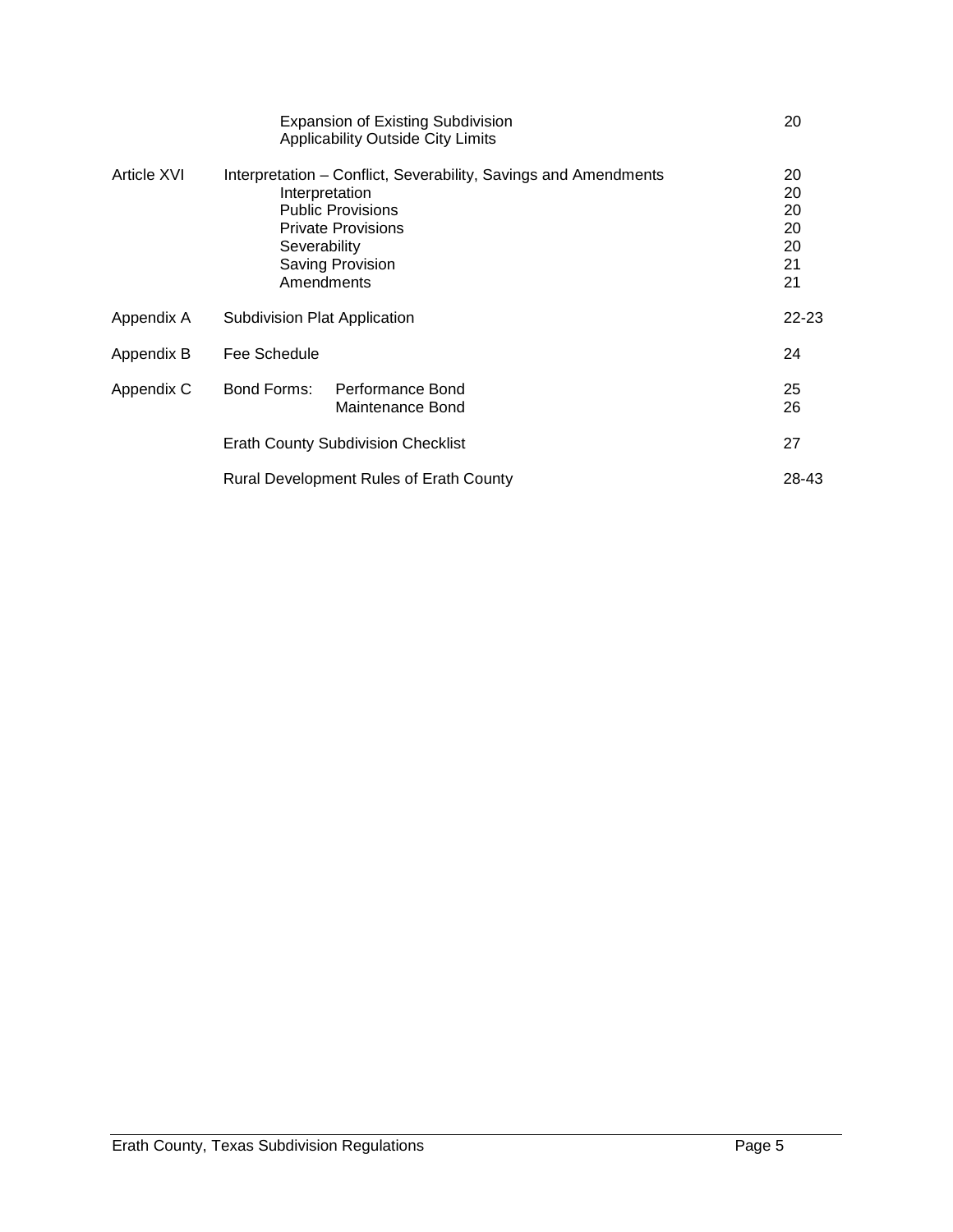# ARTICLE I: AUTHORITY, PURPOSE & SCOPE

#### **Authority**

These rules are adopted by the Commissioners Court of Erath County, Texas, acting in its capacity as a governing body of Erath County. These rules are adopted pursuant to Chapter 232 of the Texas Local Government Code.

#### Purpose

These Regulations have been prepared in general to aid in the orderly development of Erath County, Texas, and provide guidelines which will lead to a desirable environment. Specifically, they have been prepared for the following purposes:

- a. To furnish the Owner with guidance and assistance in the expedient preparation and approval of his or her plat.
- b. To protect the citizens of Erath County by providing subdivision and development guidelines for residential, commercial and industrial subdivisions.
- c. To provide for the welfare of the public by providing guidelines for the location, design, and construction of roadways, roadway intersections, drainage improvements and other features that provide for the safety of the general public.
- d. To provide for the proper arrangement and construction of roads, and to ensure the proper relationship of roads to existing or planned roads.
- e. To ensure adequate access for emergency response vehicles.
- f. To ensure that Erath County will not be burdened with substandard roads in the future.

#### **Conflicts**

In the event of a conflict between these rules and State Statutes, the State Statute will control. These rules are to be harmonized with city zoning where concurrent jurisdiction exists, but in the event of conflict, the most restrictive will control. In the event of a conflict with a homeowner's association rules, then the most restrictive will control.

#### Administration

The Commissioners Court of Erath County, Texas shall administer these rules, which shall apply to all subdivisions whose plans, plats or re-plats are filed with the Erath County Clerk on or after July 27, 2020.

# ARTICLE II: DEFINITIONS

#### Application

A submittal that includes a completed Plat Application form (as found in Appendix A) along with all required attachments which may be required as part of that submittal and the appropriate review fee. These attachments may include, but are not limited to, drawings, drainage or geotechnical reports or electronic data files.

#### Commissioners Court

As used herein, "Commissioners Court" means the Commissioners of Erath County, Texas.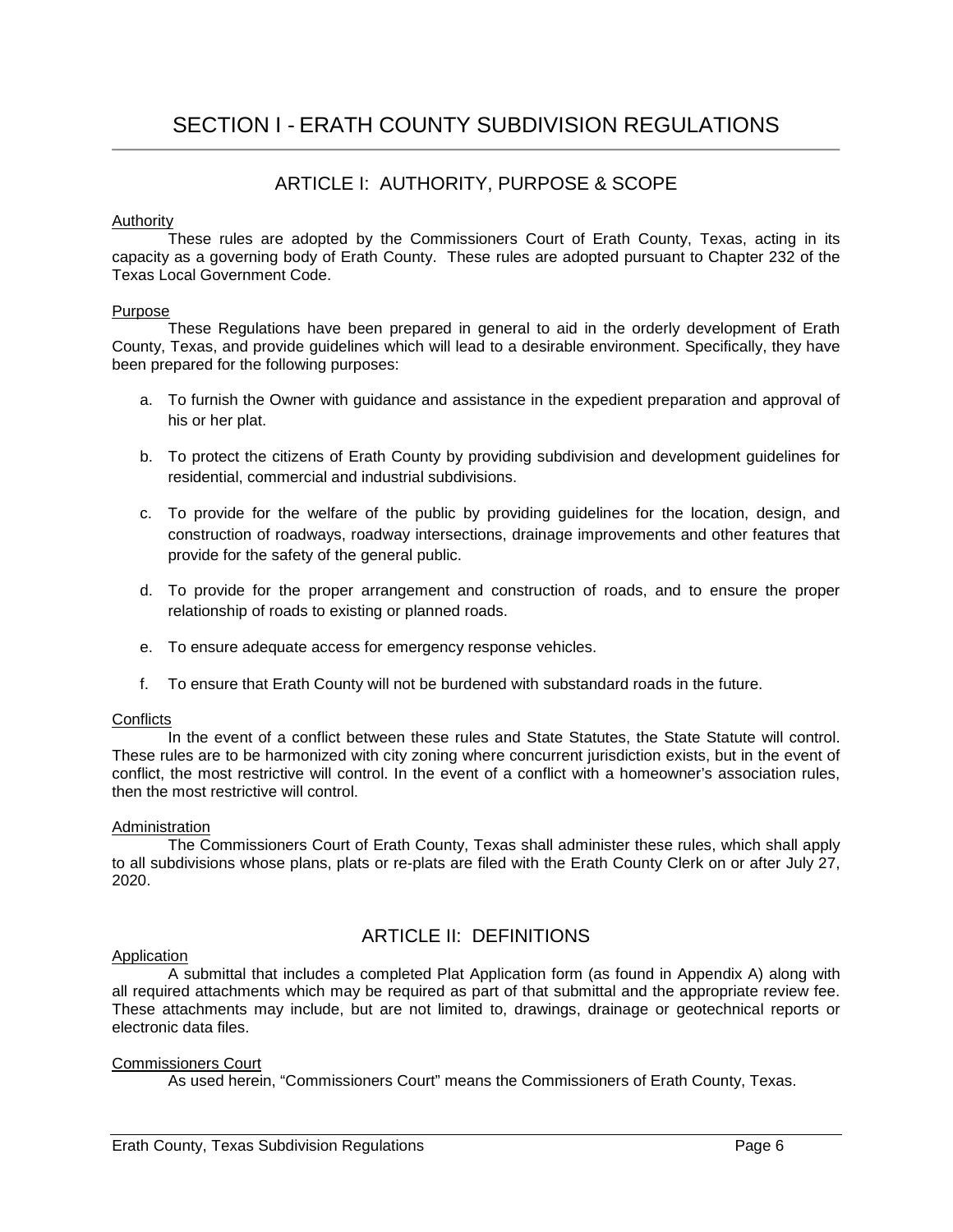#### Easement

A right of access which is granted for the purpose of limited public or semi-public use across over or under private land.

#### Lot

Land occupied or to be occupied by a building and its accessory buildings and including open spaces are required by any applicable regulations which are part of the subdivision (such as parks), and having its principal frontage upon a public road or officially approved place.

#### Record Plat

The final plat drawing of a subdivision which has been approved in accordance with the requirements of these rules and has been filed for record with the County Clerk of Erath County, Texas.

#### Private Subdivision

A subdivision in which the owner wishes to create a subdivision utilizing private roads.

#### Subdivision

The term "subdivision" means the division of a parcel of land into two or more lots or tracts for the purpose of development, dedication of roads or easements, or for use for building development. A division of land for agricultural purposes into lots or tracts, not to exceed five (5) in number, of ten (10) acres or more and not involving a new road or alley shall not be deemed a subdivision.

Each such tract must include not less than two hundred (200') feet of road frontage per tract and must also exhibit not less than five hundred (500') feet of visibility in either direction on said road from any and all point(s) of ingress/egress into and from said tract, including any driveway(s) associated with such tract.

The term also includes multi-unit residential developments, and other similar developments, as well as re-subdivision and, when appropriate to the context, shall relate to the process of subdividing or to the land subdivided. (Note: The Erath County Commissioners Court hereby retains the power and right to further define the term "subdivision" and to decide, on a case-by-case basis, whether or not these Subdivision Rules apply to any particular development within the Commissioners Court's jurisdiction.) The terms "subdivider" and "developer" are synonymous and shall include any person, agent, employee or trustee of any such entity who does or participates in the doing of any act toward subdivision of land within the scope of these rules.

# ARTICLE III: PROCEDURE

For the purposes of these Rules, "owner" shall mean the owner of a proposed subdivision, or said owner's designated representative. On or after the effective date of these Rules, all owners of proposed subdivision, except those set out in Part III of these Rules, shall submit a Plat to the Erath County Commissioners Court which complies with the minimum infrastructure development standards adopted by this Commissioners Court.

#### On Site Assessment

The developer will consult at the proposed development site informally with the Commissioner in whose precinct said developer is working to give an overview of the proposed subdivision. Written permission from the property owner is required for developer/broker to build on property.

#### Pre-Application Meeting

The developer will consult informally with the Commissioners Court prior to preparing a formal application for its approval in order to save time and money. The Subdivision Rules packet will be handed to the developer and the process and requirements will be reviewed.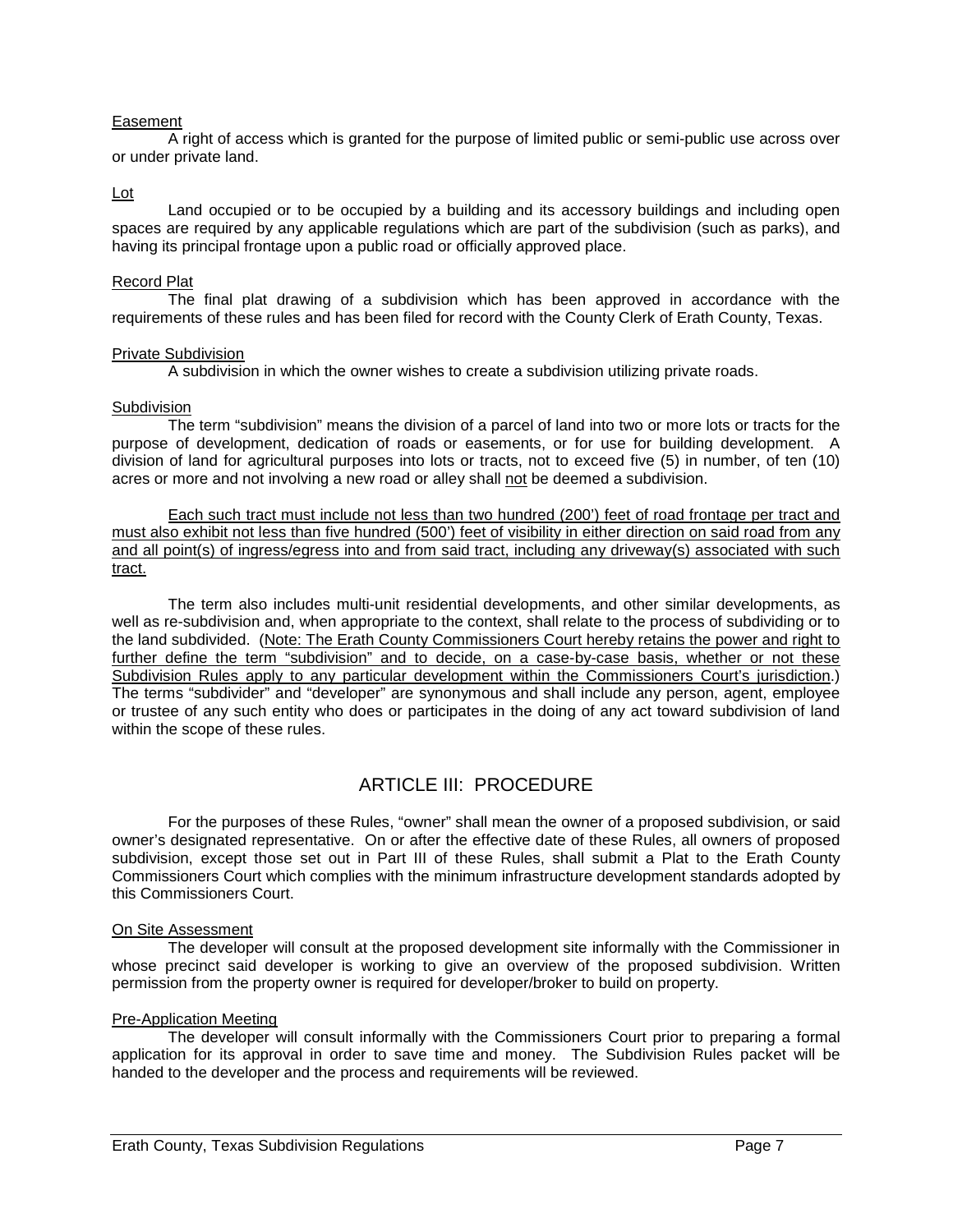#### Formal Presentation of Plat Application

A Plat Application shall be submitted by filing the application together with all required documentation and the filing fee with the Erath County Commissioners' Court or its designee. (Also referred to as the Preliminary Plat).

# ARTICLE IV: PLAT APPLICATION REVIEW AND APPROVAL PROCEDURE

#### Requirements of the Plat Application

Each plat application shall be submitted with the following information and materials:

- a. Three (3) copies or prints of the proposed subdivision drawn on a sheet maximum size of 24 inches by 36 inches and drawn to a scale of 100 feet to the inch (1-inch equals 100 feet) shall be submitted in the number specified herein above. In case of large developments which would exceed the dimensions of the sheet of 100-foot scale, preliminary plats may be 200 feet to the inch (1-inch equals 200 feet).
- b. Boundary lines, bearing and distances sufficient to locate the exact area proposed for the subdivision and shall identify the subdivision with respect to an original corner of the original survey of which it is a part, and distance and direction to the nearest State or U.S. Highway. All corners are to be marked with a permanent marker stamped with the name of the surveyor.
- c. The name and location of all adjoining subdivisions shall be drawn to the same scale and shown in dotted lines adjacent to the tract proposed for subdivision in sufficient detail to show accurately the existing roads and other features that may influence the layout of development of proposed subdivision. Adjacent unplatted land shall be so designated.
- d. The location and widths of all roads and ways existing or proposed within the subdivision limits. In case of easements, a written statement as to the easement use shall be included on the plat.
- e. The location of all existing property lines, buildings, sewers, or water mains, gas mains, or other underground structures, easements or other existing features within the area proposed for subdivision.
- f. Proposed arrangement of lots and proposed use of same; however, approval of a plat application with uses so indicated, does not constitute approval of such uses.
- g. The title under which the proposed subdivision is to be recorded, the name and address of the owner with the name of the Land Planner, Licensed Land Surveyor or Registered Professional Engineer platting the tract.
- h. Sites, if any, to be reserved or dedicated for parks, playgrounds, or other public uses.
- i. Scale, North arrow, date and other pertinent data.
- j. Contours with intervals of five feet (5') or less shall be shown for the area. All elevations on the contour map shall be referenced to the latest U.S.C. and G.S. data.
- k. All physical features of the property to be subdivided, including location and size of all water courses, ravines, bridges, culverts, existing structures, and other features pertinent to subdivisions. The outline of wooded areas or the location of important individual trees may be required.
- l. If the Subdivision does not intake all of the property owned by the developer a division line should be drawn differentiating property usage for roll back purposes.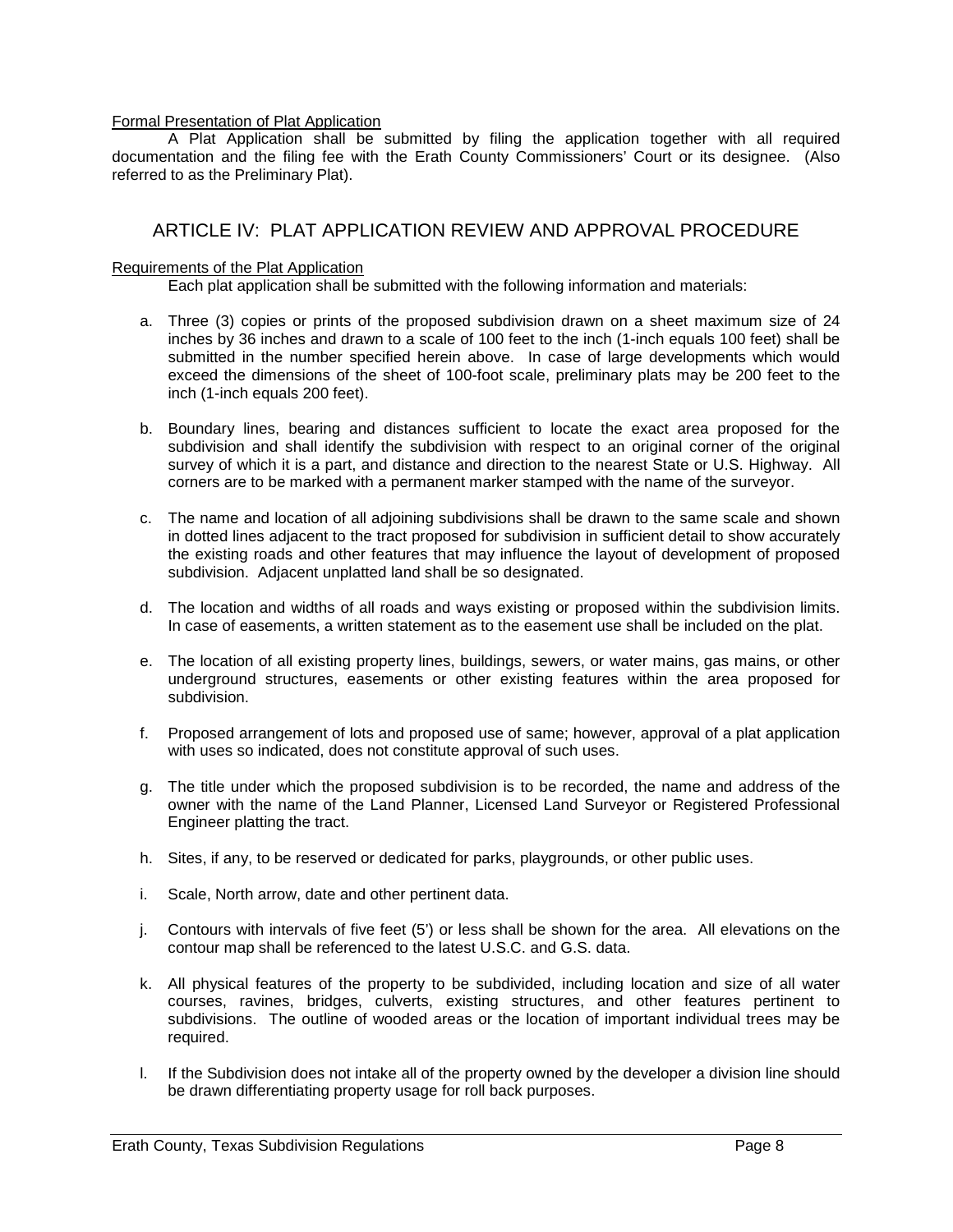- m. The Plat shall also include a written narrative which provides explanation as to how the owner proposes to satisfy the various requirements of these Subdivision Rules.
- n. Consultation verification by licensed sanitarian.
- o. Site suitability study by Professional Engineer or Registered Sanitarian.
- p. Subdivisions should have a drainage plan. An engineering drainage plan shall be submitted with the plat unless waived by the Commissioners Court. The engineering drainage plan shall be prepared by a registered professional engineer for the State of Texas and qualified in the field of storm run-off and drainage design. The drainage study will show the width of the right-of-way required to provide property drainage ditches and structures in order to properly dispose of the expected storm flow run-off. A typical cross section of the road and drainage ditches shall be provided in the report.
- q. Consultation verification with Middle Trinity Groundwater Conservation District.
- r. Lots with access to State or U.S. highways must have the approval of Texas Department of Transportation.
- s. Consultation with utility provider.
- t. Paid Tax Certificate.
- u. Consultation with 911 addressing.

## Designated County Official

Erath County designates the Erath County Commissioners Court as that entity responsible for approval or rejection of the preliminary plat. During review of the plat, the Erath County Commissioners Court shall, if deemed necessary by the Court, consult with the County Attorney and the County Sanitation Director.

#### Time Limits for Approval

Not later that the 30th day after the date the owner of a proposed subdivision submits a plat application, the application shall be approved, rejected, or approved with conditions by the Erath County Commissioners Court or its designee. The Erath County Commissioners Court shall notify the applicant of its determination in writing. If the plan is approved, rejected, or approved with conditions the Erath County Commissioners Court shall specify the reasons for the rejection or conditional approval in its written determination.

The 30-day time period may be extended for a period of 30 days, if the following conditions are met:

1. Requested and agreed to in writing by the applicant and approved by the commissioner's court or its designee; or

2. Chapter 2007, Government Code, requires the county to perform a takings impact assessment in connection with the plat application;

The commissioners court or its designee shall make the determination of whether the 30-day period will be extended not later than the 20<sup>th</sup> day after the date the completed plat application is received.

If a plat application is rejected or conditionally approved, the applicant may submit a written response to the commissioner's court or its designee that satisfies each condition for the conditional approval or remedies each reason for the rejection. If a response is received, the commissioners court or its designee shall determine whether to approve or disapprove the applications within 15 days.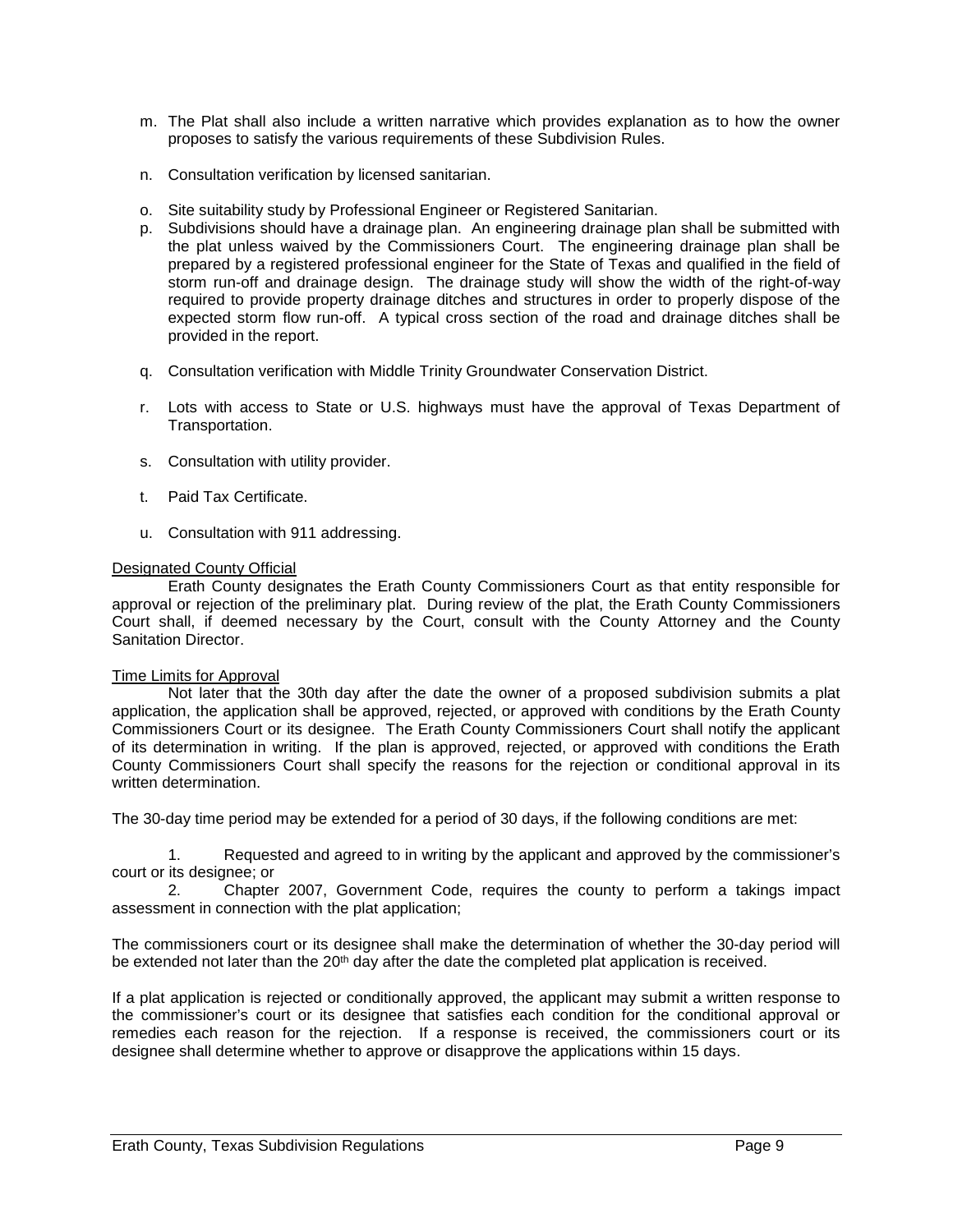#### Approval

Failure to reject a Plat Application by the Erath County Commissioners Court within the 30 days constitutes approval of the plan.

#### Construction Prohibited without Approved Plat Application

Construction of any proposed subdivision may not begin before the Erath County Commissioners Court approves the proposed Preliminary Plat.

# ARTICLE V: EXEMPTIONS

The following types of land divisions into two (2) or more tracts are exempt from the platting requirements of these Subdivision Regulations provided that, except for manufactured housing rental communities, no part of the land is intended or designed for the laying out of any of the following facilities intended to be dedicated to the County for public use or for the use of purchasers or owners of lots, parcels or tracts fronting onto or adjacent to such facilities: (i) roads or streets; (ii) alleys; (iii) squares; (iv) parks; (v) public utility easements; (vi) public rights-of-way; (vii) drainage or storm water improvements; (viii) other public facilities.

- 1) Divisions in which all tracts are intended to be used primarily for agricultural use, or farm, ranch, wildlife management or timber production use, as defined by Section 1 -d, Article VIII of the Texas Constitution;
- 2) Divisions into four (4) or fewer parcels, if each of the lots are sold, given or otherwise transferred to an individual who is related to the owner within the third degree of consanguinity or affinity (if any of the lots are sold, transferred or otherwise distributed to individuals who are not related to the owner within the third degree of consanguinity or affinity, the platting requirements of these Regulations apply);
- 3) Divisions in which all of the lots of the subdivision are more than ten (10) acres in area;
- 4) Divisions in which all the lots are sold to veterans through the Veterans' Land Board program;
- 5) Divisions in which one new part is to be retained by the owner, and the other new part is to be transferred to another person who will subdivide the tract subject to the plat approval requirements of these Regulations;
- 6) Divisions in which all parts are transferred to persons who owned an undivided interest in the original tract and a plat is filed before any further development of any part of the tract;
- 7) Divisions in which the owner of the land is a political subdivision of the State, the land is situated in a flood plain, and the lots are sold to adjoining landowners; or

Land divisions that are initially exempt, under this Section, or development on tracts which were a part of a division that was initially exempt, require approval under these Subdivision Regulations at the time that subdivision of the land is proposed to occur or at the time that the intended development on the tract exceeds the nature of the particular exemption.

Exemption under these Regulations does not exempt the development of the property from requirements arising under the County's development permit orders or orders governing on-site sewage facilities.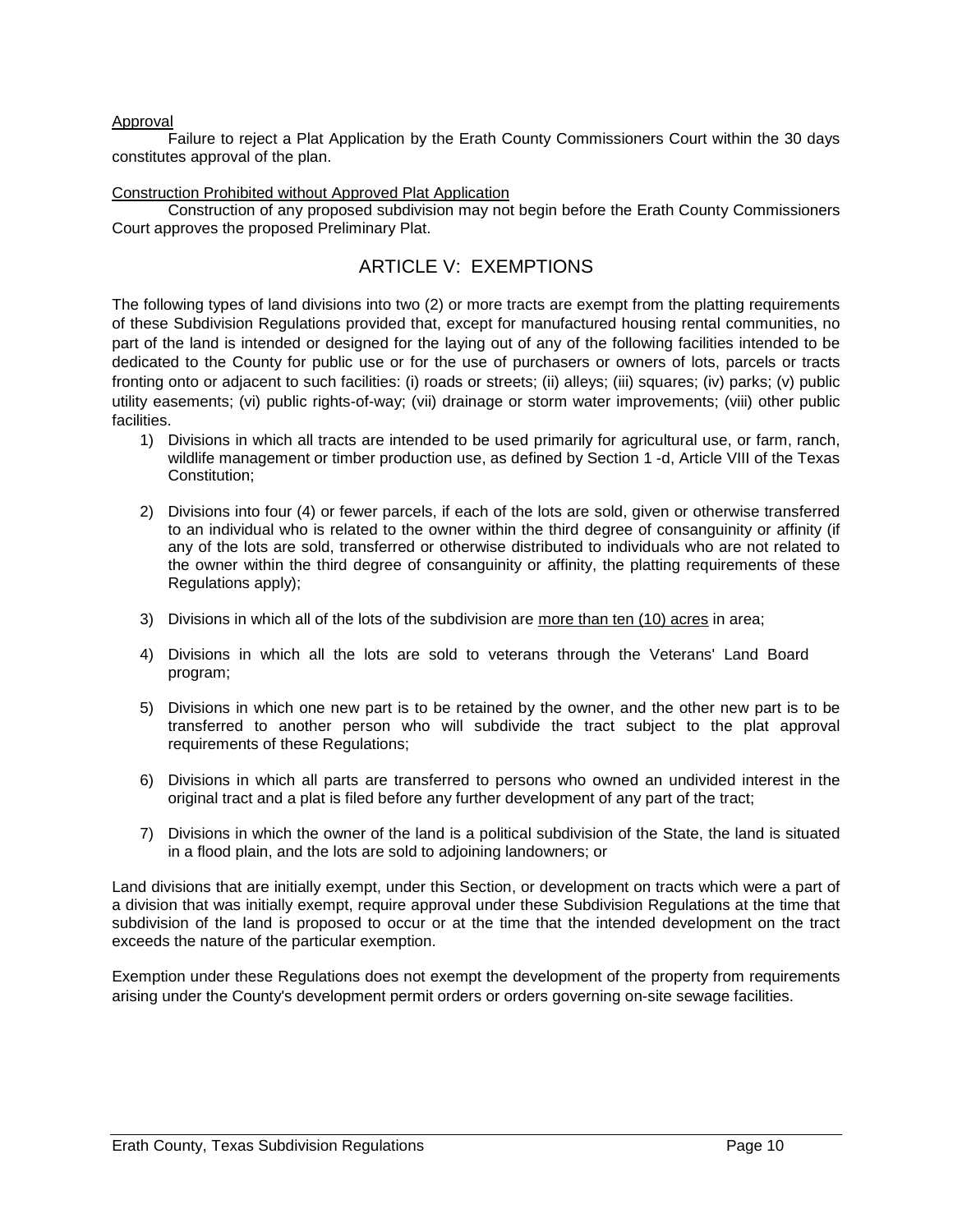# PERFORMANCE BOND

The county shall require bonding or a letter of credit in relation to the construction of public improvements. Performance bonds are required of all owners as set forth below.

- a. The owner or owners of any tract of land to be subdivided shall give a good and sufficient bond for the proper construction of the roads and drainage facilities in all subdivisions. Such bond may be either a performance bond executed by a surety company authorized to do business in the State of Texas, or an irrevocable letter of credit from an acceptable Texas bank.
- b. Such performance bond or letter of credit shall be made payable to "Erath County Judge or his/her successors in office," conditioned that the owner or owners shall subdivide any such tract of land and all improvements shall be constructed in accordance with these Regulations.
- c. The performance bond or letter of credit shall be in an amount equal to the actual cost or contract amount of constructing such roads and drainage facilities.
- d. The performance bond or letter of credit, in an amount as established herein, shall be presented to the Commissioners Court Prior to subdividing the land and any construction starts. The county's auditor or county judge must approve, in writing, the form of said bond or letter prior to the date of submission to the Commissioners Court.
- e. Bond must remain in full force and effect until after all roads and all associated drainage improvements in the subdivision have been completed and have been accepted by the county in accordance with these regulations as certified by the Commissioners Court.
- f. When the owner or owners of any tract of land to be subdivided has or have finished construction of all of these roads and drainage facilities in said subdivision in accordance with these regulations, the owner or owners shall give written notice of this fact to the Commissioners Court by giving notice to the County Judge.
- g. Before release of the performance bond, three County Commissioners shall inspect the roads and the owner shall remedy all deficiencies prior to release of the security. If the deficiencies are not properly remedied, the county shall draw on the security to make the necessary repairs.

# FINAL AND RECORDED PLAT

#### Final and Recorded Plat

A final and recorded plat shall include the following:

#### 1. Engineer Certification

All of the drainage plans and specifications of the drainage improvements contained in the Developer's subdivision application to Commissioners' Court shall be prepared by a Texas Registered Professional Engineer and all of the drainage improvements contained in the application shall be built under the supervision of such Engineer. Such Engineer shall certify in writing to the Commissioner's Court that as each segment or phase is completed, that such segment or phase has been built true and correct in accordance with the submitted plans and specifications and that the same was built under his supervision. This written certification shall be signed and sealed by such Engineer. All of the expenses of such engineering shall be paid for by the Developer.

#### 2. Final Inspection

A final inspection of any proposed subdivision infrastructure upon its completion is required. Final inspection shall be made by two (2) Commissioners, i.e., the Commissioner in whose precinct the subdivision is situated as well as one other commissioner to be appointed by the County Judge. Final inspection shall be made prior to the Commissioners Court's approval and issuance of a Certificate of Compliance. Said Commissioners shall make the final inspection not later than the second business day after the Erath County Commissioners Court receives written confirmation of completion from owner.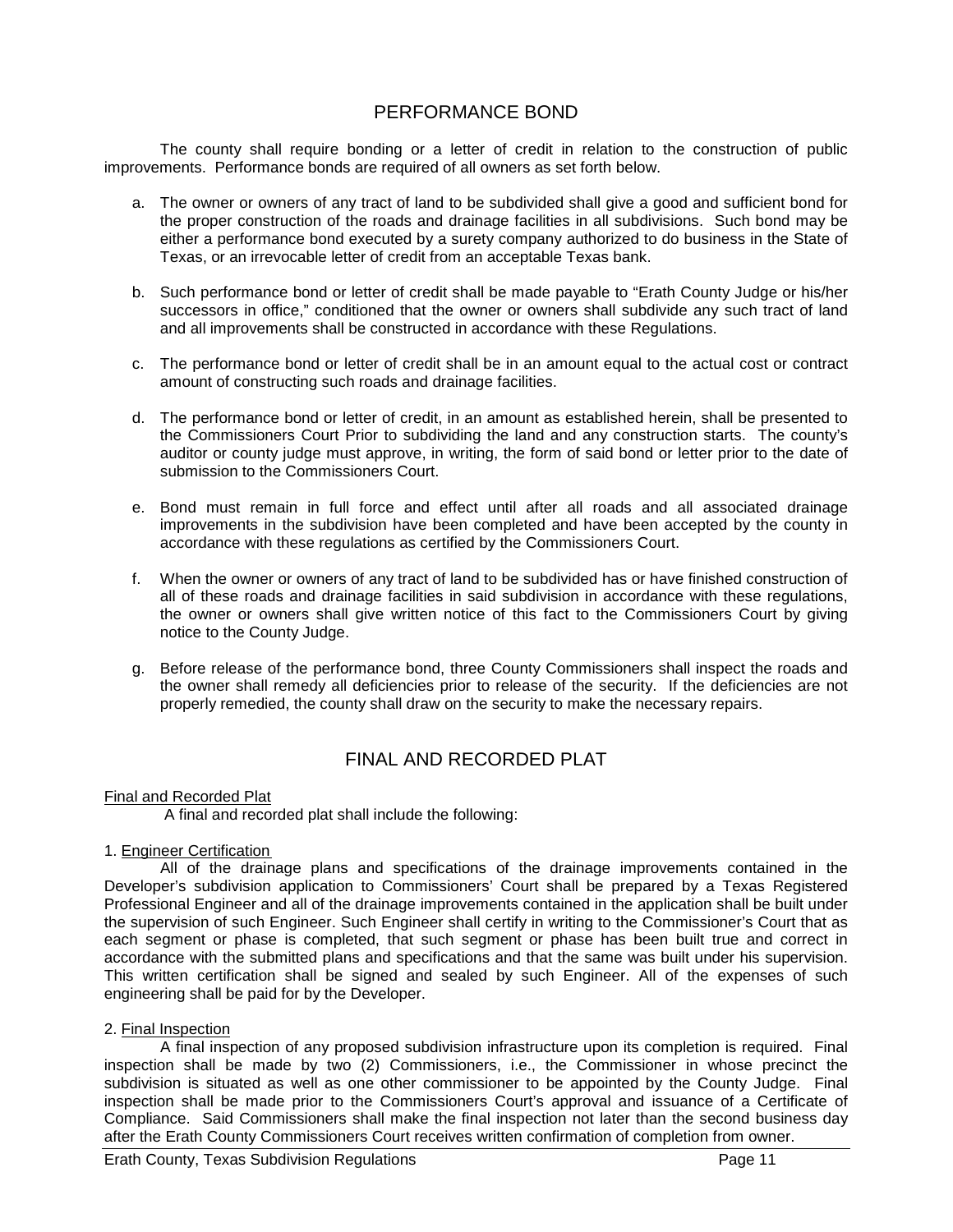#### 3. Certificate of Compliance by Commissioners Court

If the Erath County Commissioners Court determines that the Preliminary Plat has been properly carried out, the Commissioners Court shall issue a Certificate of Compliance within five (5) business days after the final inspection is completed. The Commissioners Court may delegate issuance of the Certificate of Compliance to the County Judge's office.

#### 4. Corrective Action if Construction Not Approved

If the Erath County Commissioners Court determines that the subdivision has not been properly carried out, then the owner shall be advised in writing and shall have thirty (30) days from the date of notification to make the required corrections or to perform the additional work required.

#### 5. Standards for Approval.

The Commissioners Court shall approve a final plat if it satisfies the following standards:

- a. The plat is consistent with the approved preliminary plat;
- b. The plat conforms to each of the requirements contained in these Regulations.

After being considered at a meeting of the Commissioners Court, with a quorum being present, the final plat shall be acted upon by the Court. If the final plat is approved by order of the Court, then the County Judge shall sign the plat and shall so state the date of approval. The following certification shall be provided on the final plat:

> *"I hereby certify that this plat was approved this \_\_\_\_\_ day of \_\_\_\_\_\_\_\_\_\_, 20\_\_, by the Erath County Commissioners Court, and may be filed for record in the Plat Records of Erath County by the County Clerk. \_\_\_\_\_\_\_\_\_\_\_\_\_\_\_\_\_\_\_\_*

County Judge"

# ARTICLE VI: WATER DRAINAGE

#### Lots and Private Property

Lots and private property shall be graded so that surface drainage from said property shall be taken to roads or drainage courses as directly as possible. Drainage water from roads shall be taken to defined drainage courses.

#### Roads without Curbs and Gutters

All roads without curbs and gutters shall have drainage ditches adjacent to and running parallel to said roads or roads. Said drainage ditches shall have minimum depth of twelve (12") inches below the level of the sub grade.

#### Permanent Drainage Structures

Permanent drainage structures, including but not limited to culverts, pipes, drainage boxes and bridges, shall be installed at all crossings of drainage courses, including drainage ditches with driveways and roads.

#### Types of Permanent Drainage Structures

The exact dimensions and type of permanent drainage structures including culverts, pipes, drainage boxes, and bridges shall be established for each subdivision by the Commissioners Court in its order granting or denying preliminary authorization of a subdivision plat.

#### Driveway Drain Pipes

Placement of driveway drain pipes and drain structures shall be made at the expense of the owner or developer upon receipt of a written approval of the County Precinct Commissioner prior to installation. No driveway drain pipe will be accepted unless it has a minimum drainage of fifteen inches (15") in diameter and a minimum length of twenty-two feet (22') if ends are concreted, however, the placement, length and diameter of a drain pipe must be inspected and approved by a County Commissioner prior to installation by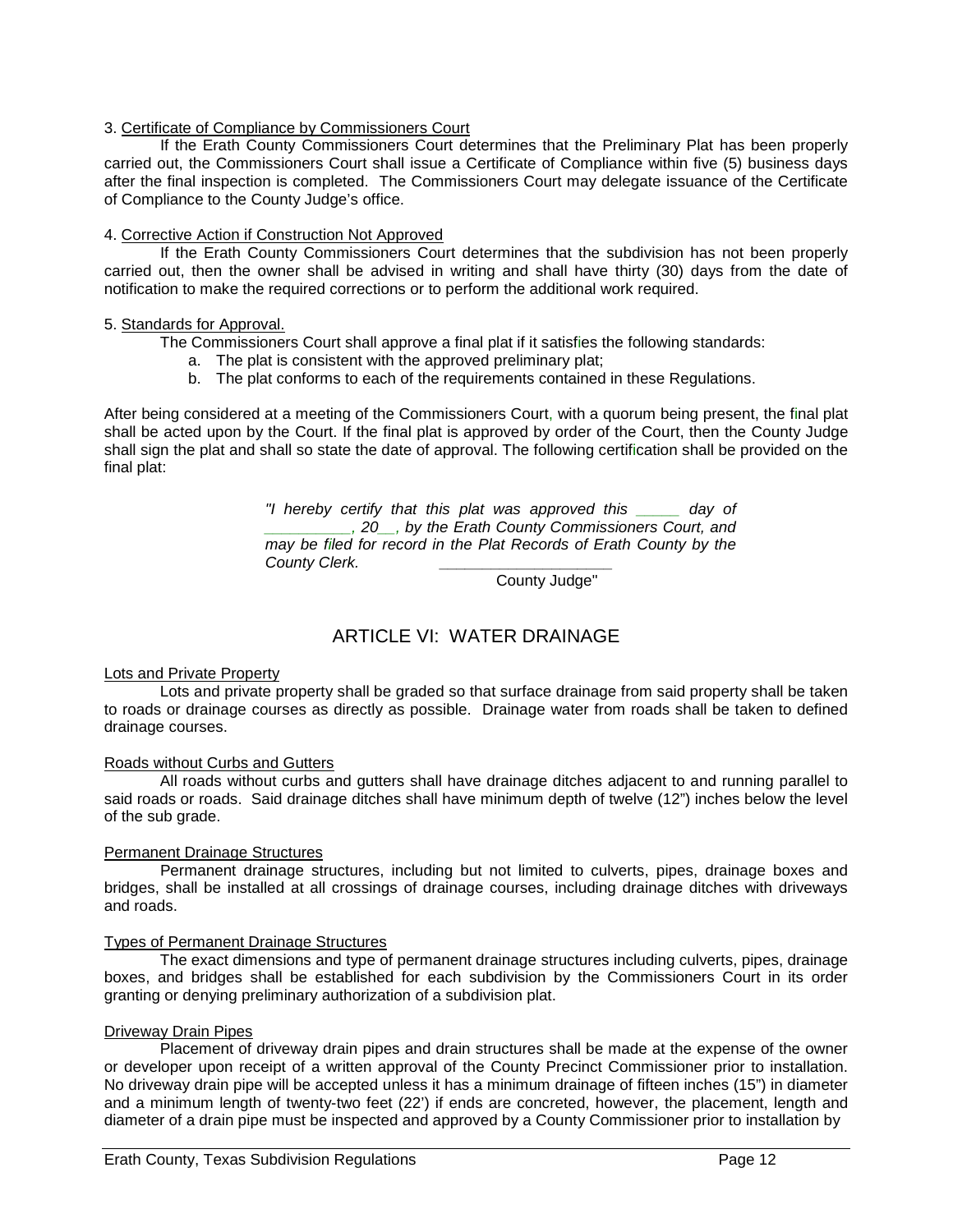the developer and it is within the Commissioner's discretion to alter the required size, length and placement if deemed necessary. Larger drain pipes shall be installed if necessary to handle drainage based upon a ten-year flow frequency. An easement shall be required from any affected property owner or owners when the natural flow of water is changed.

#### **Embankments**

All roadways subject to flooding and high waters and all roadway crossing streams must have reinforced embankments to prevent erosion of said embankments, as approved by the precinct Commissioner.

#### Permanent Obstacles

Permanent obstacle, such as concrete or rock retards, shall be installed on the sloping sides of drainage ditches and drainage courses to prevent erosion where specifically designated by the Commissioners Court in its order granting or denying preliminary authorization to the subdivision plat.

#### Open Drainage Channels and Ditches

Open drainage channels and ditches shall be constructed with a proper cross-slope grade and an alignment which will facilitate proper functioning without destructive velocities of drainage waters.

#### Drainage Easements

All drainage easements in the land being authorized for development must be of adequate width, as determined by the Commissioners Court in its order granting or denying authorization of a subdivision plat, to permit drainage and flood control for all land whose natural drainage runs through the property being authorized for development.

#### Drainage Plan

An engineering 20-year flood drainage plan shall be submitted with the preliminary plat unless waived by the Commissioners Court. The engineering drainage plan shall be prepared by a registered professional engineer for the State of Texas and qualified in the field of storm run-off and drainage design. The drainage study will show the width of the right-of-way required to provide property drainage ditches and structures in order to properly dispose of the expected storm flow run-off. A typical cross section of the road and drainage ditches shall be provided in the report. Subdivision may not be built in flood plan.

#### Maximum Road Grades

Grades of roads shall be a maximum of twelve percent (12%). Exceptions to this rule may be granted by Commissioner's Court.

#### Backfill of Pipe

All pipe shall be backfilled at six-inch (6") lifts and tamped with air tamp, with water as needed.

# ARTICLE VII: SEWAGE DISPOSAL SYSTEMS

A licensed sanitarian must review and approve the plat to assure that all County sanitation rules and regulations are met.

#### Land Planning and Site Evaluation

Property that will use an on-site sewage facility (OSSF) for sewage disposal shall be evaluated for overall site suitability.

#### Soil Analysis

If a State-approved disposal sewage system is not provided, the subdivider will have soil tests made in accordance with applicable Erath County and State regulations then in effect for installation of private sewage facilities so that a minimum of ten percent (10%) of the proposed tracts or lots have been approved by a licensed sanitarian.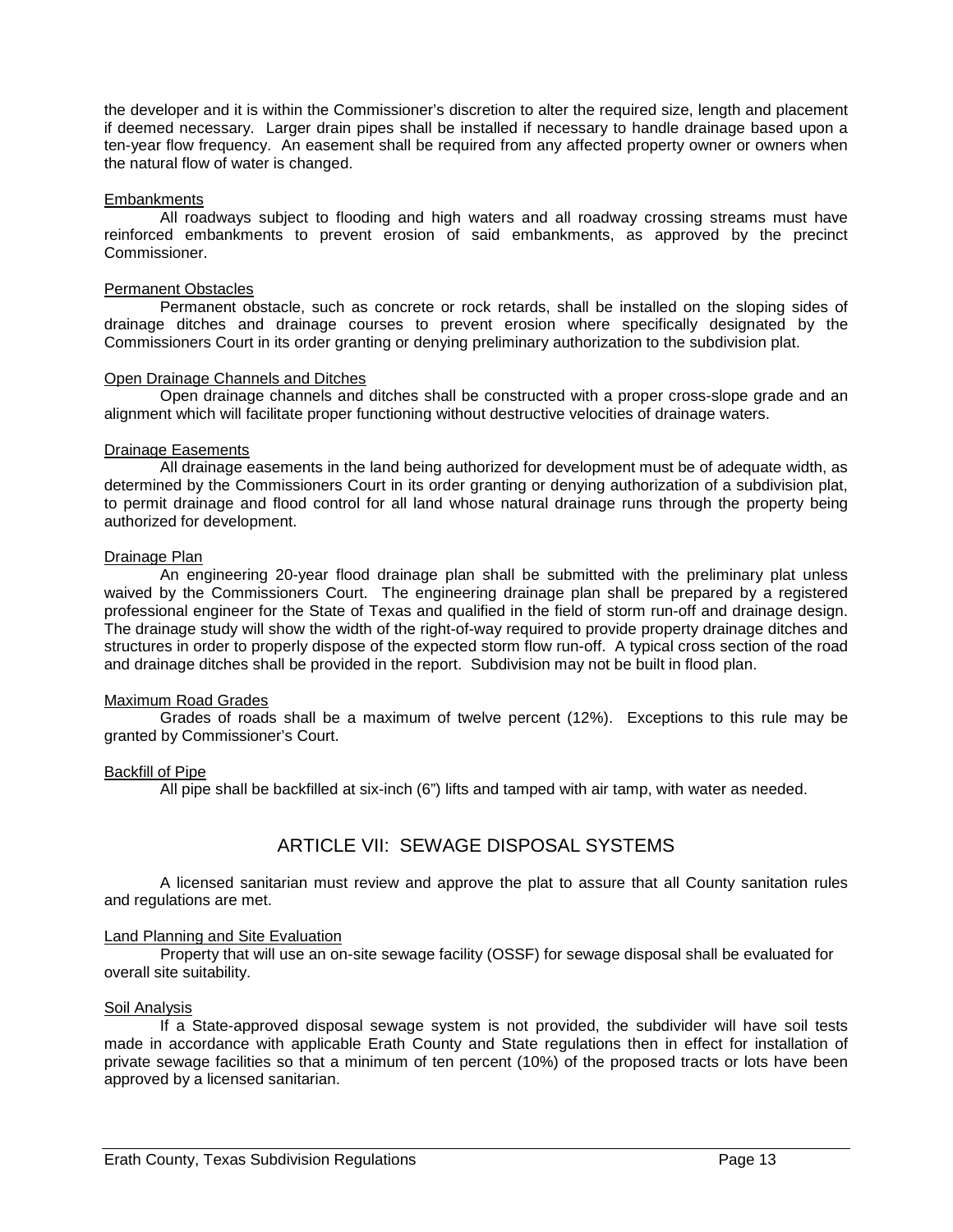#### Lot Adequate Sizes to Meet Sanitation Requirements

All subdivision lots that have individual septic systems shall contain a minimum of 43,560 square feet (i.e., one (1) acre) for those with community water system and a minimum of 87,120 square feet (i.e., two (2) acres) for those without a community water system. It must be noted that size alone does not assure sanitation requirement can be met. The sub divider or owner shall ascertain and certify that an acceptable septic tank with a proper drain field can be installed on each tract platted or offered for sale, unless public sanitary sewer collection facilities are made available to the site. A licensed sanitarian may be contacted for the specifications. All subdivisions using a state permitted and approved sewage disposal system must meet all state requirements as to lot size. The owners or developer must ascertain and certify that lot sizes within the subdivision meet all state requirements.

#### All Habitable Structures Must Have Approved Sewage Systems

All habitable structures shall be connected to septic tanks or sewer systems conforming to the regulations and recommendations of the State and Erath County. Septic tanks shall meet State and County regulations and must be inspected by a licensed sanitarian, a licensed professional engineer or a designated agent of the T.C.E.Q. before, during, and after construction. [Note: Only one (1) habitable structure shall be connected to a single septic system.]

Additionally, the planning materials for an on-site sewage facility to be submitted for approval by the permitting authority shall be prepared by a professional engineer or professional sanitarian and shall include an overall site plan, topographic map, 100-year floodplain map, soil survey, location of water wells, locations of easements and a complete report detailing the types of on-site sewage facilities to be considered and their compatibility with area-wide drainage and groundwater. A comprehensive drainage plan shall also be included in these planning materials.

#### Outdoor Toilets or Cesspools Prohibited

There will be no outdoor toilets or cesspools within any subdivision.

#### *All Sewage Disposal Regulations of Erath County, Texas, Must Be Met, With No Exceptions*

# ARTICLE V: ROADS

#### Roadway Layout

A. Internal streets shall be so laid out that their use by through traffic will be discouraged, but access may be provided to adjacent development.

B. The subdivision shall provide at least one point of access to an arterial or Collector Street and shall provide no less than one (1) entrance for each seventy-five (75) lots, including stubs for future development or connection to an existing major collector or arterial.

C. Any owner that gates the entrances to the subdivision shall provide either a crash gate, a lock box, and/or an electronic device for entry by emergency response agencies stating their approval of full time access to and from the subdivision.

D. The Commissioners' Court may require gates and/or warning devices at all road crossings where a storm event is anticipated to flow over the road surface

E. All roads are preferred to intersect at ninety-degree (90) angles; where this is not possible, the intersection on the side of the acute angle must be cut back, as specified by the Commissioner for the Precinct where the subdivision is located, but in no case will the cut-back be less than twenty-five feet (25').

F. Roads should avoid abrupt offsets insofar as possible. Roads should provide for continuation of appropriate projection of existing roads in surrounding areas. New roads of like alignment shall bear the names of existing roads and shall be dedicated at equal or greater widths than existing roads.

#### Right of Way

Road right-of-way widths shall meet the following guidelines: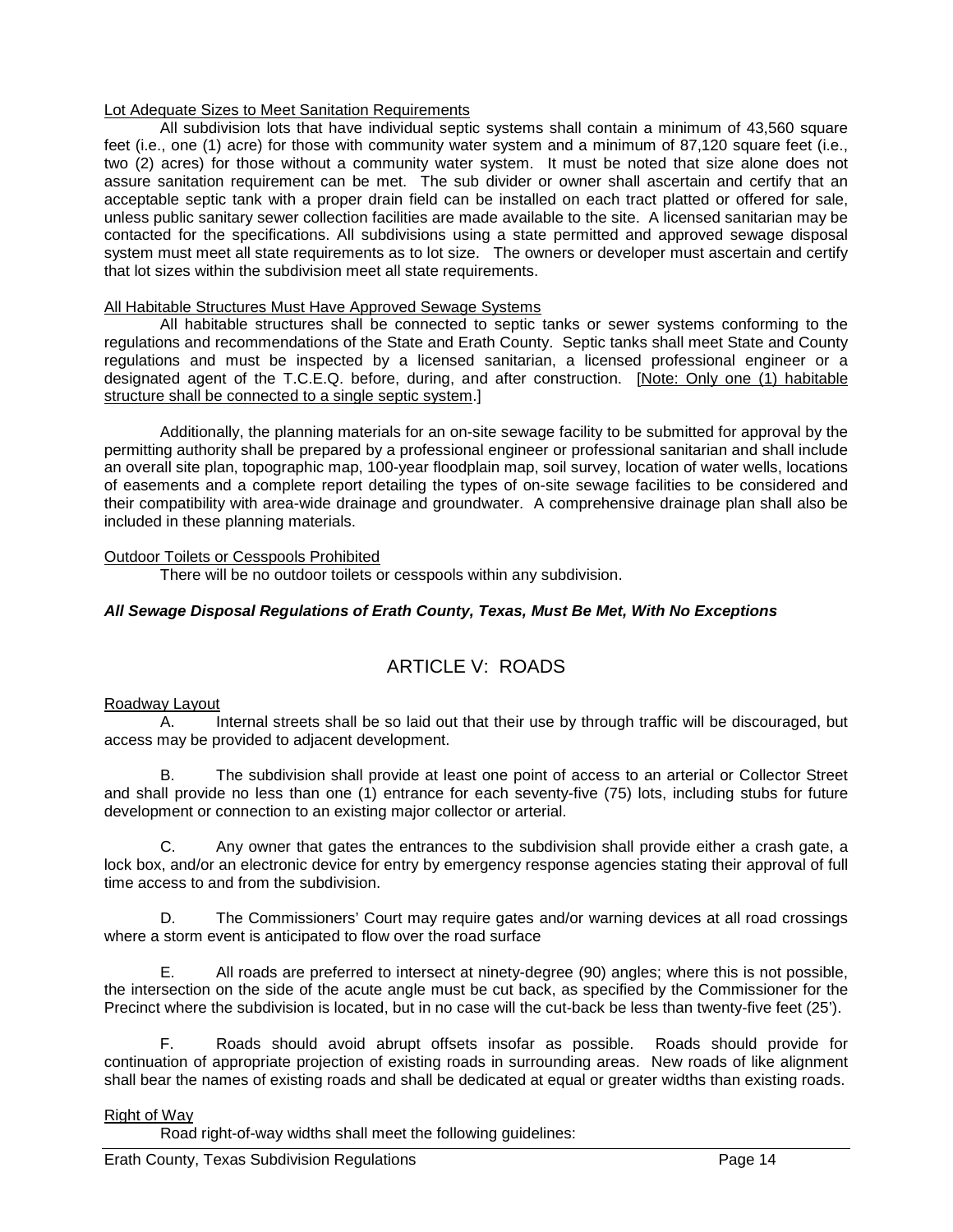County Roads – minimum of 60 feet, depending upon the location and the city road plan with which the major thoroughfare is to be connected.

[Note: Should there exist a subdivision on only one side of any County Road, the right-of-way width as to the subdivision-side of said County Road must be a minimum of 30 feet from the center of said County Road.]

#### Design Criteria and Construction Standards for Streets

A. Proposed streets must conform to existing topography, as nearly as possible, in order that drainage problems may be reduced and/or avoided. Streets should, whenever possible, follow valleys or depressions so as to form a collection system for surface water.

B. The classification and construction standards for all public or private streets shall be determined according to the average daily traffic anticipated for the streets. All streets shall be constructed in accordance with the Road Construction Standards of Erath County on Page 14 of these rules and the "Standard Specifications for Public Works Construction," published by the NCTCOG, as may be amended.

C. Street (Block) Length. The maximum length of any block or street segment shall be one thousand eight hundred feet (1,800'), as measured along the street centerline from the point(s) of intersection with other through (i.e., not dead-end or cul-de-sac) streets.

D. Cul-De-Sacs. A street ending in a cul-de-sac shall not be longer than six hundred feet (600'), as measured from the centerline of the intersecting street to the center point of the bulb, and shall have a properly designed turnaround at the closed end. If a central water system exists, with properly placed fire hydrants, then the turnaround shall have a minimum outside roadway (i.e., pavement) diameter of at least eighty (80'), and a minimum bulb right-of-way diameter of at least one hundred feet (100). If no central water system exists, then the turnaround shall have a minimum outside roadway (i.e., pavement) diameter of at least one hundred feet (100'), and a minimum bulb right-of-way diameter of at least one hundred and twenty feet (120'). Dead end streets are prohibited.

E. Flag Lots.

Lots with a very narrow corridor intersecting the roadway (County or State) with the majority of the property behind another lot or lots fronting the roadway. Flag lots are prohibited.

#### Street Names and Signs

1. Street Names and Numbers

New streets and roads in a subdivision shall be names so as to provide continuity of names with existing streets and so as to prevent conflict with identical or similar street and road names in other parts of Erath County. All street names shall be approved by the Erath County 911 Coordinator and the Erath County Commissioner's Court. Roads or streets which are a continuation of any existing road or street shall take the name of the existing road or street.

2. Street and Road Numbers and Names Signs Required

The Developer shall install street or road name signs at all intersections in a subdivision. The proper installation of these signs is a part of the required construction standards of Erath County. Final approval of the construction will not be given by the Erath Commissioners Court until all signs are installed.

#### Mailboxes

 1. Mailboxes shall be set at least one foot (1'), but no more than three feet (3'), back from the curb, paving edge, or shoulder area of the permitted street upon which the property is addressed.

2. All mailboxes within County rights-of-way shall meet current TxDOT standards if the speed limit on the County road is more than 40 miles per hour. Mailboxes in subdivisions with speed limits at or below 40 miles per hour must meet U.S. Post Office requirements, and must be placed in a manner that does not interfere with the efficient movement of traffic or with visibility from driveways, side streets, and other access points.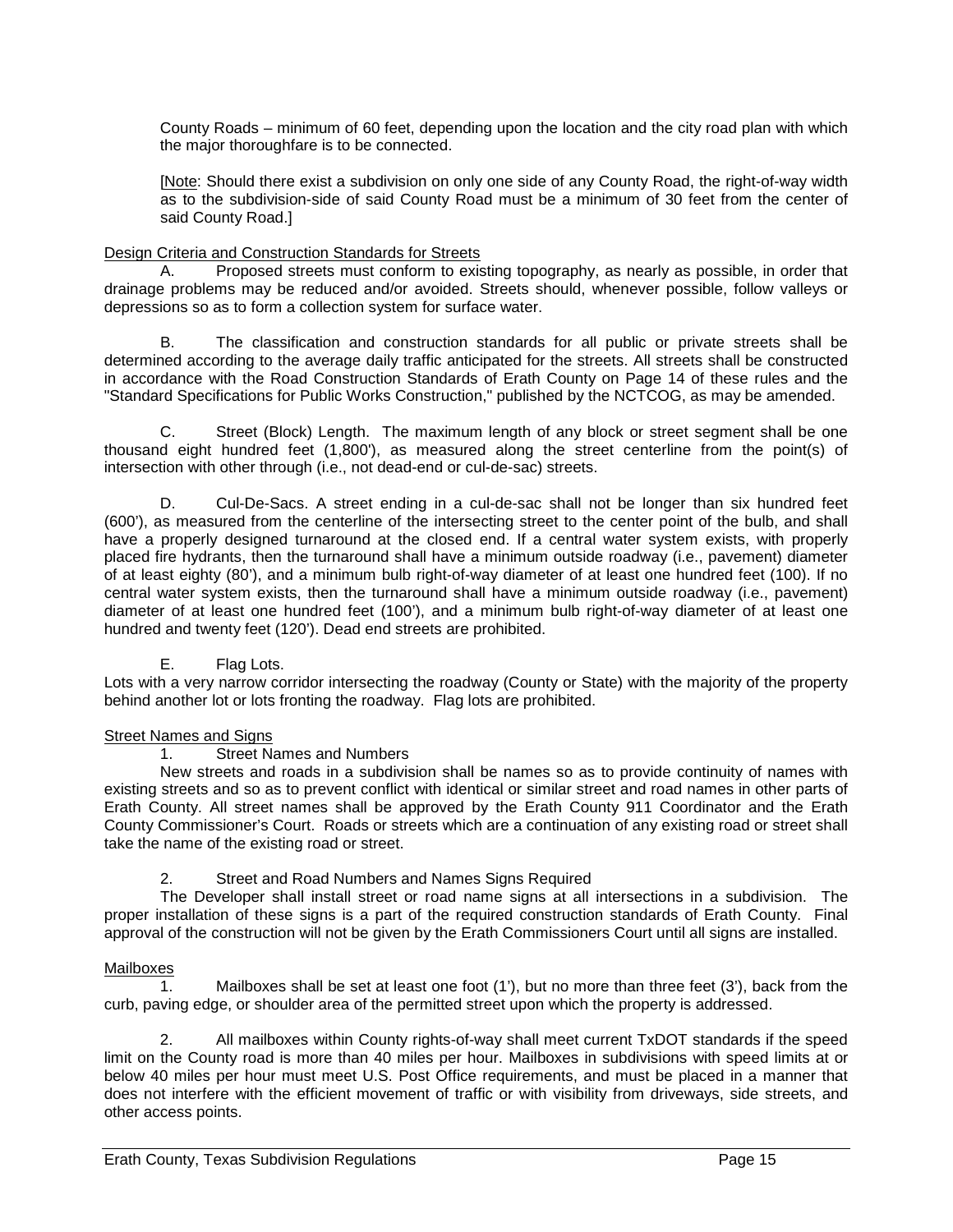3. All mailboxes along arterials shall be of a "break-away" type design (this type of design is also encouraged along collector and local streets). Clustering of mailboxes is greatly encouraged.

#### Inspection of Roads

Two Commissioners have reviewed and approved all required inspections and tests at the completion of each phase of construction of the road, tests include atterberg limits and moisture-density relationships for the subgrade and base, depth of base material, type and placement of the surface course (it is the responsibility of the developer to coordinate all inspections and laboratory tests with the Commissioner's Court), and not to proceed with construction until proper inspections and tests have been obtained, as required by the County Commissioner. All laboratory tests shall be at the expense of the developer. In no event will any base be placed on the road until the subgrade has been inspected at each phase of construction and approved in writing by the County Commissioner.

# ROAD CONSTRUCTION STANDARDS

#### 1. General

The Erath County Commissioner's Court shall be notified forty-eight (48) hours prior to the commencement of any major construction items such as subgrade stabilization, installation of flexible base, prime coat application or placement of surface course. It shall be the owner/developers responsibility to provide adequate inspection of the construction to insure compliance with county standards. All construction and testing reports shall be furnished to the Commissioner's Court certifying that the construction requirements of these standards have been met. The test results must be approved prior to initiating the next phase of construction.

A "STOP WORK ORDER" shall be issued whenever the owner/developer or his contractor fails to adhere to the approved plat, construction plans or these specifications. The owner/developer may not continue development until the deficiencies listed in the "STOP WORK ORDER" are corrected. If the owner/developer or his contractor fails to correct the deficiencies, the Commissioners' Court will not accept the roadway and/or subdivision.

Roadways built within the unincorporated areas of Erath County shall be designed and constructed to achieve a minimum Structural Number (SN) of 2.50. The Erath County Commissioners' Court has approved the following road section comparisons:

(a) The road right-of-way shall be cleared of trees and roots and the road-bed graded up to an approved level.

(b) Drainage Pipe: The Developer will be required to install corrugated metal pipe culverts according to the Drainage Plan Submitted and approved by the Commissioners court. Grading at all culverts will be on a 3-1 slope.

(c) The road sub-grade material shall be checked by a qualified laboratory and where the Plasticity Index (P.I.) of the material is twenty (20) or less, the top six (6) inches of the sub grade shall be scarified, mixed and compacted to a minimum of 95% of the maximum density as determined by TX Dot Test method Tex-113 E at a moisture content between 2% below and 4% above the optimum moisture content. Where the P.I. of the raw sub grade is greater than 20, the top 6" of the sub grade shall be stabilized with Hydrated Lime slurry at a rate of 27 lbs. of hydrated lime per square yard and compacted to 95% of maximum density as determined by TX Dot Test Method Tex-121-E, Part II. Lime slurry shall be Type B as defined in TXDOT Item 264, "Lime and Lime Slurry" and placement shall conform to TX Dot item 250, "Lime Treatment for Materials used as sub grade" (Road Mixed).

All embankments constructed under roads and roadways shall be constructed in layers not exceeding 8" in compacted thickness and shall be compacted to 95% of maximum density as determined by TX Dot test method Tex-113-E at moisture content between 2% below and 4% above optimum moisture.

(d) Flexible Base: After sub grade has been completed and approved, the roadbed shall be covered to a minimum width of twenty-eight (28) feet and with a minimum compacted depth of 6" with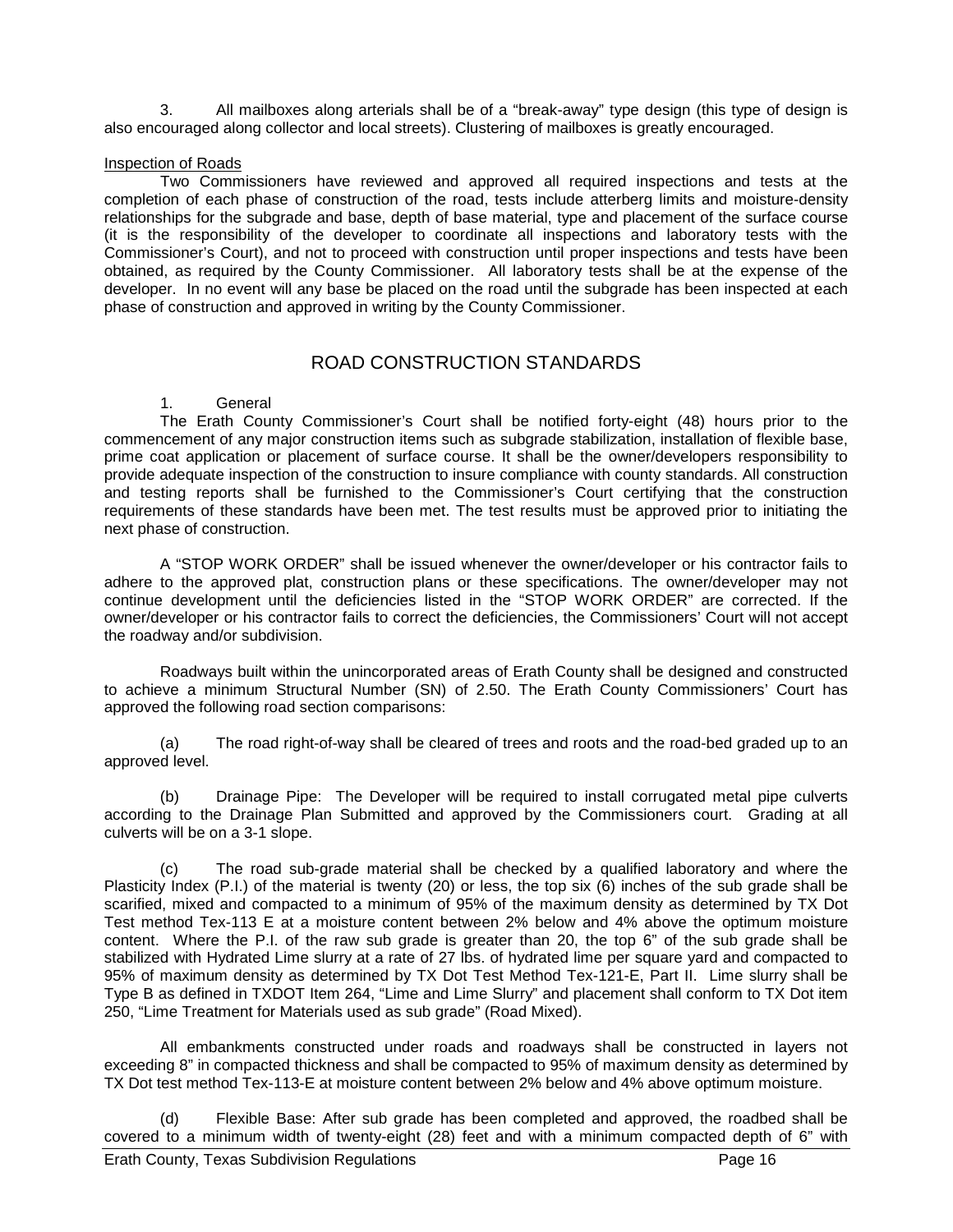crushed stone (Texas Department of Highways & Transportation, Item 247, Grade A number 2). The crushed stone shall be mixed, watered, and compacted to a minimum 95% of maximum density as determined by TX Dot Test method Tex-113-E at moisture content between 2% below and 4% above the optimum moisture content.

(e) Paving: After crushed stone base has been compacted, cured and approved for paving, base shall be primed for a minimum width of 24' (twenty-four feet) with AEP prime at a rate of .15-.2 gallons per square yard, or an equivalent product approved by the County Commissioner for this precinct.

Paving shall be completed at a minimum width of 24' (twenty-four feet) with two (2) courses of asphalt and Grade 4, Type A Cover Stone. The asphalt shall be AC-5, AC-10, or approved equal. Paving shall be applied at temperature of 70º (seventy degrees) Fahrenheit and rising, i.e., equal to or greater than said temperature. (Note: Any roadway with a grade of 13% or more shall include at least two inches of hot mix.)

It shall be applied at a rate of .3 gallons or more per square yard. Cover stone shall be spread at a rate of one yard to eighty (80) to ninety (90) square yards. After curing a minimum of two (2) days, a second coat of asphalt and cover stone may be applied. After each application of asphalt and rock, the pavement shall be rolled with a pneumatic roller a minimum of twice over.

# ARTICLE VIII: ACCEPTANCE OF ROAD MAINTENANCE AND BONDING REQUIREMENTS

#### Owners Maintenance Responsibility.

The owner shall remain responsible for all maintenance and repair of the roads within a subdivision until the Commissioners Court, by formal written action or minute order in accordance with this Article and Section 4.06 herein, accepts the obligation to maintain and repair such roads. The Commissioners Court's decision to approve a record plat or dedication of the right-of-way for a road shall not be deemed to constitute acceptance of the roads for maintenance.

#### County Acceptance of Roadways

- 1) All streets and roads will not receive consideration for final approval by the Commissioners Court until at least two (2) years after original construction of streets and roads is completed. Subdivisions in which there has been insufficient use of the streets and roads to insure their stability will not be considered for acceptance by the Commissioners Court until such time as there is sufficient development to insure street and road stability. Development will not be considered sufficient until such time as 80% of the existing lots are completed and occupied, or, improvements have been added to the real estate which, when taxes are levied on such improvements, will provide tax revenues in the Road & Bridge dedicated funds equal or exceeding the "average dollar amount" computed, at the end of the fiscal year, to maintain the number of miles of county road with a like surface. The "average dollar amount" shall be defined as the total expenditures in the four Erath County Precinct Funds, less no-road related expenditures, divided by the total miles of accepted county roads.
- 2) The owner has submitted a written request to the County Commissioner. If the owner is no longer available (i.e., has ceased to transact business or, in the case of an individual, has died), any person owning property with frontage or access onto the road may submit the written request.
- 3) Two Commissioners have inspected the roads (first inspections) no earlier than thirty (30) days prior to the Commissioners Court's acceptance of the roadway, and has submitted to the Commissioners Court an inspection report stating that:
	- (a) The road, in its current condition and with no repairs, upgrades or improvements, is in compliance with the regulations and all other guidelines in effect at the time of inspection.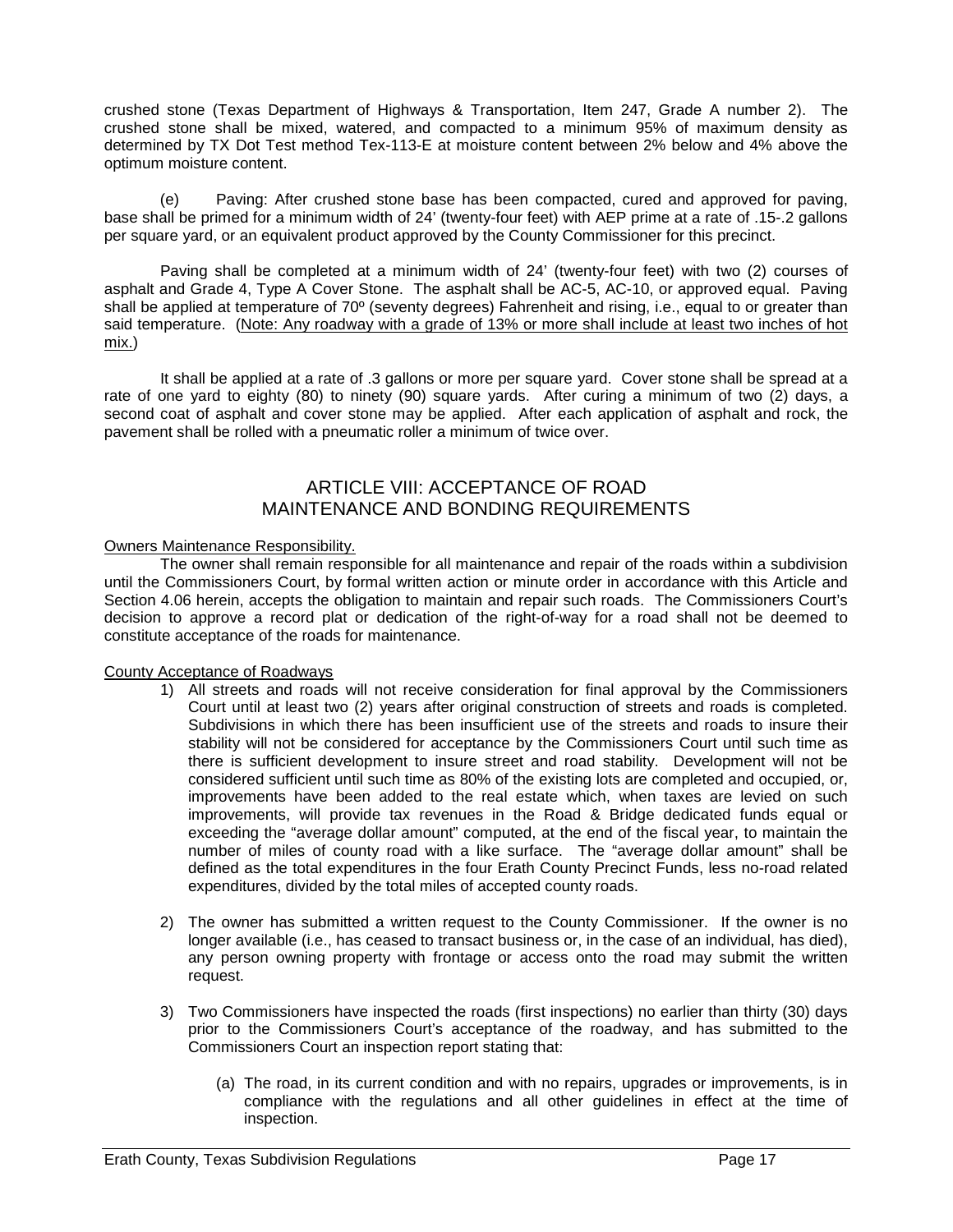- (b) The requirements of these Rules regarding construction of drainage structures and driveway drain pipes have been satisfied;
- (c) The County Commissioner recommends acceptance of the road and a (2) year maintenance bond to the Commissioners Court.

## Maintenance Bond

Once the Commissioner's Court has voted to accept the subdivision roads the owner or applicant asking for acceptance of roads, must post cash, bond or a letter of credit (a "Maintenance Bond"), with the county auditor to secure the proper construction and maintenance of the roads prior to county acceptance thereof in an amount equal to twenty-five (25%) of the construction costs of the roads, for a term of two (2) years following acceptance by the county. At the conclusion of two (2) years, the county shall assume full maintenance responsibilities, if the following requirements have been met:

- (1) A final inspection (second inspection) shall be made within thirty (30) days of lapse of the twenty-four (24) month maintenance bond after acceptance of the roadway. If no maintenance is necessary, then the bonding requirements will be deemed to have been met.
- (2) The subdivider will be notified, in writing, of any work found not in compliance with these regulations. The Commissioners Court will establish a reasonable time for correction of the defective work, and the subdivider shall make the necessary corrections within the time set, or such corrections will be made by action taken upon the performance bond.
- (3) No road will be accepted for maintenance by Erath County which contains a petroleum pipeline within the right-of-way, other than crossing pipelines.
- (4) The roads or roads in any subdivision will not be accepted for final maintenance by the Commissioners Court until all the requirements and conditions regarding road names and road signs have been complied with.

# ARTICLE IX: UTILITIES

#### **Easements**

Appropriate dedication of perpetual easements for utilities must be provided where needed. Subdivision plats must be coordinated with the utility companies, as to the proper location of utility easements and such easements or reference thereto must be shown on the subdivision plat. If public sanitary sewage systems are practically accessible, proper easements shall be dedicated for access to such public systems.

#### Utility Lines in Rear of Homes

Utility lines which are to be above ground are preferred to be in the rear of homes or other buildings. Underground lines shall be prominently marked along the length of the lines.

#### County Not Liable

Erath County will not assume any liability for damage to utility lines suffered while maintaining roads.

# ARTICLE X: GENERAL PROVISIONS

A. General – The Commissioners Court of Erath County recognizes that there are vast differences in terrain and population density in Erath County. In instances when the Commissioners Court finds that extraordinary hardships or extreme practical difficulties will result from strict compliance with these Subdivision Development Rules and/or the purposes of these Rules may be fulfilled to a greater extent by an alternative proposal, the Commissioners Court may approve variances, or exceptions to these Rules so that substantial justice may be done and the public interest secured.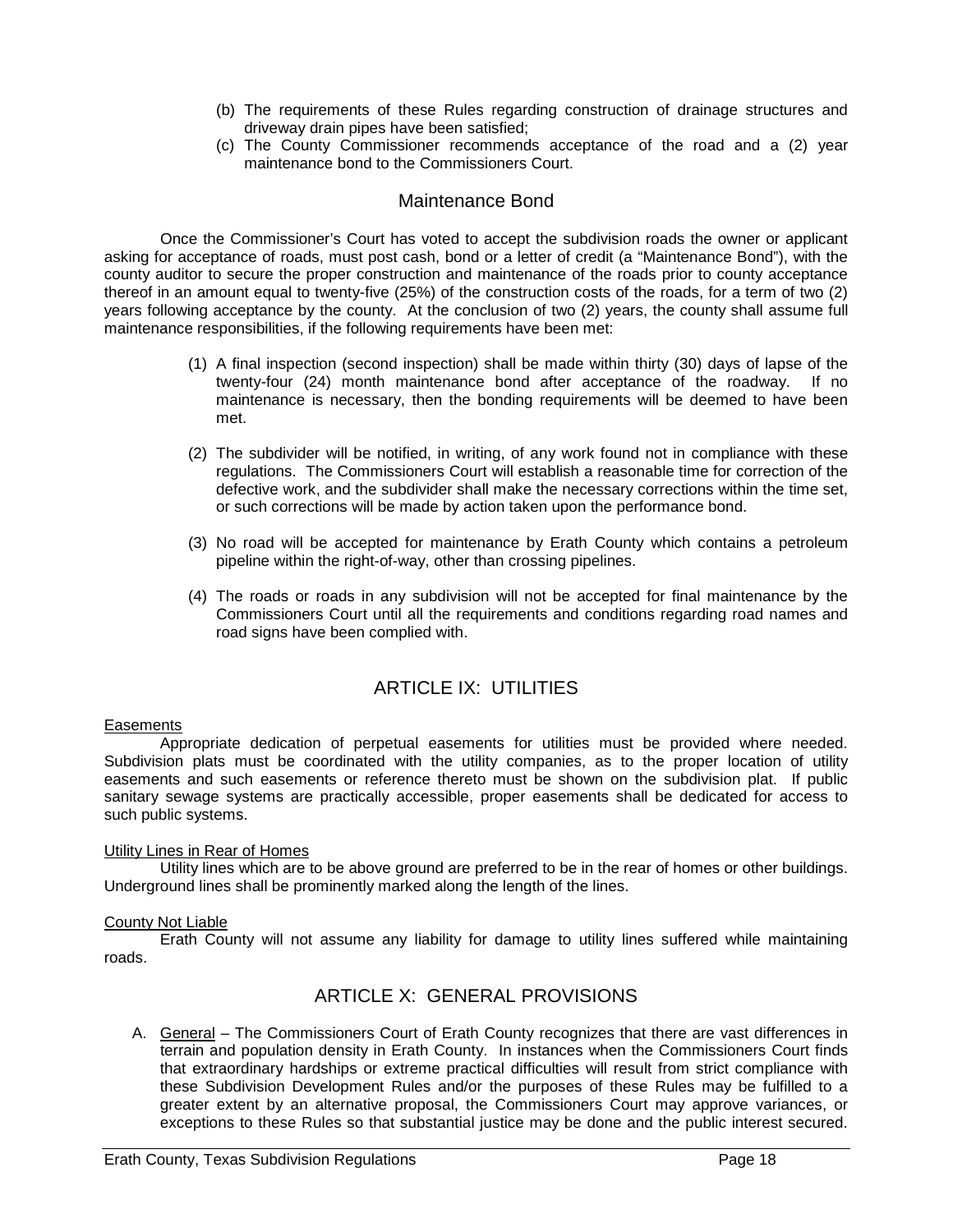Variances may be made, provided that the variance or exception shall not have the effect of nullifying the intent and purpose of these Rules, further provided that the variance is allowed by Texas law.

- B. Evidence Required The Commissioners Court shall not approve variances or exceptions unless it shall make finding based upon evidence presented to it in each specific case that:
	- 1. The granting of the variance or exception will not be detrimental to the public health, safety or welfare, or injurious to other property;
	- 2. The conditions upon which the variance request is based are unique to the property for which the relief is sought and are not applicable generally to other property;
	- 3. Because of the particular physical surroundings, shape, or topographical conditions of the specific property involved, a particular hardship to the owner would result, as distinguished from a mere inconvenience, if the strict letter of these Rules is carried out.
- C. Authority Authority to make final approval of all variances and exceptions is vested in the Commissioners Court. Request for variances shall be filed at the time of application and may be taken up at only posted meeting of Commissioners Court while the application is pending.

#### **Severability**

If any section or part of any section of these rules should be declared invalid by a court of competent jurisdiction, such declaration shall not invalidate or impair the validity or effect of any other section or part of any section of these rules.

#### Subdividing Lots within a Subdivision

Once a subdivision receives final approval by the Commissioners Court, no further alteration or modification of the approved plat is authorized. This provision applies to new owners within the subdivision as well as the developer.

#### Fire Protection

The County Fire Marshall or other firefighting expert will be consulted to determine if provision for adequate water supply for firefighting could be efficiently provided by the developer.

#### Lot Purchasers

A copy of the Erath County Subdivision Rules must be furnished to each purchaser of land within a subdivision by the developer.

# ARTICLE XI: ENFORCEMENT, PENALTIES, AND APPEALS

- A. Category of Offense A person commits an offense if the person knowingly or intentionally violates a requirement of these regulations, including the road design and construction specifications incorporated into these regulations, the rules of Erath County for on-site sewage facilities, and any appendices attached to these regulations. An offense under this provision is a Class B misdemeanor punishable by fine or imprisonment or both.
- B. Enforcement Actions At the request of the Commissioners' Court, the County Attorney or other prosecuting attorney for the County may file an action in a court of competent jurisdiction to:
	- 1. Enjoin the violation or threatened violation of a requirement established by or adopted by the Commissioners' Court under these regulations; or
	- 2. Recover damages in an amount adequate for the County to undertake any construction or other activity necessary to bring about compliance with a requirement established by or adopted by the Commissioners' Court under these regulations.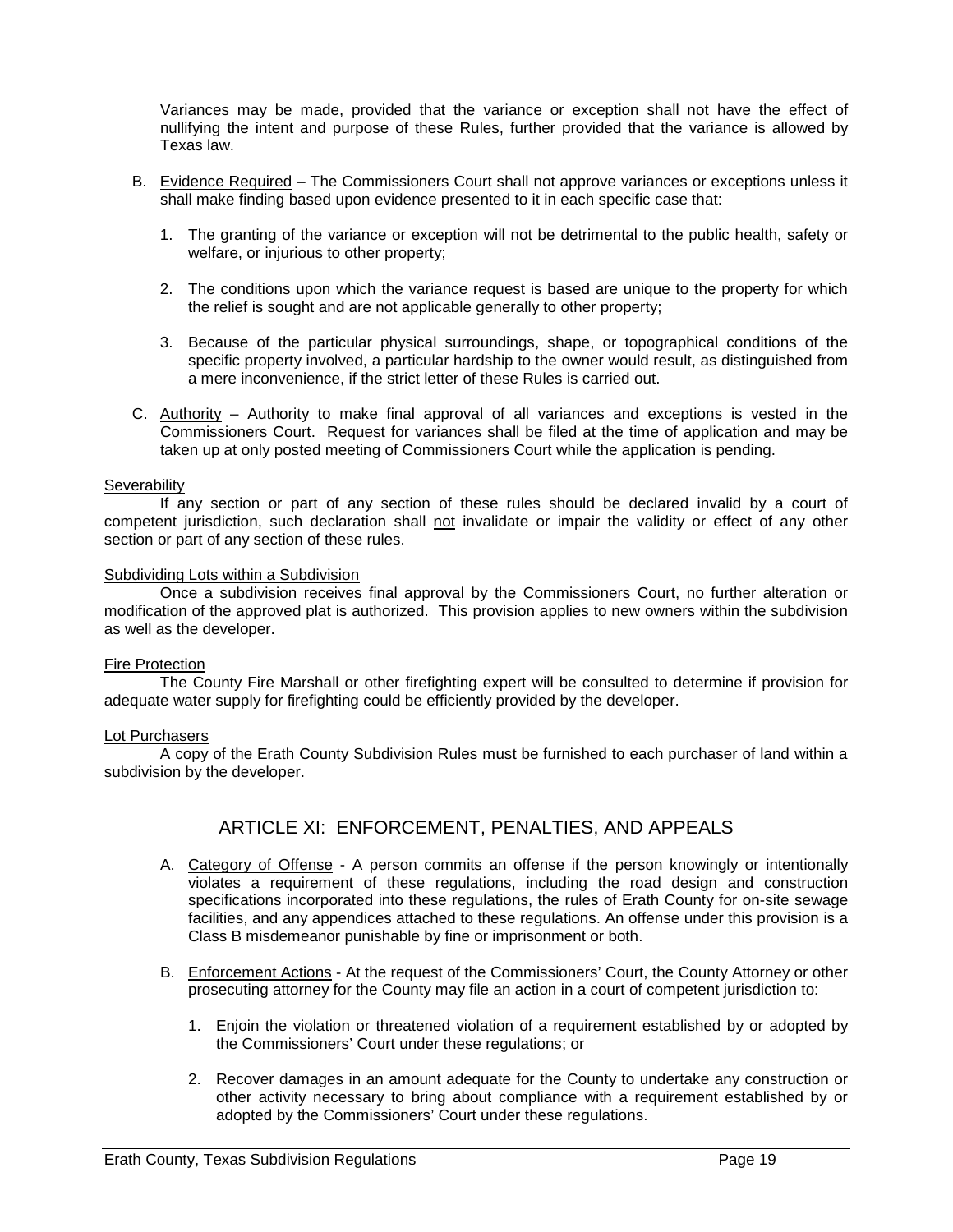- C. Enforcement of Building Lines If a structure is erected, constructed or reconstructed in violation of a building setback line established in accordance with these regulations, then the Commissioners' Court, the District or County Attorney, or an owner of real property in the County may institute an injunction, mandamus, abatement or other appropriate action to prevent, abate, remove or enjoin the unlawful erection, construction or reconstruction (see Texas Local Government Code, Chapter 233, Section 233.006).
- D. Appeal of Building and Setback Lines An owner of property who is aggrieved by an action or order adopted by the Commissioners' Court may appeal the decision within thirty (30) days after the date adopting the action or order.

A property owner in the County who is aggrieved by a final order of the Court may appeal to the district court or to another court with proper jurisdiction, in accordance with Section 233.007 of the Texas Local Government Code.

# XII: APPLICABILITY

- A. Effective Date These Rules are effective upon the date of final approval by Commissioners Court.
- B. Date Construction Commenced These Rules apply to any subdivision for which construction, or expansion (as defined herein), is commenced on or after the date that the original infrastructure standards were adopted by this Commissioners Court.
- C. Expansion of Existing Subdivision These Rules are applicable to any expansion of any existing Subdivision after the original effective date of these Rules. "Expansion" includes but is not limited to any improvement concerning roads, water systems, septic systems and/or utilities and is ultimately defined at the discretion of the Commissioners Court.
- D. Applicable Outside City Limits These Rules are applicable in Erath County outside the city limits of any incorporated city and outside the limits of the extra territorial jurisdiction (ETJ) of any incorporated city within Erath County, Texas.

# XII: INTERPRETATION – CONFLICT, SEVERABILITY, SAVINGS AND AMENDMENTS

- A. Interpretation In their interpretation and application, the provision of these Rules shall be held to be minimum requirements for the promotion of the public health, safety, and general welfare. These Rules shall be construed broadly to promote the purposes for which they are adopted.
- B. Public Provisions These Rules are not intended to interfere with, abrogate, or annul any other County regulation, state statute, or other provision of law except as provided in these Rules. Where any provision of these Rules or any other rule or regulation or other provisions of law are in conflict, the provision which is more restrictive or imposes higher standards shall control.
- C. Private Provisions These Rules are not intended to abrogate any easement, covenant or any other private agreement or restriction, provided that were the provisions of these Rules are more restrictive or impose higher standards or regulations than such easement, covenant, or other private agreement or restriction, the requirements of these Rules shall govern.
- D. Severability If any part or provision of these Rules, or the application of these Rules to any person or circumstance is adjudged invalid by any court of competent jurisdiction, the judgment shall be confined in its operation to the part, provision, or application directly involved in the controversy in which such judgment shall have been rendered and shall not affect or impair the validity of the remainder of these Rules or application of them to other persons or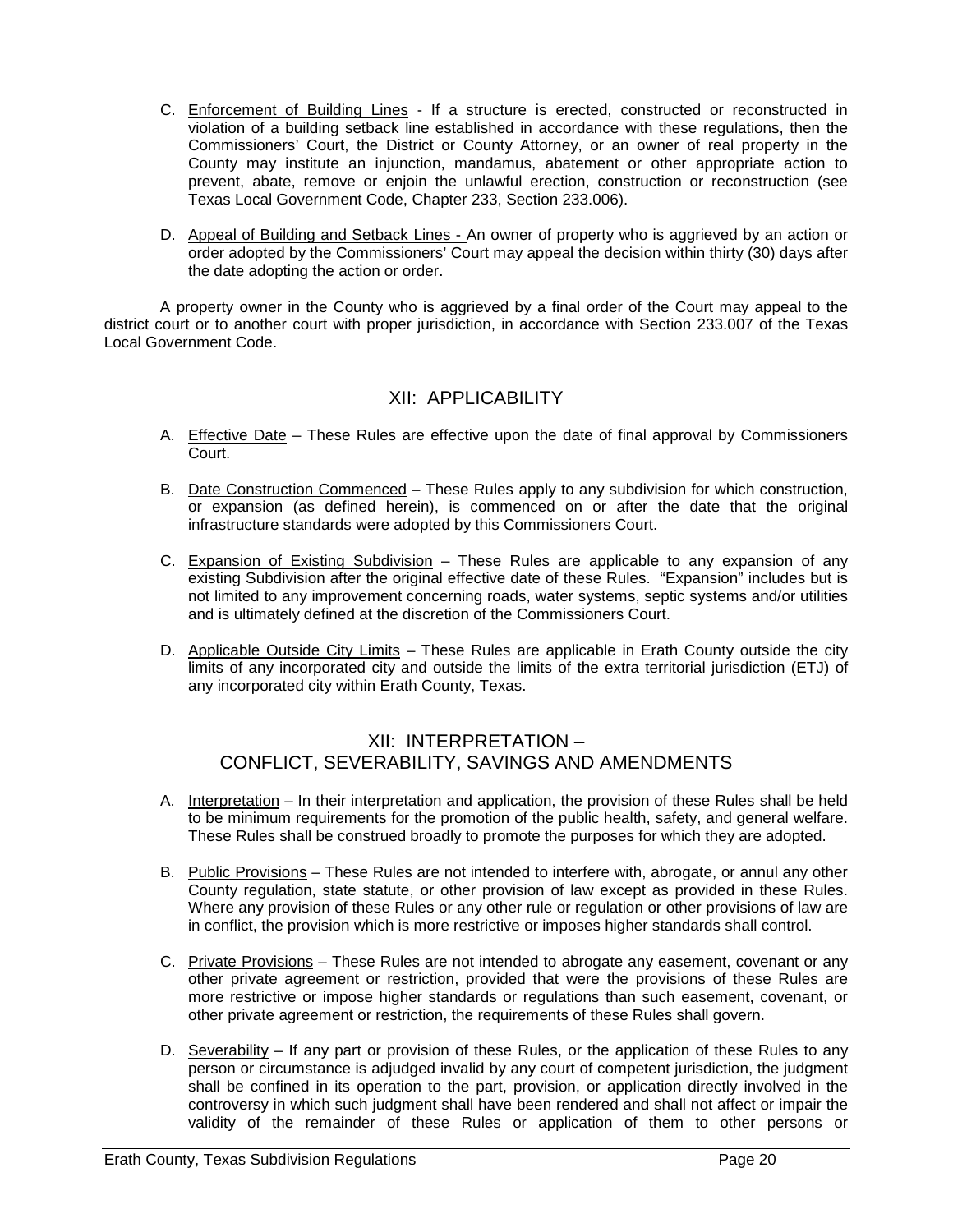circumstances. The Commissioners Court hereby declares that it would have enacted the remainder of these Rules, even without any such part, provision, or application which is judged to be invalid.

- E. Saving Provision These Rules shall not be construed as abating any action now pending under or by virtue of, prior existing subdivision regulations, or as discontinuing, abating, modifying, or altering any penalty accruing or about to accrue, or as affecting the liability of any person, firm, or corporation, or as waiving the right of the State or County under any section or provision existing at the time of adoption of these Rules, or as vacating or annulling any rights obtained by any person, firm, or corporation by lawful action of the County except as shall be expressly provided for in these Rules.
- F. Amendments For the purpose of protecting the public health, safety, and general welfare or for any other valid purpose, the Commissioners Court may, from time to time, amend these Rules at a public meeting following public notice in the manner prescribed by law.

Adopted and finally approved by unanimous vote of the Erath County Commissioners Court, in regular session, on this the 27th day of July, 2020.

Campos, Erath bunty Judge Dee Stephens, Commissioner F Albert B Commissioner Commissioner PCT 3 Buck, Commissioner PCT 4 **Attes** Gwinda Jones Erath County Clerk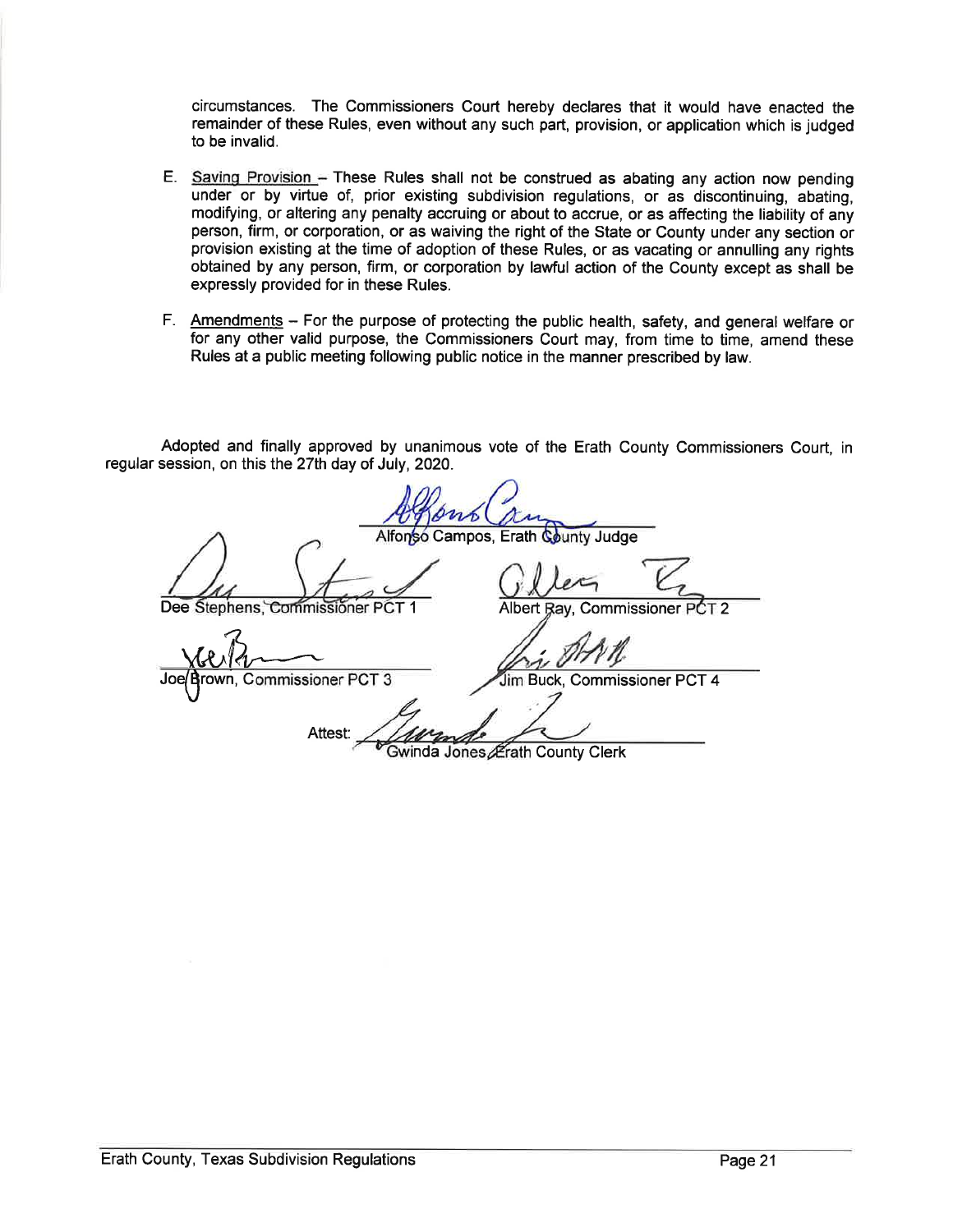# (Appendix A)

# SUBDIVISION PLAT APPLICATION

| <b>SUBJECT PROPERTY INFORMATION</b>                                                                                                                                                                                                                                                                                                                                                                                       |                                   |  |
|---------------------------------------------------------------------------------------------------------------------------------------------------------------------------------------------------------------------------------------------------------------------------------------------------------------------------------------------------------------------------------------------------------------------------|-----------------------------------|--|
| APPLICATION DATE*:                                                                                                                                                                                                                                                                                                                                                                                                        | RESUBMITTAL: $\Box$ YES $\Box$ NO |  |
| <b>PROJECT NAME:</b>                                                                                                                                                                                                                                                                                                                                                                                                      |                                   |  |
| <b>PROJECT ADDRESS OR LOCATION:</b>                                                                                                                                                                                                                                                                                                                                                                                       |                                   |  |
| IF RESUBMITTAL, PROJECT FORMERLY KNOWN AS:                                                                                                                                                                                                                                                                                                                                                                                |                                   |  |
| NUMBER OF LOTS:                                                                                                                                                                                                                                                                                                                                                                                                           | <b>TOTAL ACREAGE:</b>             |  |
| $JURISDICTION:$ $\Box$ COUNTY (Outside all City Limits and ETJs)                                                                                                                                                                                                                                                                                                                                                          | $\Box$ Stephenville ETJ           |  |
| *This application shall expire five (5) years from the Application date if the project becomes dormant, as defined by Sec. 245.005, Texas Local<br>Government Code, as amended. This application shall expire forty-five (45) days from the date the Application is submitted if, after proper<br>notification, the Application remains incomplete, as defined by Sec. 245.002e, Texas Local Government Code, as amended. |                                   |  |

| <b>PREHMINARY PLAT</b> |  |
|------------------------|--|

**TYPE OF APPLICATION**

 $\Box$  PRELIMINARY PLAT  $\Box$  FINAL PLAT  $\Box$  AMENDED PLAT / REPLAT

| <b>CONTACT INFORMATION</b> |                              |                                   |                                   |                    |      |        |            |                                      |  |
|----------------------------|------------------------------|-----------------------------------|-----------------------------------|--------------------|------|--------|------------|--------------------------------------|--|
| <b>AGENT INFORMATION</b>   |                              |                                   | <b>PROPERTY OWNER INFORMATION</b> |                    |      |        |            |                                      |  |
| FIRM NAME:                 |                              |                                   |                                   | <b>OWNER NAME:</b> |      |        |            |                                      |  |
| CONTACT:                   |                              |                                   |                                   | CONTACT:           |      |        |            |                                      |  |
| ADDRESS:                   |                              |                                   |                                   | ADDRESS:           |      |        |            |                                      |  |
| CITY:                      | STATE:                       |                                   | ZIP:                              | CITY:              |      | STATE: |            | ZIP:                                 |  |
| PHONE: (                   |                              | FAX: (                            |                                   | PHONE: (           |      |        | $FAX:$ (   |                                      |  |
| EMAIL:                     |                              |                                   |                                   | EMAIL:             |      |        |            |                                      |  |
|                            | <b>DEVELOPER INFORMATION</b> |                                   |                                   |                    |      |        |            | <b>SURVEYOR INFORMATION</b>          |  |
| FIRM NAME:                 |                              |                                   |                                   | FIRM NAME:         |      |        |            |                                      |  |
| CONTACT:                   |                              |                                   | CONTACT:                          |                    |      |        |            |                                      |  |
| ADDRESS:                   |                              |                                   |                                   | <b>ADDRESS:</b>    |      |        |            |                                      |  |
| ZIP:<br>CITY:<br>STATE:    |                              | CITY:<br>STATE:                   |                                   |                    | ZIP: |        |            |                                      |  |
| PHONE: (<br>$FAX:$ (       |                              | PHONE: (<br>$FAX:$ (<br>$\lambda$ |                                   |                    |      |        |            |                                      |  |
| EMAIL:                     |                              |                                   |                                   | EMAIL:             |      |        |            |                                      |  |
|                            | <b>ENGINEER INFORMATION</b>  |                                   |                                   |                    |      |        | DIFFERENT) | <b>OTHER CONTACT INFORMATION (IF</b> |  |
| FIRM NAME:                 |                              |                                   |                                   | <b>OWNER NAME:</b> |      |        |            |                                      |  |
| CONTACT:                   |                              | CONTACT:                          |                                   |                    |      |        |            |                                      |  |
| <b>ADDRESS:</b>            |                              | <b>ADDRESS:</b>                   |                                   |                    |      |        |            |                                      |  |
| CITY:                      | STATE:<br>ZIP:               |                                   |                                   | CITY:              |      | STATE: |            | ZIP:                                 |  |
| PHONE: (                   |                              | FAX: (                            |                                   | PHONE: (           |      |        | $FAX:$ (   |                                      |  |
| EMAIL:                     |                              |                                   |                                   | EMAIL:             |      |        |            |                                      |  |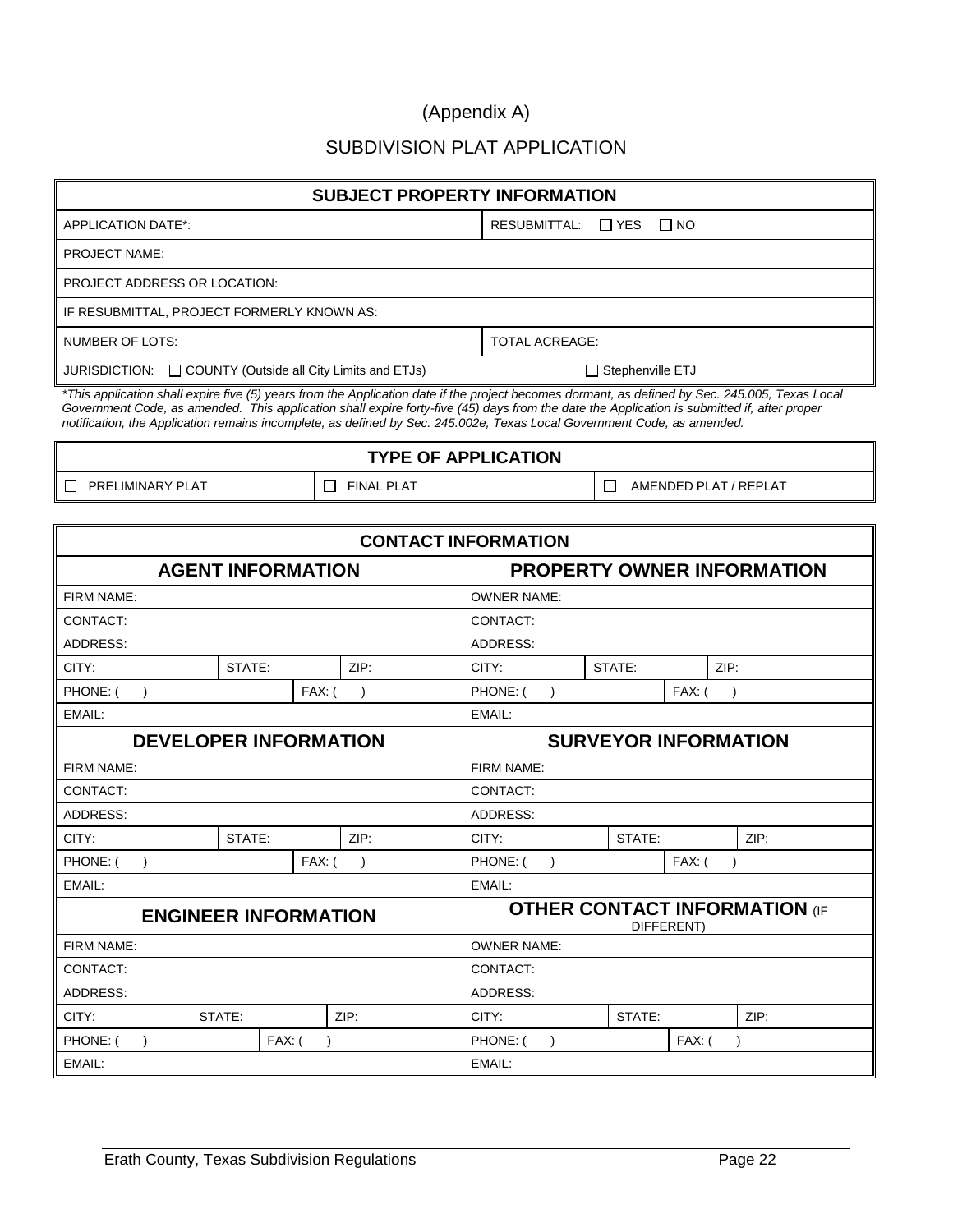#### **DIGITAL FILE SUBMISSION**

ADOBE .pdf sent to County Judge's office at email: laurie.gillispie@co.erath.tx.us

# **PROPERTY OWNER CONSENT/AGENT AUTHORIZATION**

By my signature, I hereby affirm that I am the property owner of record, or if the applicant is an organization or business entity, that authorization has been granted to represent the owner, organization or business in this application. I certify that the preceding information is complete and accurate, and it is understood that I agree to the development/subdivision of this property.

| Signature: | <b>Printed Name:</b> | Date: |
|------------|----------------------|-------|
| Signature: | <b>Printed Name:</b> | Date: |

By signing this form, the owner of the property owner authorizes Erath County to begin proceedings in accordance with the process for this type of application indicated on page one of this application. The owner further acknowledges that submission of an application does not in any way obligate the County to approve the application and that although County staff may make certain recommendations regarding this application, the Commissioners Court may not follow that recommendation and may make a final decision that does not conform to the staff's recommendation.

#### **CALCULATION OF FEES See attached Fee Schedule**

| <b>RECEIPT BY ERATH COUNTY CLERK</b> (Office use only)                                                                                                                                           |                                                                         |  |  |
|--------------------------------------------------------------------------------------------------------------------------------------------------------------------------------------------------|-------------------------------------------------------------------------|--|--|
| Date Application Received: ____/ ____/ 20____                                                                                                                                                    | Application Fee received by:                                            |  |  |
| Fee Amount Paid \$                                                                                                                                                                               | $\Box$ Cash<br>$\Box$ Check # $\Box$<br>□ Credit/Debit<br>□ Money Order |  |  |
| County Receipt Number County Receipt Number                                                                                                                                                      |                                                                         |  |  |
| Note to Applicant: The submission of the application with plans, plats or drawings makes such items public<br>record and the applicant understands that the general public may view these items. |                                                                         |  |  |

| <b>RECEIPT BY ERATH COUNTY JUDGE'S OFFICE</b> (Office use only)                                                                                                                                                                                                                         |                                                     |  |  |
|-----------------------------------------------------------------------------------------------------------------------------------------------------------------------------------------------------------------------------------------------------------------------------------------|-----------------------------------------------------|--|--|
|                                                                                                                                                                                                                                                                                         | Date Application Accepted/Rejected: ____/___<br>-20 |  |  |
| Signature:                                                                                                                                                                                                                                                                              | Signature:                                          |  |  |
| Receipt of this application by Erath County does not provide confirmation or acceptance of a complete application, nor does it waive requirements<br>for any additional information not contained as part of this application which may also be needed as a part of the review process. |                                                     |  |  |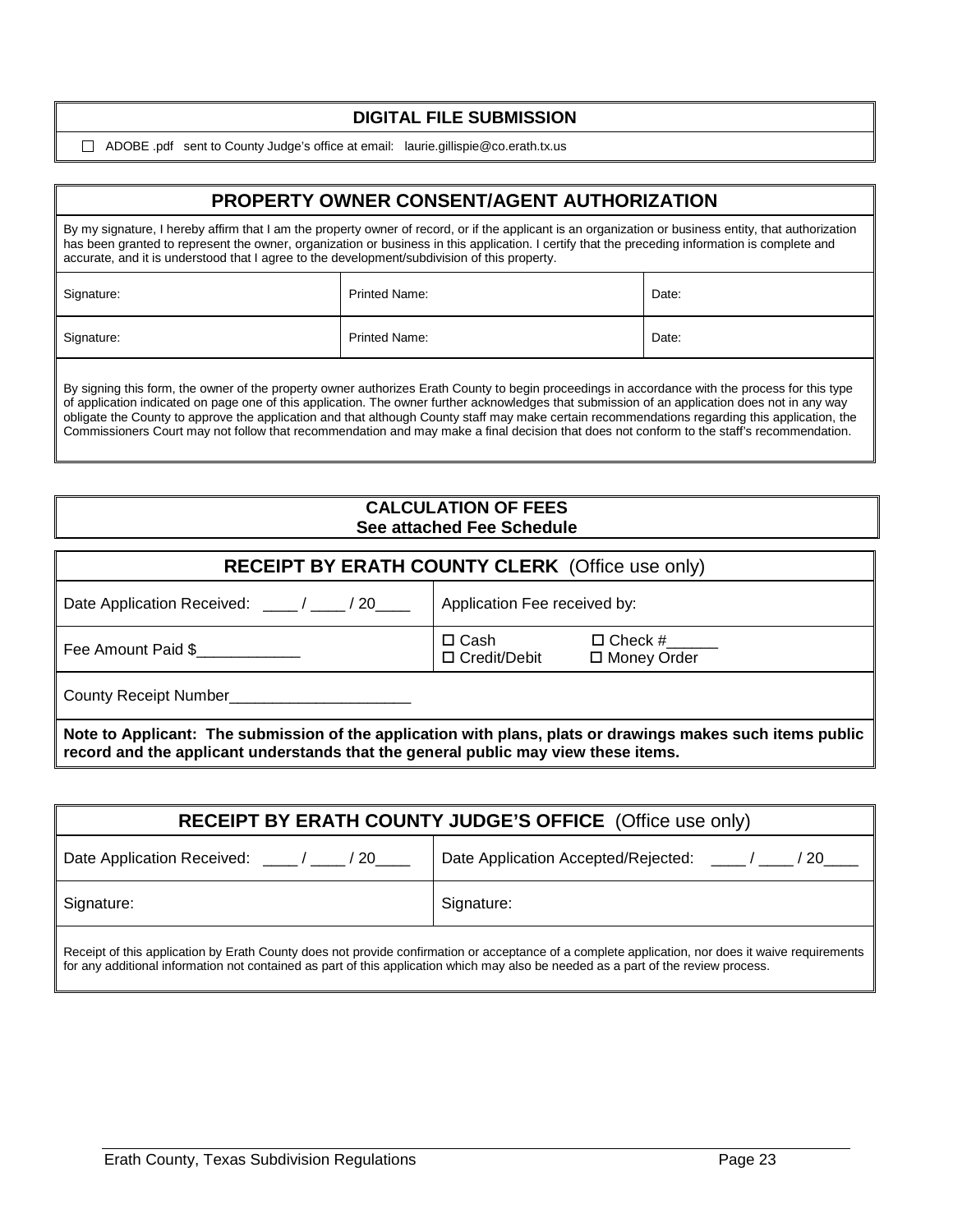# (Appendix B) FEE SCHEDULE

| <b>Development Application</b>                                                                                                                                                                        | <b>Application Fee</b>                                                                 |
|-------------------------------------------------------------------------------------------------------------------------------------------------------------------------------------------------------|----------------------------------------------------------------------------------------|
| <b>Standard OSSF Permit</b><br><b>Aerobic OSSF Permit</b><br><b>Commercial Standard OSSF Permit</b><br><b>Commercial Aerobic OSSF Permit</b><br>Approved in Commissioner's Court - Effective 1/1/2022 | \$250.00<br>\$450.00<br>\$550.00<br>\$750.00                                           |
| <b>Subdivision Fees:</b><br>1-5 lots in subdivision<br>6-10 lots in subdivision<br>11 + lots in subdivision                                                                                           | $$350.00 + $10.00$ per lot<br>\$450.00 + \$10.00 per lot<br>$$650.00 + $10.00$ per lot |
| <b>Cancellation of Subdivision</b>                                                                                                                                                                    | \$200.00                                                                               |
| Variance Request                                                                                                                                                                                      | \$150.00 per Variance                                                                  |
| Infrastructure Development Plan<br>(Rural Development Rules)                                                                                                                                          | \$300.00                                                                               |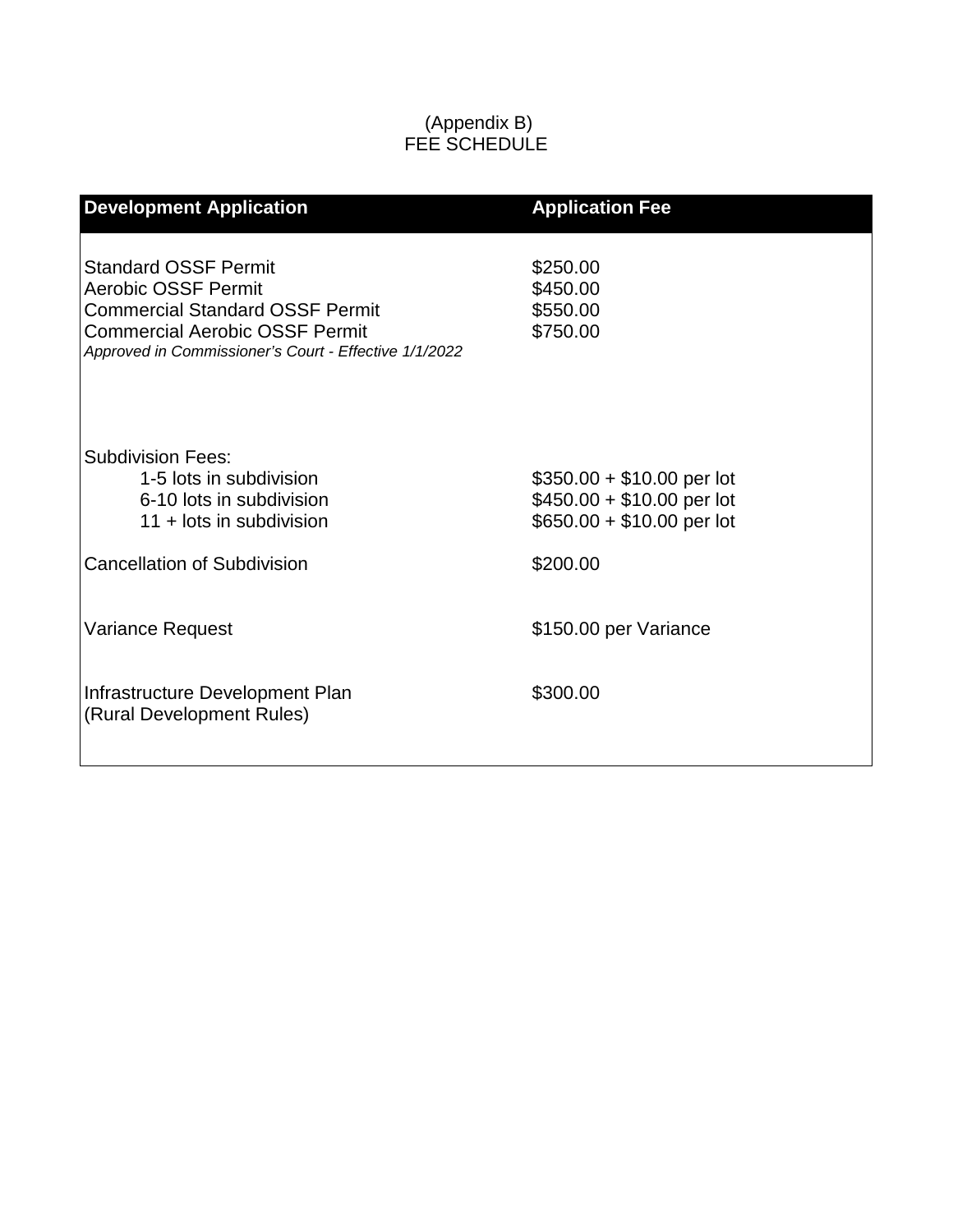# (Appendix C) BOND FORMS

# **PERFORMANCE BOND**

#### KNOW ALL MEN BY THESE PRESENTS

THAT *\_\_\_\_\_\_\_\_\_\_\_\_\_\_\_\_\_\_\_\_\_\_\_\_\_\_\_\_\_\_\_,* (hereinafter called "Obligor"), and \_\_\_\_\_\_\_\_\_\_\_\_\_\_\_\_\_\_\_\_\_\_\_\_\_\_\_\_\_\_\_\_\_\_\_, (hereinafter called "Surety"), a corporation authorized under the laws of the State of Texas to act as Surety, are held and firmly bound unto the County of Erath, State of Texas, through its County Judge, or his successor in office, (hereinafter called "Obligee") in the full and just sum of \_\_\_\_\_\_\_\_\_\_\_\_\_\_\_\_\_\_\_\_\_\_\_\_\_\_\_\_\_\_\_\_\_\_Dollars (\$\_\_\_\_\_\_\_\_), lawful money of the United States, for the payment whereof Obligor and Surety bind themselves, their heirs, executors, administrators, successors and assigns, jointly and severally, firmly by these presents.

WHEREAS, said Obligor is required by the Erath County Subdivision and Development Regulations, under the authority granted by the laws of the State of Texas, to file a bond with the Erath County Judge in the amount of 100% of the estimated construction cost of constructing such roadways and drainage facilities within a certain subdivision to be known as **within** a certain subdivision to be known as platted by Obligor.

NOW, THEREFORE, THE CONDITION OF THIS OBLIGATION is such that, the owners of the tract of land to be subdivided will construct all roadways and drainage facilities within such subdivision in accordance with the specifications promulgated by and within one year from date of which final plat is approved by Commissioners' Court, If Obligor has not completed the improvement within one year this bond may be extended an additional one(l) year, if it can be demonstrated by Obligor to Commissioners' Court that a good faith effort is being made to complete the required improvements. In the event the required improvements are not completed within the time allowed then the Commissioners' Court can complete the improvements and request reimbursement funds from the Obligor or Surety without requiring approval of the Obligor. This bond shall remain in force and in effect until all roads, streets, drainage and drainage structures in the subdivision have been completed and approved by the Erath County Road Operations Department, and the bond has been released by a Court Order from the Commissioners' Court.

No right of action shall accrue on this bond to or for the use, of any person or corporation other than the Commissioners' Court herein named or successors of Commissioners' Court.

| <b>SIGNED</b> | and | SEALED | this<br>_____day<br>(Witness) | of | $\frac{\phantom{0}}{\phantom{0}}$ 20 $\phantom{0}$ , | in | the       | presence | $\circ$ of |
|---------------|-----|--------|-------------------------------|----|------------------------------------------------------|----|-----------|----------|------------|
|               |     |        | By:                           |    |                                                      |    | (Obligor) |          |            |
|               |     |        | By:                           |    |                                                      |    | (Surety)  |          |            |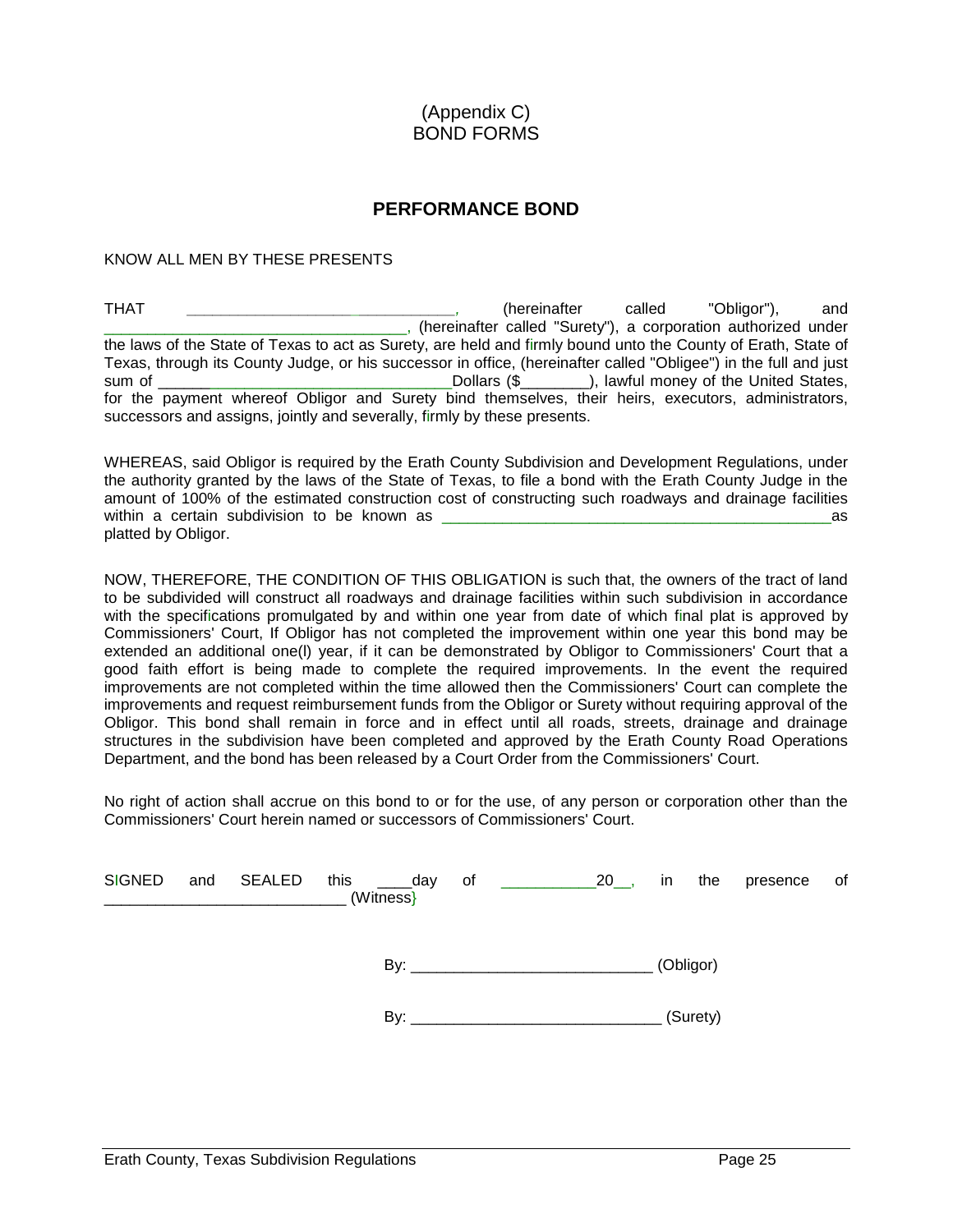# **MAINTENANCE BOND**

KNOW ALL MEN BY THESE PRESENTS

THAT \_\_\_\_\_\_\_\_\_\_\_\_\_\_\_\_\_\_\_\_\_\_\_\_\_\_\_\_\_\_\_\_\_\_\_\_\_\_\_\_\_\_\_\_, (hereinafter called "Obligor"), and \_\_\_\_\_\_\_\_\_\_\_\_\_\_\_\_\_\_\_\_\_\_\_\_\_\_\_\_\_\_\_\_\_\_\_\_\_\_\_\_\_\_\_, (hereinafter called "Surety"), a corporation authorized under the laws of the State of Texas to act as Surety, are held and firmly bound unto the County of Erath, State of Texas, through its County Judge, or her successor in office, (hereinafter called "Obligee"), in the full and just sum of **Example 2018** Dollars **Dollars** (\$\_\_\_\_\_\_\_\_\_\_\_\_\_\_\_\_\_), lawful money of the United States, to the payment of which sum, will and truly to be made, the Obligor and Surety bind themselves, their and each of their heirs, executors, administrators, successors and assigns, jointly and severally, firmly by these presents.

WHEREAS, the Obligor has constructed the roads and drainage improvements in a certain subdivision located in Erath County, Texas and outside the limits of an incorporated city or town, said subdivision to be  $k$ nown and

WHEREAS, the Erath County Subdivision and Development Regulations requires that the Obligor shall furnish a bond conditioned to guarantee for a period of two (2) years after acceptance of the required improvements, by the Obligee, against all defects in workmanship and materials which may become apparent during said period. Said period to be from \_\_\_\_\_\_\_\_\_\_\_\_\_\_\_\_\_\_\_\_\_\_ to \_

NOW, THEREFORE, THE CONDITION OF THIS OBLIGATION is such that, if the Obligor shall indemnify the Obligee for all loss the Obligee may sustain by reason of any defective materials or workmanship which become apparent during the two (2) year period, then this obligation shall be void, otherwise to remain in full force and effect. If any defective materials or workmanship is not corrected by the end of the aforesaid period by the Obligor, then the Obligee may complete required work and be reimbursed by the Obligor or Surety.

|  | SIGNED and SEALED | this | dav      | Οì | 20 | ın | the | presence | of |
|--|-------------------|------|----------|----|----|----|-----|----------|----|
|  |                   |      | Witnessi |    |    |    |     |          |    |

By: \_\_\_\_\_\_\_\_\_\_\_\_\_\_\_\_\_\_\_\_\_\_\_\_\_\_\_\_ (Obligor)

By: \_\_\_\_\_\_\_\_\_\_\_\_\_\_\_\_\_\_\_\_\_\_\_\_\_\_\_\_\_ (Surety)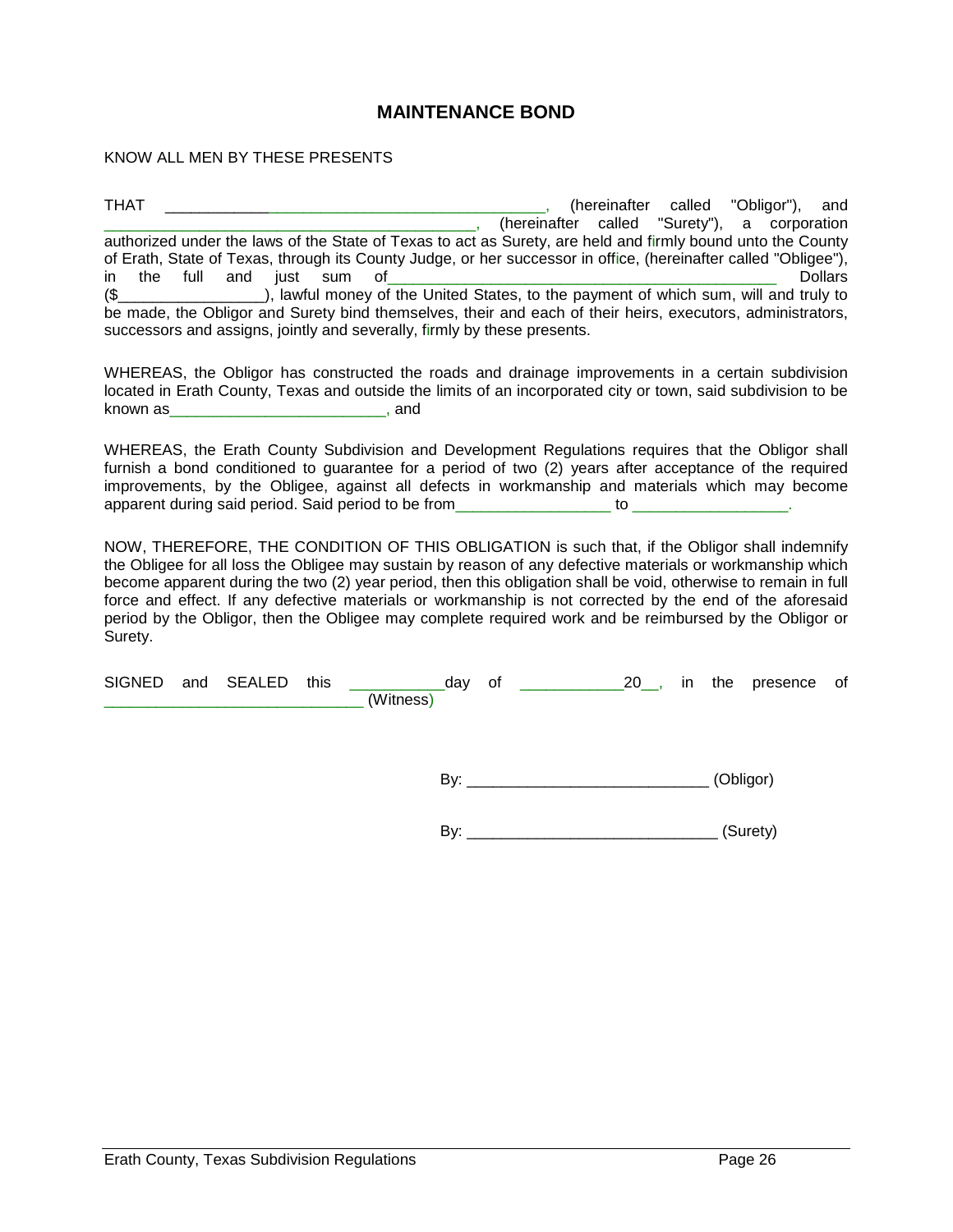# **ERATH COUNTY SUBDIVISION CHECKLIST**

The following items must be provided to the County Judge's Office with each Plat Application.

Name of Subdivision:

Date Submitted: Contact Name:

Telephone No.: Email address:

|    | <b>INFORMATION SUBMITTED BY PROPERTY OWNER WITH PLAT APPLICATION</b>                                                                                              |  |  |  |  |  |  |
|----|-------------------------------------------------------------------------------------------------------------------------------------------------------------------|--|--|--|--|--|--|
| ⊔  | 3 Copies of Plat for review and one digital copy in pdf format. The Plat shall be shown on a single sheet                                                         |  |  |  |  |  |  |
|    | (additional detail sheets okay to show all required information)                                                                                                  |  |  |  |  |  |  |
|    | $\Box$ Verification from County Clerk to insure proposed subdivision name is not duplicated.                                                                      |  |  |  |  |  |  |
|    | $\Box$ ETJ Statement from City of Stephenville (if development is within the ETJ)                                                                                 |  |  |  |  |  |  |
|    | Completed and Signed Plat Application Form.                                                                                                                       |  |  |  |  |  |  |
|    | Application Fee Receipt from County Clerk.                                                                                                                        |  |  |  |  |  |  |
|    | $\Box$ Copy of Deed – current owner                                                                                                                               |  |  |  |  |  |  |
|    | $\Box$ Engineering drainage plan.                                                                                                                                 |  |  |  |  |  |  |
|    | $\Box$ Consultation verification from licensed sanitarian.                                                                                                        |  |  |  |  |  |  |
|    | $\Box$ Verification letter from Middle Trinity Ground Water District.                                                                                             |  |  |  |  |  |  |
|    | $\Box$ Verification letter from utility providers.                                                                                                                |  |  |  |  |  |  |
|    | $\Box$ Verification letter with 911 addressing.                                                                                                                   |  |  |  |  |  |  |
|    | $\Box$ Verification Letter from Post Office.                                                                                                                      |  |  |  |  |  |  |
| u  | Texas Department of Transportation approval. (Lots with State/U.S. highway access.)                                                                               |  |  |  |  |  |  |
| u  | Drainage Engineer Certification.                                                                                                                                  |  |  |  |  |  |  |
|    | <b>INFORMATION ON PLAT - SURVEYOR PROVIDES THIS ON THE MYLAR</b>                                                                                                  |  |  |  |  |  |  |
|    | $\Box$ One Mylar and three copies of the plat. All copies shall have "Final Plat" placed on the face.                                                             |  |  |  |  |  |  |
|    | $\Box$ The title under which proposed subdivision is to be recorded.                                                                                              |  |  |  |  |  |  |
|    | $\Box$ Land Owner Dedication and Land Owner Notary                                                                                                                |  |  |  |  |  |  |
| u. | Name and address of the owner with the name of the Land Planner, Licensed Land Surveyor or                                                                        |  |  |  |  |  |  |
|    | Registered Professional Engineer platting the tract.                                                                                                              |  |  |  |  |  |  |
|    | $\Box$ Flood Plain Statement                                                                                                                                      |  |  |  |  |  |  |
|    | $\Box$ Ground Water certification or statement                                                                                                                    |  |  |  |  |  |  |
|    | $\Box$ Registered Public Surveyor or Licensed Land Surveyor name and stamp on each page.                                                                          |  |  |  |  |  |  |
|    | $\Box$ Legal Description                                                                                                                                          |  |  |  |  |  |  |
|    | $\Box$ Lien Holder                                                                                                                                                |  |  |  |  |  |  |
| ⊔  | Distance and direction to the nearest State or U.S. Highway.                                                                                                      |  |  |  |  |  |  |
|    | $\Box$ Linear Feet                                                                                                                                                |  |  |  |  |  |  |
|    | $\Box$ Location and widths of all roads.                                                                                                                          |  |  |  |  |  |  |
|    | $\Box$ North Marker                                                                                                                                               |  |  |  |  |  |  |
|    | <b>O</b> Scale $(1" = 200')$                                                                                                                                      |  |  |  |  |  |  |
|    | $\Box$ Utility Easements                                                                                                                                          |  |  |  |  |  |  |
| ப  | $\Box$ Vicinity Map                                                                                                                                               |  |  |  |  |  |  |
|    | Developer Information<br><b>Water Source</b>                                                                                                                      |  |  |  |  |  |  |
|    | <b>INFORMATION SUBMITTED BY PROPERTY OWNER FOR FINAL HEARING</b>                                                                                                  |  |  |  |  |  |  |
| ப  |                                                                                                                                                                   |  |  |  |  |  |  |
|    | One Mylar and three copies of plat and one digital copy in pdf format. All copies shall have "Final Plat"<br>placed on the face and must be signed and notarized. |  |  |  |  |  |  |
| ⊔  |                                                                                                                                                                   |  |  |  |  |  |  |
|    | Certified Paid Tax Certificate from Erath County Tax Assessor/Collector.                                                                                          |  |  |  |  |  |  |

- **D** Drainage Engineer Certification
- **Q** Performance Bond or Construction Letter of Credit.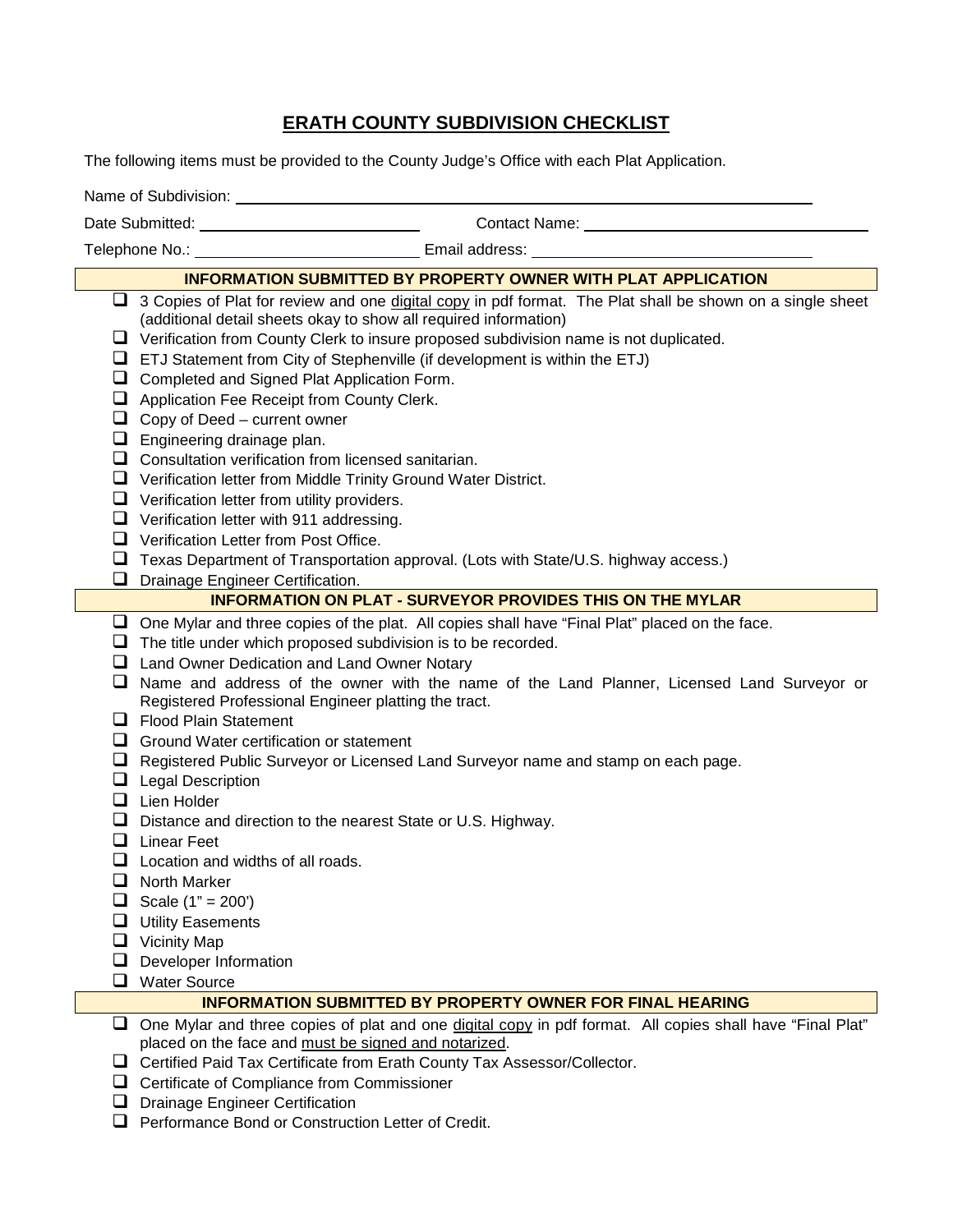# **Section II - Rural Development Rules of Erath County**

| Sec. II, Art. I  | Authority, Purpose, Scope                                                                                                                                                                                                                                                                                                                                                                                                          | Page<br>30                                                     |
|------------------|------------------------------------------------------------------------------------------------------------------------------------------------------------------------------------------------------------------------------------------------------------------------------------------------------------------------------------------------------------------------------------------------------------------------------------|----------------------------------------------------------------|
| Sec. II, Art. II | Definitions<br><b>Manufactured Home</b><br>Manufactured Home Rental Community<br><b>Manufactured Home Subdivision</b><br>Owner<br>Sale                                                                                                                                                                                                                                                                                             | 30<br>30<br>30<br>30<br>30<br>30                               |
|                  | Sec. II, Art. III Procedures for Rural Development<br><b>On-Site Assessment</b><br><b>Pre-Application Meeting</b><br>Formal Presentation of Plan                                                                                                                                                                                                                                                                                   | 30<br>31<br>31<br>31                                           |
|                  | Preliminary Plan for Rural Development<br>Requirements of the Preliminary Plan for Rural Development<br><b>Designated County Official</b><br>Time Limits for Approval<br>Approval<br>Expiration<br>Construction Prohibited Without Approved Plan<br>Performance Bond                                                                                                                                                               | 31<br>31<br>32<br>32<br>33<br>33<br>33<br>33                   |
|                  | Final and Recorded Plan for Rural Development<br>Application for Final and Recorded Plan<br><b>Engineer Certification</b><br>Final Inspection<br>Certificate of Compliance by Commissioner's Court<br><b>Corrective Action if Construction Not Approved</b><br><b>Standards for Approval</b>                                                                                                                                       | 34<br>34<br>34<br>34<br>34<br>34<br>34                         |
| Sec. II, Art. IV | Minimum Standards for Plans: Roads/Streets, Water Drainage, Sewage Disposal<br>Systems, and Utilities; Particular Rules for RV Parks<br>Roads<br><b>Required Streets and Roadway</b><br>Roadway Layout<br>Design Criteria and Construction Standards for Streets<br><b>Street Length</b><br>Cul-De-Sacs<br><b>Street Names and Signs</b><br><b>Street Names and Numbers</b><br>Street and Road Numbers/Names Required<br>Mailboxes | 35<br>35<br>35<br>35<br>35<br>36<br>36<br>36<br>36<br>36<br>36 |
| Sec. II, Art. V  | <b>Water Drainage</b><br>Lots and Private Property<br>Roads without Curbs and Gutters<br><b>Permanent Drainage Structures</b><br><b>Types of Permanent Drainage Structures</b><br>Driveway Drain Pipes<br>Embankments<br><b>Permanent Obstacles</b>                                                                                                                                                                                | 36<br>36<br>36<br>37<br>37<br>37<br>37<br>37                   |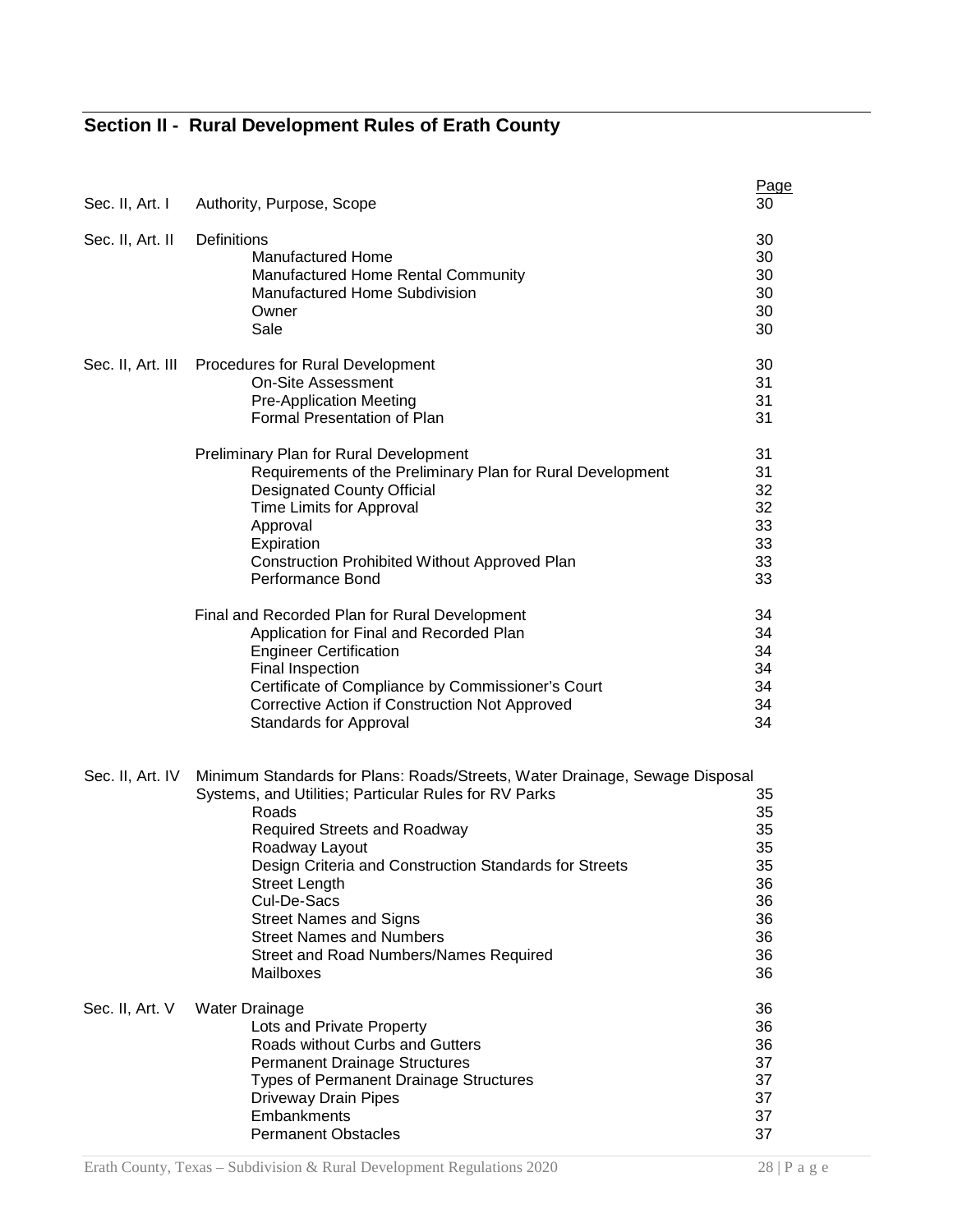|                                | Open Drainage Channels and Ditches<br><b>Drainage Easements</b><br>Drainage Plan<br><b>Maximum Road Grades</b><br><b>Backfill of Pipe</b>                                                                                       | 37<br>37<br>37<br>37<br>37             |
|--------------------------------|---------------------------------------------------------------------------------------------------------------------------------------------------------------------------------------------------------------------------------|----------------------------------------|
|                                | Sec. II, Art. VI Sewage Disposal Systems<br>Soil Analysis<br>Lot Adequate Sizes to Meet Sanitation Requirements<br>All Habitable Structures Must Have Approved Sewage Systems<br><b>Outdoor Toilets or Cesspools Prohibited</b> | 37<br>37<br>38<br>38<br>38             |
| Sec. II, Art. VII Utilities    | Easements<br>Utility Lines in Rear of Homes<br><b>County Not Liable</b>                                                                                                                                                         | 38<br>38<br>38<br>38                   |
| Sec. II, Art. VIII RV Parks    | Rules and Regulations Particular to RV Parks                                                                                                                                                                                    | 38<br>38                               |
|                                | Sec. II, Art. IX Variances and Exceptions<br>General<br><b>Evidence Required</b><br>Authority                                                                                                                                   | 39<br>39<br>39<br>39                   |
| Sec. II, Art. X                | Enforcement, Penalties & Appeals<br>Category of Offense<br><b>Enforcement Actions</b><br><b>Enforcement of Building Lines</b><br>Appeal of Building and Setback Lines                                                           | 39<br>39<br>40<br>40<br>40             |
| Sec. II, Art. XI Applicability | <b>Effective Date</b><br><b>Date Construction Commenced</b><br>Expansion of Existing Areas of Rural Development<br>Applicable Outside City Limits                                                                               | 40<br>40<br>40<br>40<br>40             |
|                                | Sec. II, Art. XII Interpretation – Conflict, Severability, Savings and Amendments<br>Interpretation<br><b>Public Provisions</b><br><b>Private Provisions</b><br>Severability<br>Saving Provision<br>Amendments                  | 41<br>41<br>41<br>41<br>41<br>41<br>41 |
| Appendix D                     | <b>Rural Development Checklist</b>                                                                                                                                                                                              | 42                                     |
| Appendix E                     | Rural Development Preliminary & Final Plan Checklist                                                                                                                                                                            | 43                                     |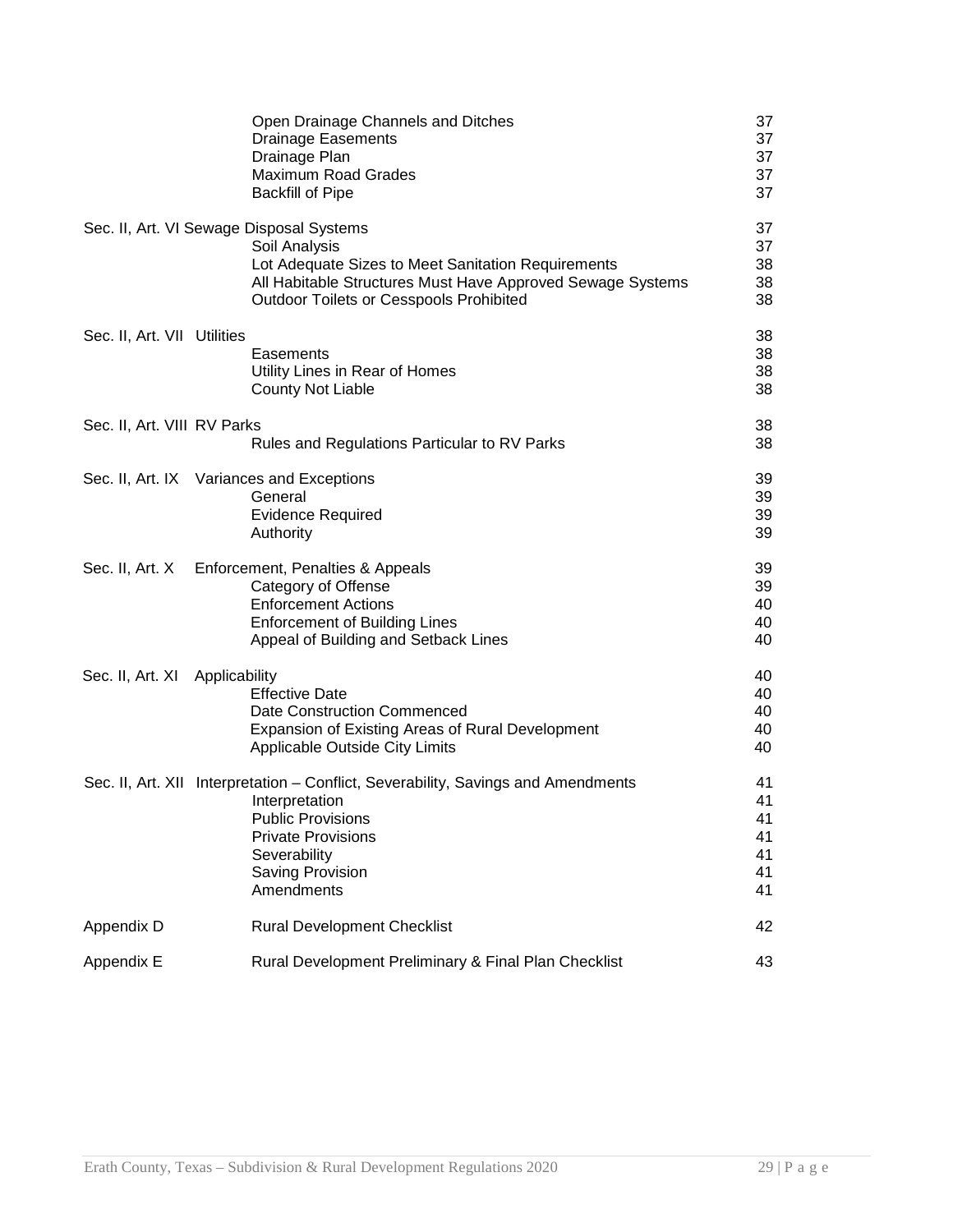## **SECTION II - RURAL DEVELOPMENT RULES OF ERATH COUNTY, TEXAS**

(Revised and Adopted: July 27, 2020)

# SECTION II, ARTICLE I: AUTHORITY, PURPOSE & SCOPE

*The Erath County Commissioners Court, for purposes of clarity and brevity, hereby adopts the title of "Rural Development Rules" to replace the previous title of this document: "Order . . . for Manufactured Home Rental Communities." The Court intends by the term "Rural Development" to include not only Manufactured Home Rental Community, as that term is defined below. Note: The Erath County Commissioners Court hereby retains the power and right to further define the term "Rural Development" and to decide, on a case-by-case basis, whether or not these Rules apply to any particular development within the Commissioners Court's jurisdiction.)*

The Erath County Commissioners Court further finds that minimum infrastructure standards for Rural Development, including Manufactured Home Rental Communities, are necessary:

- To promote public health and safety;
- To provide adequate emergency access;
- To provide for orderly growth within the County; and
- To ensure that the ultimate tenants or residents of any Rural Development have adequate access, proper utilities and other health and safety assurances.

# SECTION II, ART. II: DEFINITIONS

"Manufactured Home" means any manufactured home or mobile home manufactured to the code or specifications of the federal Department of Housing and Urban Development, and/or any residence as defined by the Texas Manufactured Housing Standards Act, used collectively, the term "Manufactured Home" refers to both manufactured homes and mobile homes.

"Manufactured Home Rental Community" shall mean: A plot or tract of land that is separated into two or more spaces or lots that are rented, leased, or offered for rent or lease, for a term of less than sixty (60) months without a purchase option, for the installation of manufactured homes for use and occupancy as residences, and as defined in §232.007, Local Government Code, VTCA.

"Manufactured Home Subdivision" means a Manufactured Home Community in which two or more of the spaces or lots are to be sold or offered for sale. Unless exempted by some provision of state law, Manufactured Home Subdivisions are "subdivisions" within the meaning of the Erath County Subdivision Rules and Regulations.

"Owner" shall mean the Owner of a proposed Manufactured Home Rental Community or the Owner's designated representative.

"Sale" shall be construed to include any and all transactions in which legal, beneficial, or equitable ownership of the space or lot is transferred to another. It is immaterial whether such transfer occurs by deed, contract of sale, option contract, lease-purchase, long term ground lease, or any other method. Without limitation to the foregoing, "sale" includes both (1) any rental or lease agreement for a term of 60 months or more and (2) any rental or lease agreement with a purchase option.

# SECTION II, ART. III: PROCEDURES FOR RURAL DEVELOPMENT

For the purposes of these Rules, "owner" shall mean the owner of a proposed area of Rural Development, including a Manufactured Home Rental Community, or said owner's designated representative. On or after the effective date of these Rules, all owners of proposed Rural Development, *except those set out in Part III of these Rules*, shall submit a Rural Infrastructure Development Plan to the Erath County Commissioners Court which complies with the minimum infrastructure development standards adopted by this Commissioners Court.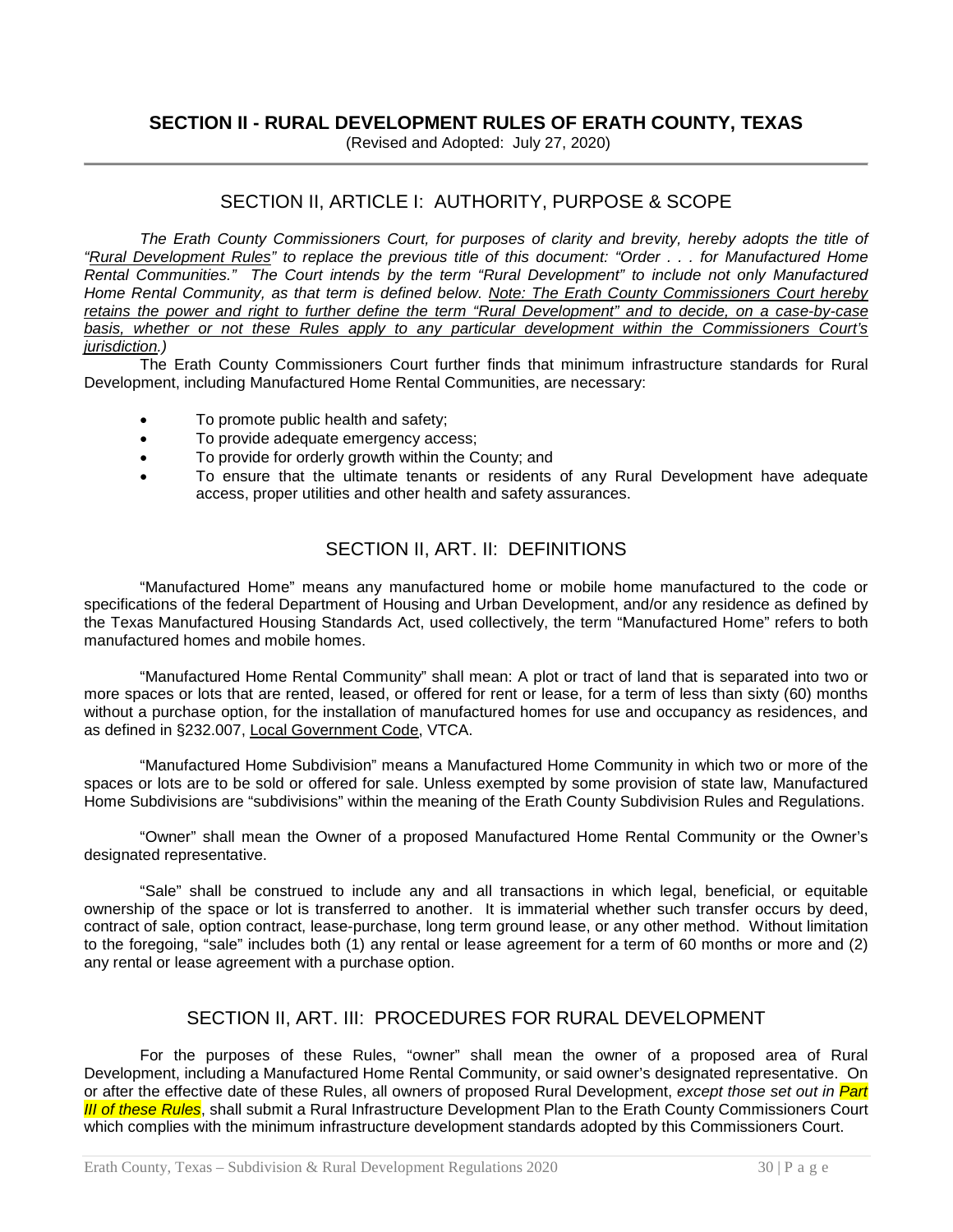On Site Assessment – The developer will consult at the proposed development site informally with the Commissioner in whose precinct said developer is working to give an overview of the proposed Rural Development.

Pre-Application Meeting - The developer will consult informally with the Commissioners Court prior to preparing a rural Infrastructure Development Plan and before formal application for its approval in order to save time and money. The Rural Development packet will be handed to the developer and the process and requirements will be reviewed.

Formal Presentation of Plan – A Rural Infrastructure Development Plan shall be submitted by filing an application together with a copy of the proposed Rural Infrastructure Development Plan with the Erath County Clerk.

#### PRELIMINARY PLAN FOR RURAL DEVELOPMENT

#### Requirements of the Preliminary Plan for Rural Development

Each application for a preliminary plan or final plan shall be submitted to the Erath County Clerk at least thirty (30) days, and no more than sixty (60) days, prior to the desired Commissioners Court meeting, and said application shall be accompanied by the following information and materials:

- (a) Three (3) copies or prints of the proposed rural development drawn on a sheet maximum size of 24 inches by 36 inches and drawn to a scale of 100 feet to the inch (1-inch equals 100 feet) shall be submitted in the number specified herein above. In case of large developments which would exceed the dimensions of the sheet of 100-foot scale, preliminary plans may be 200 feet to the inch (1-inch equals 200 feet).
- (b) Boundary lines, bearing and distances sufficient to locate the exact area proposed for the rural development and shall identify the rural development with respect to an original corner of the original survey of which it is a part, and distance and direction to the nearest State or U.S. Highway. All corners are to be marked with a permanent marker stamped with the name of the surveyor.
- (c) The name and location of all adjoining subdivisions or rural developments shall be drawn to the same scale and shown in dotted lines adjacent to the tract proposed for Rural Development in sufficient detail to show accurately the existing roads and other features that may influence the layout of development of proposed rural development. Adjacent unplanted land shall be so designated.
- (d) The location, widths and length of all roads and ways existing or proposed within the Rural Development limits. In case of easements, a written statement as to the easement use shall be included on the plan.
- (e) The location of all existing property lines, buildings, sewers, or water mains, gas mains, or other underground structures, easements or other existing features within the area proposed for rural development.
- (f) Proposed arrangement of buildings and measurements between them.
- (g) The title under which the proposed Rural Development is to be recorded, the name and address of the owner with the name of the Land Planner, Licensed Land Surveyor or Registered Professional Engineer platting the tract.
- (h) Sites, if any, to be reserved or dedicated for parks, playgrounds, or other public uses.
- (i) Scale, North arrow, date and other pertinent data.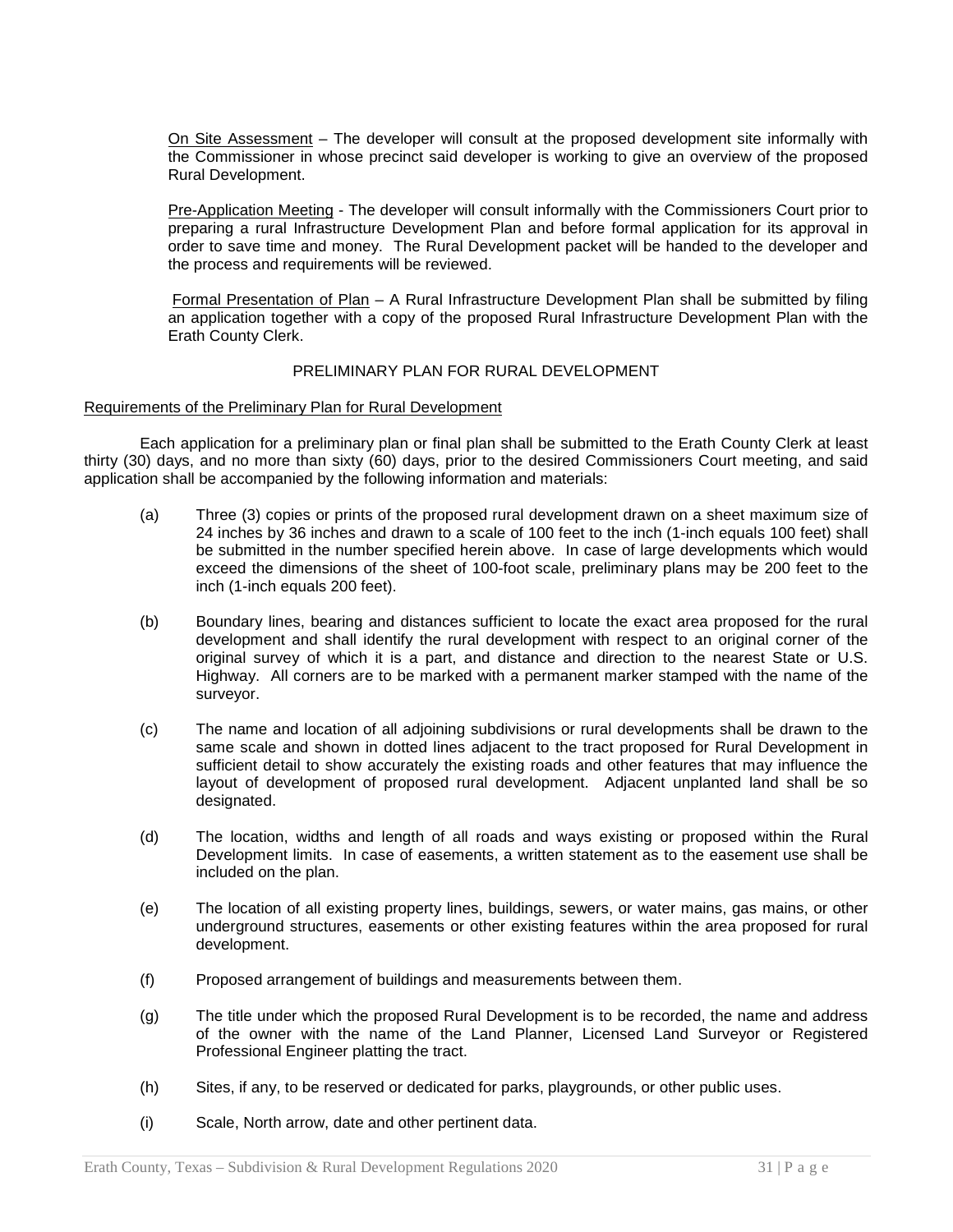- (j) Contours with intervals of five feet (5') or less shall be shown for the area. All elevations on the contour map shall be referenced to the latest U.S.C. and G.S. data.
- (k) All physical features of the property, including location and size of all water courses, ravines, bridges, culverts, existing structures, and other features pertinent to the Rural Development. The outline of wooded areas or the location of important individual trees may be required.
- (l) If the Rural Development does not intake all of the property owned by the developer a division line should be drawn differentiating property usage for roll back purposes.
- (m) The Rural Infrastructure Development Plan shall also include a written narrative which provides explanation as to how the owner proposes to satisfy the various requirements of the Rural Infrastructure Development Plan and these Rules.
- (n) Consultation verification by licensed sanitarian.
- (o) Rural Development should have a drainage plan. An engineering drainage plan shall be submitted with the plan unless waived by the Commissioners Court. The engineering drainage plan shall be prepared by a registered professional engineer for the State of Texas and qualified in the field of storm run-off and drainage design. The drainage study will show the width of the right-of-way required to provide property drainage ditches and structures in order to properly dispose of the expected storm flow run-off. A typical cross section of the road and drainage ditches shall be provided in the report.
- (p) Consultation verification with Middle Trinity Groundwater Conservation District.
- (q) Lots with access to State or U.S. highways must have the approval of Texas Department of **Transportation**
- (r) Consultation with utility provider.
- (s) Consultation with utility provider
- (t) Consultation with 911 addressing

Further, in order for said Rural Infrastructure Development Plan to be considered for acceptance and filing by the Erath County Clerk, said plan must contain thereon the following statement verbatim:

*"Note: This plan is for the location of rental spaces only. It is not intended to be used to convey*  real property to any party or, particularly, to convey title to the streets and any other *improvements to Erath County, Texas. The owner of the present property hereby acknowledges that this plan does not meet Erath County's requirements for a Subdivision per se but does meet Erath County's requirements for and comply with Erath County's Rural Development Rules."*

Designated County Official – Erath County designates the Erath County Commissioners Court as that entity responsible for approval or rejection of the Rural Infrastructure Development Plan. During review of the Plan, the Erath County Commissioners Court shall, if deemed necessary by the Court, consult with the County Attorney and the County Sanitation Director.

Time Limits for Approval – Not later that the  $60<sup>th</sup>$  day after the date the owner of a proposed Rural Development submits a Rural Infrastructure Development Plan, the Plan shall be approved or rejected by the Erath County Commissioners Court. The Erath County Commissioners Court shall notify the applicant of its determination in writing. If the plan is rejected, the Erath County Commissioners Court shall specify the reasons for the rejection in his written determination.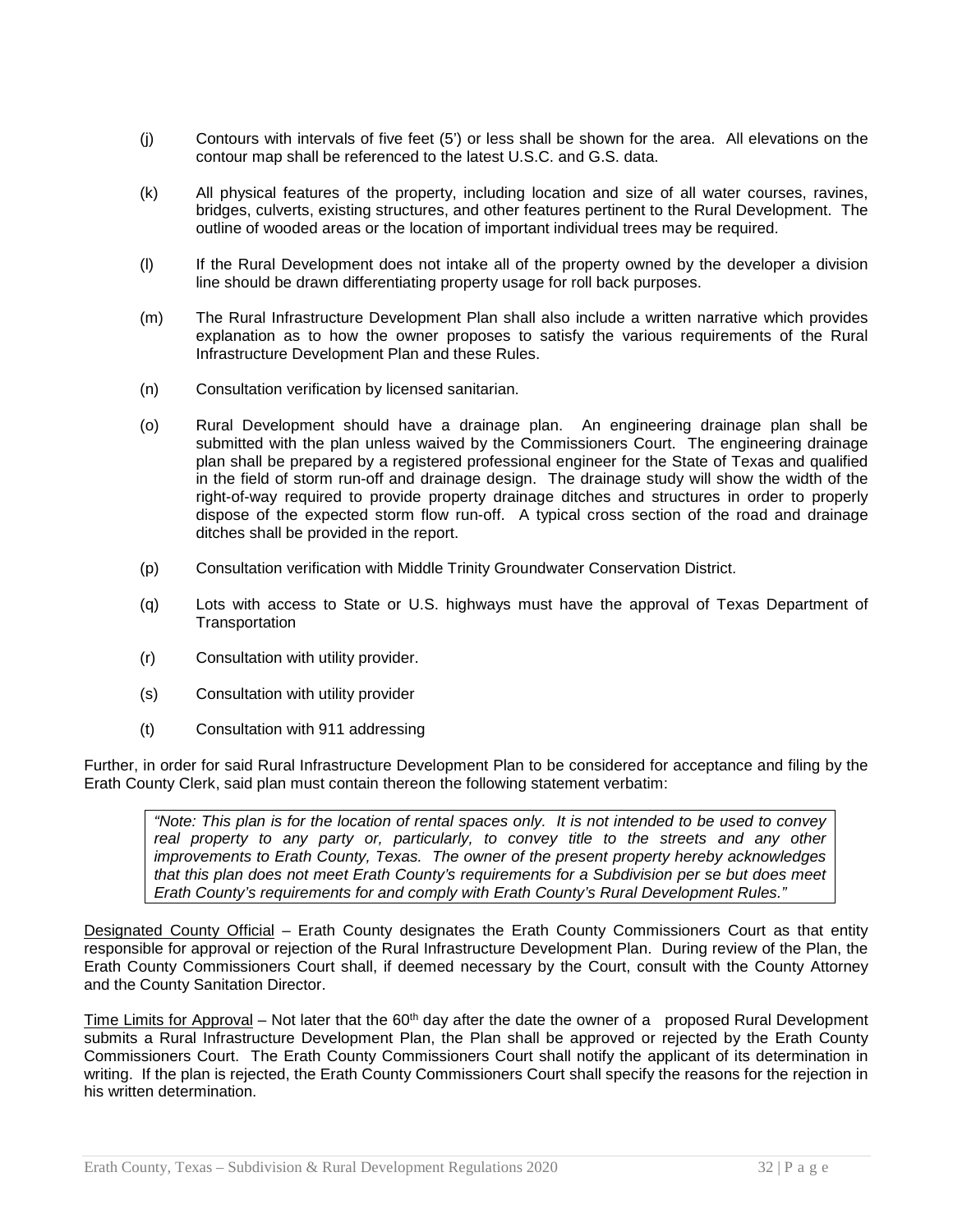Approval – Failure to reject a Rural Infrastructure Development Plan by the Erath County Commissioners Court within the 60 (sixty) days constitutes approval of the plan.

#### Expiration

 1. Approval of a preliminary plan shall expire and be of no further force and effect within twelve (12) months following the date the Commissioners' Court approves the preliminary plan, unless a final plan is approved for all or part of the preliminary plan within that time period.

2. In the case of a multi-phase rural development, where phases are depicted on the approved preliminary plan, approval of a final plan for a phase shall extend the expiration date for the remaining portion of the original preliminary plan for a period of not more than six (6) months after the date of approval of the final plan. Approval of a subsequent final plan within such period shall extend the expiration date for the portion of the original preliminary plan for which no final plans have been approved for an additional six (6) months from the date of approval of such plan.

3. Each extension period for the expiration of the original preliminary plan runs from the date of the latest final plan approval; extension periods are not cumulative. If a final plan is not approved during the extension period, the original preliminary plan, together with any unapproved final plan applications or expired final plans, expires.

4. The filing of a revised preliminary plan after approval of the original preliminary plan but prior to final plan approval shall cause the prior preliminary plan to expire immediately. If a phase of the development already has received final plan approval, the Developer shall submit a revised preliminary plan for all phases of the rural development that have not received final plan approval. In either case, all regulations in effect on the date of filing of the revised preliminary plan shall be applied to the new plan application.

Construction Prohibited without Approved Plan – Construction of any proposed Rural Development may not begin before the Erath County Commissioners Court approves the proposed Rural Infrastructure Development Plan.

Performance Bond - The county shall require bonding or a letter of credit in relation to the construction of public improvements. Performance bonds are required of all owners as set forth below.

- 1) Performance Bond
	- (a) The owner or owners of any tract of land to be developed shall give a good and sufficient bond for the proper construction of the roads and drainage facilities in all rural developments Such bond may be either a performance bond executed by a surety company authorized to do business in the State of Texas, or an irrevocable letter of credit from an acceptable Texas bank.
	- (b) Such performance bond or letter of credit shall be made payable to "Erath County Judge or his/her successors in office," conditioned that the owner or owners shall subdivide any such tract of land and all improvements shall be constructed in accordance with these Regulations.
	- (c) The performance bond or letter of credit shall be in an amount equal to the actual cost or contract amount of constructing such roads and drainage facilities.
	- (d) The performance bond or letter of credit, in an amount as established herein, shall be presented to the Commissioners Court when the final rural development plan is presented to the court for approval. The county's auditor or county judge must approve, in writing, the form of said bond or letter prior to the date of submission to the Commissioners Court. No rural development plan or plan will be approved by the Commissioners Court without being accompanied by a performance bond or letter of credit meeting the requirements of this section.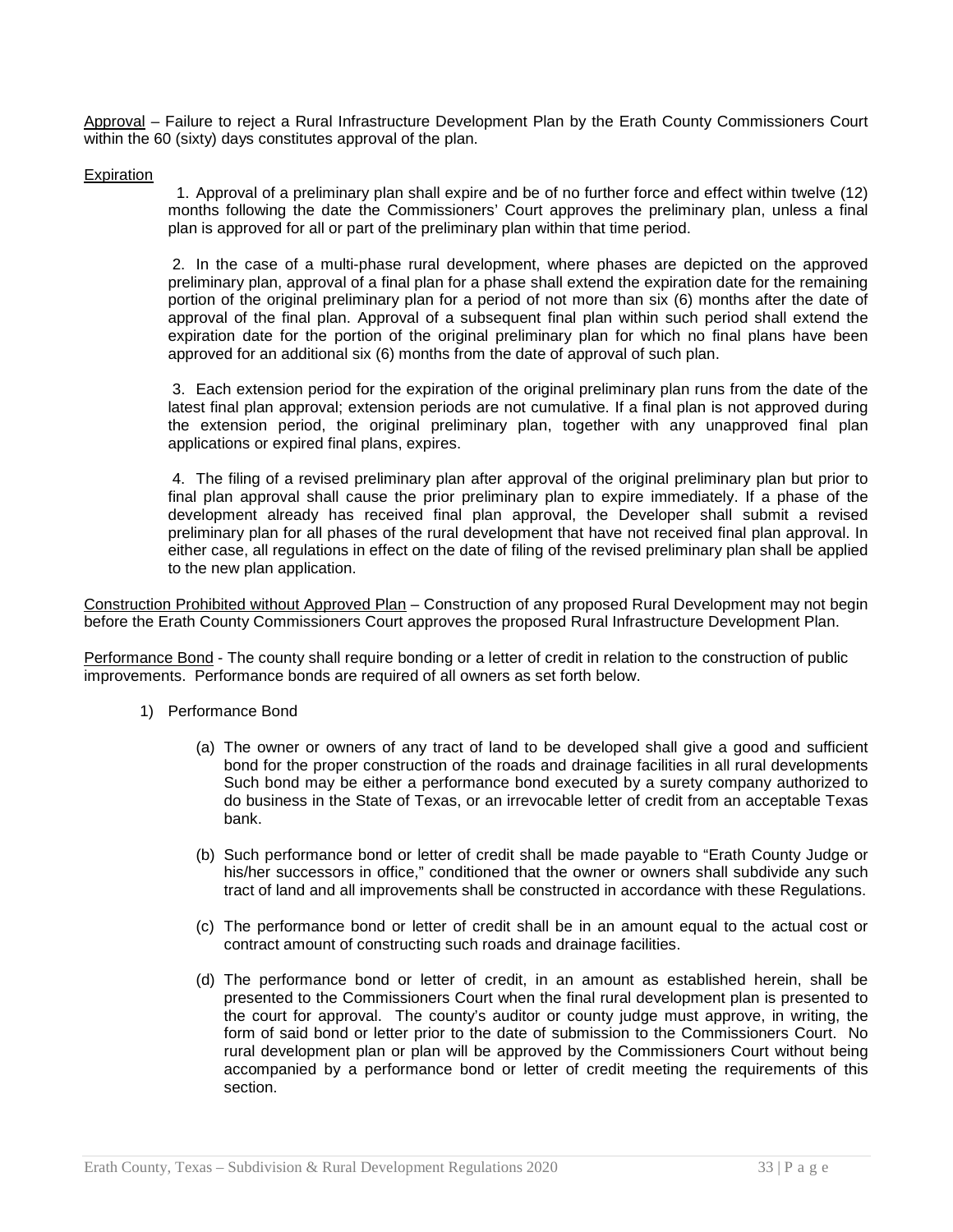- (e) The performance bond or letter of credit shall go into effect on the day the final rural development plan receives county approval. Bond must remain in full force and effect until after all roads and all associated drainage improvements in the rural development have been completed and have been accepted by the county in accordance with these regulations as certified by the Commissioners Court.
- (f) When the owner or owners of any tract of land to be subdivided has or have finished construction all of these roads and drainage facilities in said rural development in accordance with these regulations, the owner or owners shall give written notice of this fact to the Commissioners Court by giving notice to the County Judge.
- (g) Before release of the performance bond, three County Commissioners shall inspect the roads and the owner shall remedy all deficiencies prior to release of the security. If the deficiencies are not properly remedied, the county shall draw on the security to make the necessary repairs.

See Appendix C: Performance Bond.

#### FINAL AND RECORDED PLAN FOR RURAL DEVELOPMENT

#### Application for Final and Recorded Plan

An application for approval of a final and recorded plan shall include the following:

- (a) Engineer Certification All of the drainage plans and specifications of the drainage improvements contained in the Developer's application to Commissioners' Court shall be prepared by a Texas Registered Professional Engineer and all of the drainage improvements contained in the application shall be built under the supervision of such Engineer. Such Engineer shall certify in writing to the Commissioner's Court that as each segment or phase is completed, that such segment or phase has been built true and correct in accordance with the submitted plans and specifications and that the same was built under his supervision. This written certification shall be signed and sealed by such Engineer. All of the expenses of such engineering shall be paid for by the Developer.
- (b)  $Final Inspection A final inspection of any proposed rural development infrastructure upon its$ completion is required. Final inspection shall be made by two (2) Commissioners, i.e., the Commissioner in whose precinct the development is situated as well as one other Commissioner to be appointed by the County Judge. Final inspection shall be made prior to the Commissioners Court's approval and issuance of a Certificate of Compliance. Said Commissioners shall make the final inspection not later than the second business day after the Erath County Commissioners Court receives written confirmation of completion from owner.
- (c) Certificate of Compliance by Commissioners Court If the Erath County Commissioners Court determines that the Preliminary Plan has been properly carried out, the Commissioners Court shall issue a Certificate of Compliance within five (5) business days after the final inspection is completed. The Commissioners Court may delegate issuance of the Certificate of Compliance to the County Judge's office.
	- (d) Corrective Action if Construction Not Approved If the Erath County Commissioners Court determines that the development has not been properly carried out, then the owner shall be advised in writing and shall have thirty (30) days from the date of notification to make the required corrections or to perform the additional work required. On completion of the corrective work, the owner shall again follow the procedures set out in Section I, of this Order, before the owner is eligible to receive a Certificate of Compliance.
	- (e) The owner or owners of any tract of land to be developed shall give a good and sufficient bond for the proper construction of the roads and drainage facilities in all developments

#### (f) Standards for Approval.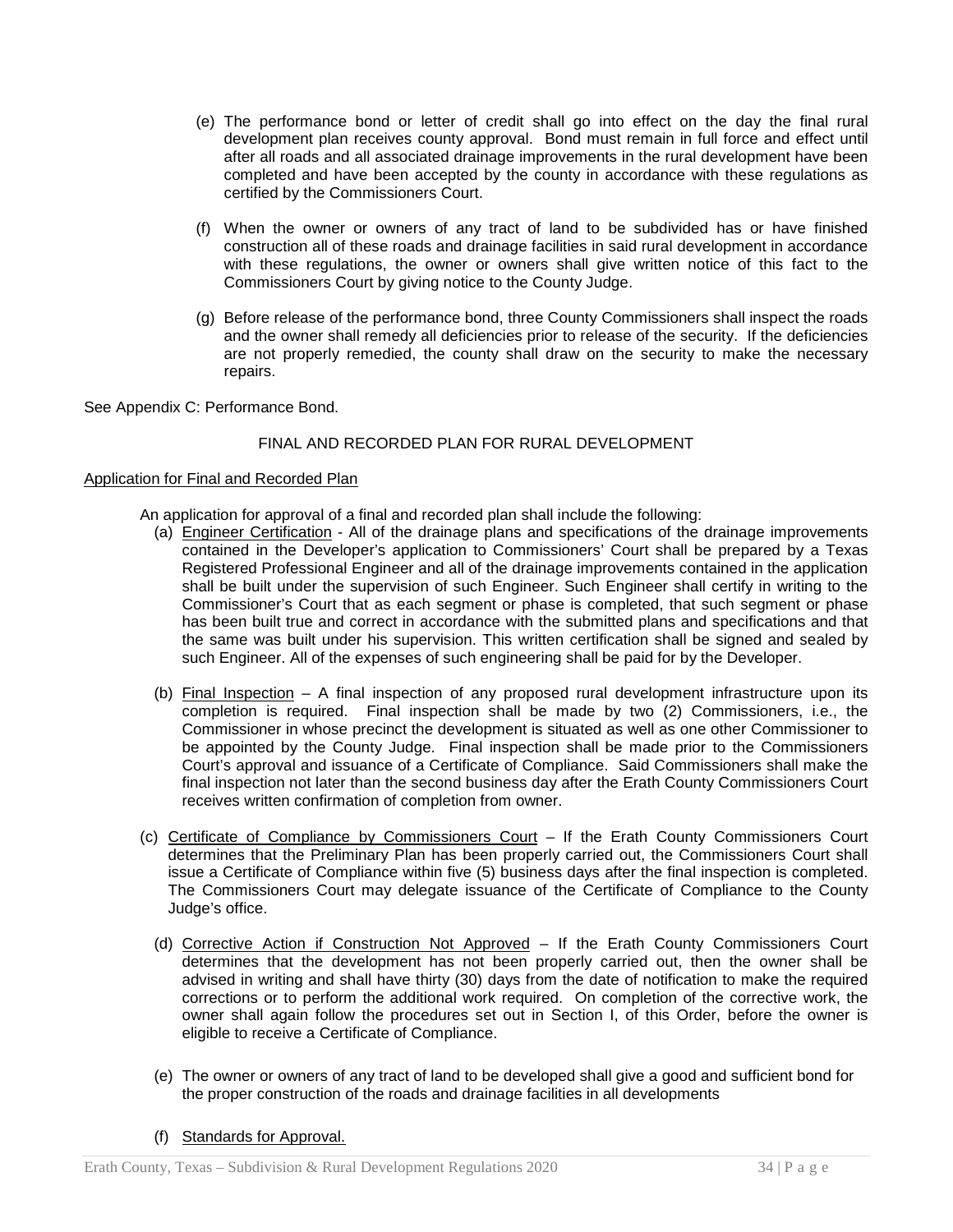The Commissioners Court shall approve a final plan if it satisfies the following standards:

- (a) The plan is consistent with the approved preliminary plan;
- (b) The plan conforms to each of the requirements contained in these Regulations
- (g) After being considered at a meeting of the Commissioners Court, with a quorum being present, the final plan shall be acted upon by the Court. If the final plan is approved by order of the Court, then the County Judge shall sign the plan and shall so state the date of approval. The following certification shall be provided on the final plan:

*"I hereby certify that this plan was approved this \_\_\_\_\_ day of \_\_\_\_\_\_\_\_\_\_, 20\_\_, by the Erath County Commissioners Court, and maybe filed for record in the Plan Records of Erath County by the County Clerk.*

> *\_\_\_\_\_\_\_\_\_\_\_\_\_\_\_\_\_\_\_\_ County Judge"*

# SECTION II, ART. IV: PROCEDURES FOR RURAL DEVELOPMENT MINIMUM STANDARDS FOR PLANS: ROADS/STREETS, WATER DRAINAGE, SEWAGE DISPOSAL SYSTEMS, AND UTILITIES; PARTICULAR RULES FOR RV PARKS

Erath County hereby adopts the following minimum standards for Rural Development Infrastructure and for any Rural Infrastructure Development Plan.

# ROADS

Also see "*Road Construction Standards*" on Page 15.

#### Required Streets and Roadway

A. All streets within a manufactured home rental community shall be classified as private streets to be maintained by an approved maintenance entity, unless the Commissioners' Court determines that the public health, safety or general welfare requires dedication of the street to the public.

B. A proposed infrastructure development plan shall satisfy the requirements of these Regulations relating to the provision of rights-of-way for, design of, and construction of roadways, and shall contain a written certification from a registered professional civil engineer or surveyor that the locations and dimensions of roadways, as set forth and laid out in the development plan, are in accordance with these Regulations.

#### Roadway Layout

A. Internal streets shall be so laid out that their use by through traffic will be discouraged, but access may be provided to adjacent development.

B. The manufactured home rental community shall provide at least one point of access to an arterial or collector street and shall provide no less than one (1) entrance for each seventy-five (75) lots, including stubs for future development or connection to an existing major collector or arterial.

C. The Commissioners' Court may require gates and/or warning devices at all road crossings where a storm event is anticipated to flow over the road surface

#### Design Criteria and Construction Standards for Streets

A. Proposed streets must conform to existing topography, as nearly as possible, in order that drainage problems may be reduced and/or avoided. Streets should, whenever possible, follow valleys or depressions so as to form a collection system for surface water.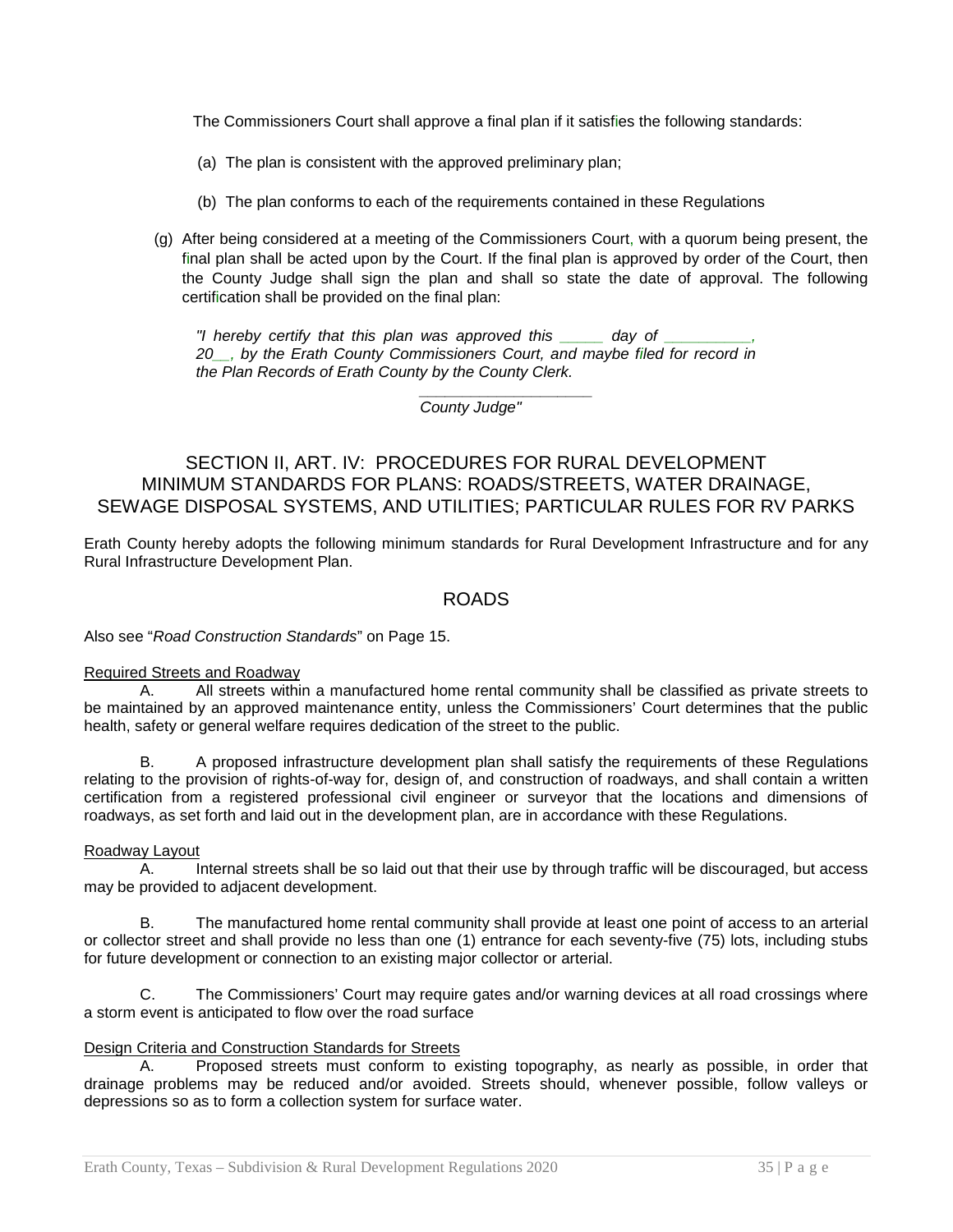B. The classification and construction standards for all public or private streets shall be determined according to the average daily traffic anticipated for the streets. The standards for paved streets are summarized on Table attached hereto. All streets shall be constructed in accordance with the Standards of Erath County attached hereto and the "Standard Specifications for Public Works Construction," published by the NCTCOG, as may be amended.

C. Street (Block) Length. The maximum length of any block or street segment shall be one thousand eight hundred feet (1,800'), as measured along the street centerline from the point(s) of intersection with other through (i.e., not dead-end or cul-de-sac) streets.

D. Cul-De-Sacs. A street ending in a cul-de-sac shall not be longer than six hundred feet (600'), as measured from the centerline of the intersecting street to the center point of the bulb, and shall have a properly designed turnaround at the closed end. If a central water system exists, with properly placed fire hydrants, then the turnaround shall have a minimum outside roadway (i.e., pavement) diameter of at least eighty (80'), and a minimum bulb right-of-way diameter of at least one hundred feet (100). If no central water system exists, then the turnaround shall have a minimum outside roadway (i.e., pavement) diameter of at least one hundred feet (100'), and a minimum bulb right-of-way diameter of at least one hundred and twenty feet (120'). Dead end streets are prohibited.

#### Street Names and Signs

#### 1. Street Names and Numbers

New streets and roads in Manufactured Home Rental Communities shall be names so as to provide continuity of names with existing streets and so as to prevent conflict with identical or similar street and road names in other parts of Erath County. All street names shall be approved by Erath County Commissioner's Court. Roads or streets which are a continuation of any existing road or street shall take the name of the existing road or street.

2. Street and Road Numbers/Names Required

The Developer shall install street or road name signs at al intersections in the Manufactured Home Rental Community. The proper installation of these signs is a part of the required construction standards of Erath County. Final approval of the construction will not be given by the Erath Commissioners Court until all signs are installed.

#### Mailboxes

 1. Mailboxes shall be set at least one foot (1'), but no more than three feet (3'), back from the curb, paving edge, or shoulder area of the permitted street upon which the property is addressed.

2. All mailboxes within County rights-of-way shall meet current TxDOT standards if the speed limit on the County road is more than 40 miles per hour. Mailboxes in a development with speed limits at or below 40 miles per hour must meet U.S. Post Office requirements, and must be placed in a manner that does not interfere with the efficient movement of traffic or with visibility from driveways, side streets, and other access points.

3. All mailboxes along arterials shall be of a "break-away" type design (this type of design is also encouraged along collector and local streets). Clustering of mailboxes is greatly encouraged.

# SECTION II, ART. V: WATER DRAINAGE

Lots and Private Property - Lots and private property shall be graded so that surface drainage from said property shall be taken to roads or drainage courses as directly as possible. Drainage water from roads shall be taken to defined drainage courses.

Roads without Curbs and Gutters - All roads without curbs and gutters shall have drainage ditches adjacent to and running parallel to said roads or roads. Said drainage ditches shall have minimum depth of twelve (12") inches below the level of the sub grade.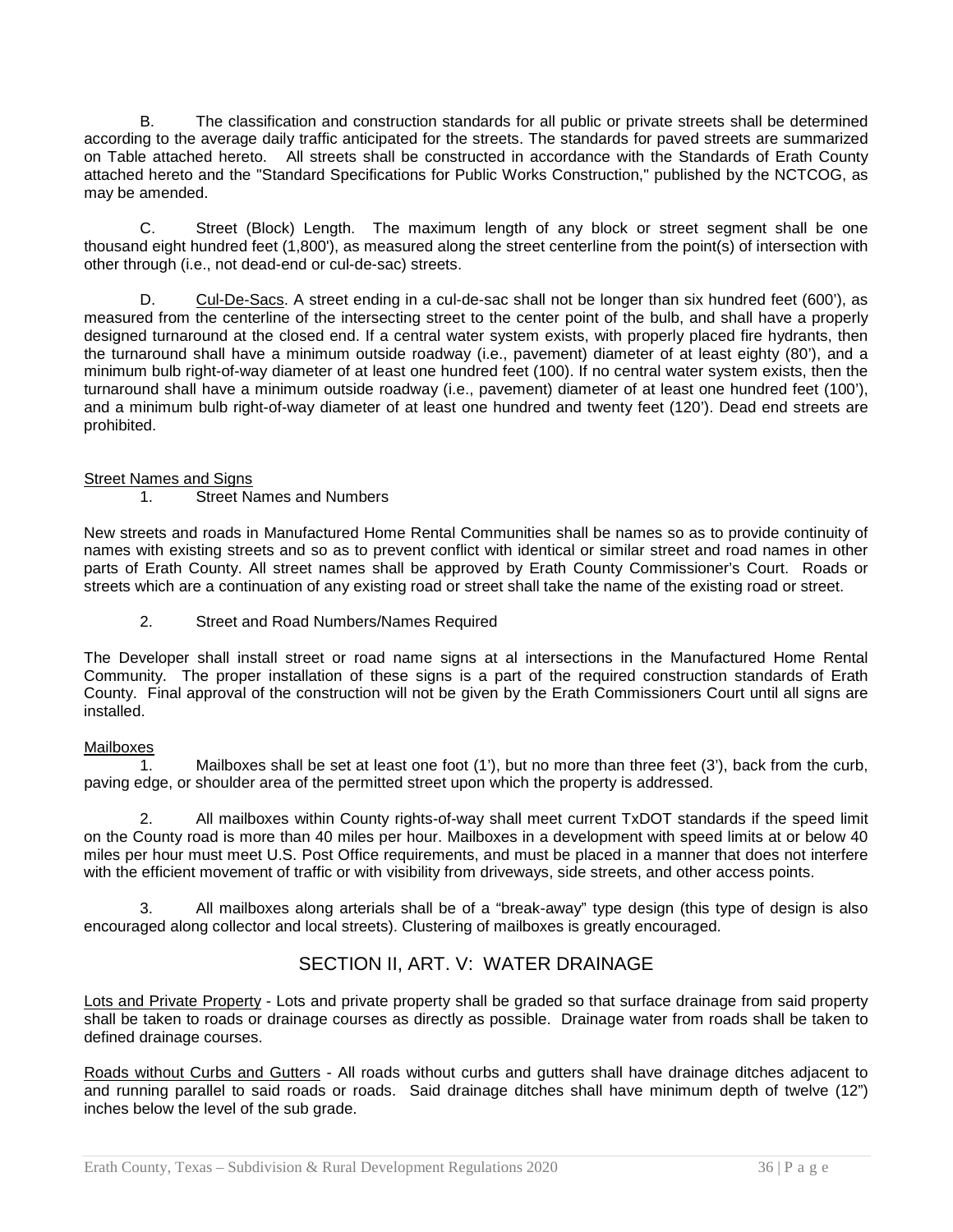Permanent Drainage Structures - Permanent drainage structures, including but not limited to culverts, pipes, drainage boxes and bridges, shall be installed at all crossings of drainage courses, including drainage ditches with driveways and roads.

Types of Permanent Drainage Structures - The exact dimensions and type of permanent drainage structures including culverts, pipes, drainage boxes, and bridges shall be established for each development by the Commissioners Court in its order granting or denying preliminary authorization of a development plan.

Driveway Drain Pipes - Placement of driveway drain pipes and drain structures shall be made at the expense of the owner or developer upon receipt of a written approval of the County Precinct Commissioner prior to installation. No driveway drain pipe will be accepted unless it has a minimum drainage of fifteen inches (15") in diameter and a minimum length of twenty-two feet (22') if ends are concreted, however, the placement, length and diameter of a drain pipe must be inspected and approved by a County Commissioner prior to installation and it is within the Commissioner's discretion to alter the required size, length and placement if deemed necessary. Larger drain pipes shall be installed if necessary to handle drainage based upon a ten-year flow frequency. An easement shall be required from any affected property owner or owners when the natural flow of water is changed.

Embankments - All roadways subject to flooding and high waters and all roadway crossing streams must have reinforced embankments to prevent erosion of said embankments, as approved by the precinct Commissioner.

Permanent Obstacles - Permanent obstacle, such as concrete or rock retards, shall be installed on the sloping sides of drainage ditches and drainage courses to prevent erosion where specifically designated by the Commissioners Court in its order granting or denying preliminary authorization to the development plan.

Open Drainage Channels and Ditches - Open drainage channels and ditches shall be constructed with a proper cross-slope grade and an alignment which will facilitate proper functioning without destructive velocities of drainage waters.

Drainage Easements - All drainage easements in the land being authorized for development must be of adequate width, as determined by the Commissioners Court in its order granting or denying authorization of a development plan, to permit drainage and flood control for all land whose natural drainage runs through the property being authorized for development. Drainage Plan

An engineering 20-year flood drainage plan shall be submitted with the preliminary plan unless waived by the Commissioners Court. The engineering drainage plan shall be prepared by a registered professional engineer for the State of Texas and qualified in the field of storm run-off and drainage design. The drainage study will show the width of the right-of-way required to provide property drainage ditches and structures in order to properly dispose of the expected storm flow run-off. A typical cross section of the road and drainage ditches shall be provided in the report.

Maximum Road Grades - Grades of roads shall be a maximum of twelve percent (12%). Exceptions to this rule may be granted by Commissioner's Court.

Backfill of Pipe - All pipe shall be backfilled at six-inch (6") lifts and tamped with air tamp, with water as needed.

# SECTION II, ART. VI: SEWAGE DISPOSAL SYSTEMS

A licensed sanitarian must review and approve the plan to assure that all County sanitation rules and regulations can be met.

Soil Analysis - If a State-approved disposal sewage system is not provided, the subdivider will have soil tests made in accordance with applicable Erath County and State regulations then in effect for installation of private sewage facilities so that a minimum of ten percent (10%) of the proposed tracts or lots have been approved by a licensed sanitarian.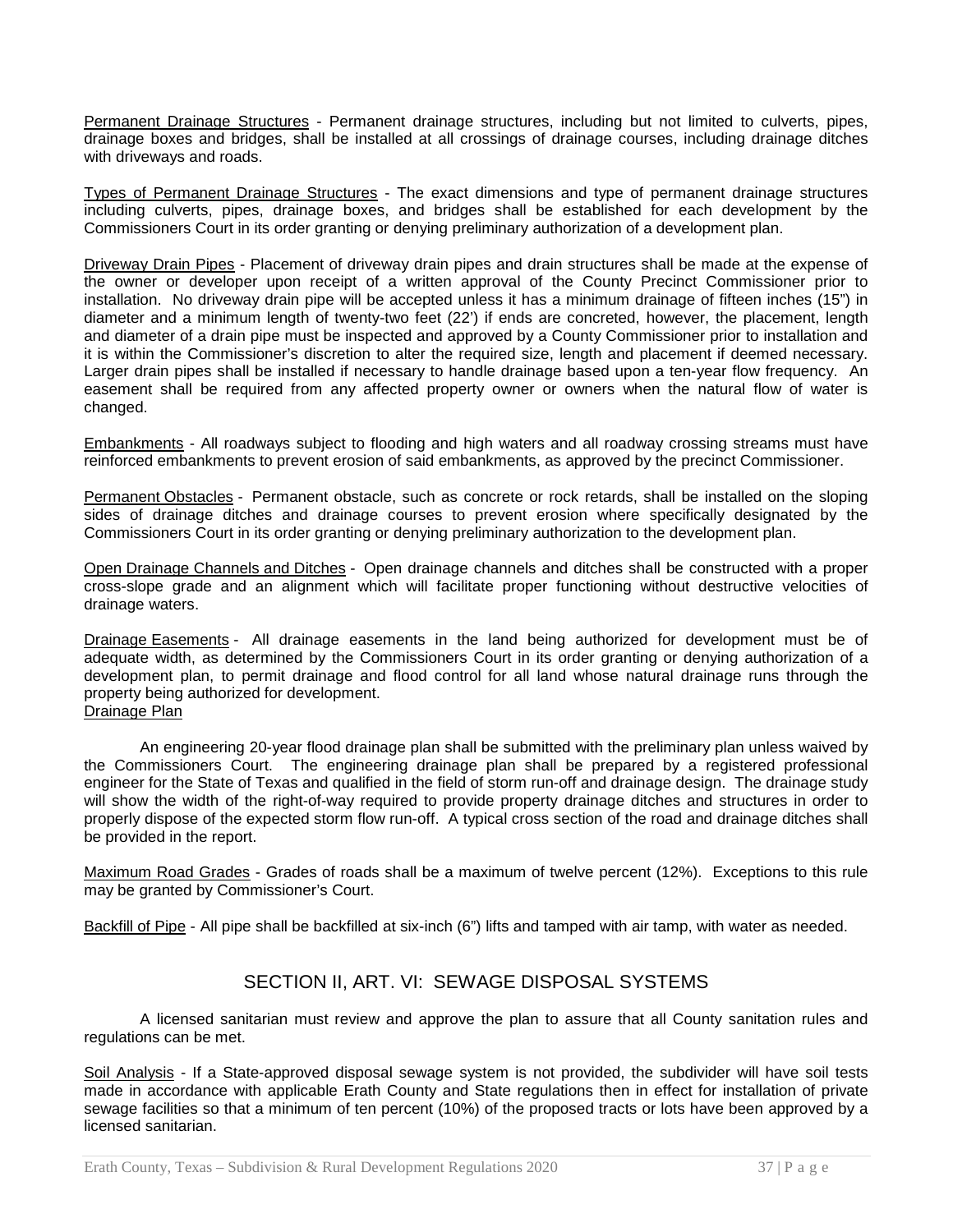Lot Adequate Sizes to Meet Sanitation Requirements - All development lots that have individual septic systems shall contain a minimum of 43,560 square feet (i.e., one (1) acre) for those with community water system and a minimum of 87,120 square feet (i.e., two (2) acres) for those without a community water system. It must be noted that size alone does not assure sanitation requirement can be met. The developer or owner shall ascertain and certify that an acceptable septic tank with a proper drain field can be installed on each tract planted or offered for sale, unless public sanitary sewer collection facilities are made available to the site. A licensed sanitarian may be contacted for the specifications. All developments using a state permitted and approved sewage disposal system must meet all state requirements as to lot size. The owners or developer must ascertain and certify that lot sizes within the development meet all state requirements.

All Habitable Structures Must Have Approved Sewage Systems - All habitable structures shall be connected to septic tanks or sewer systems conforming to the regulations and recommendations of the State and Erath County. Septic tanks shall meet State and County regulations and must be inspected by a licensed sanitarian, a licensed professional engineer or a designated agent of the T.C.E.Q. before, during, and after construction. [Note: Only one (1) habitable structure shall be connected to a single septic system.]

Additionally, the planning materials for an on-site sewage facility to be submitted for approval by the permitting authority shall be prepared by a professional engineer or professional sanitarian and shall include an overall site plan, topographic map, 100-year floodplain map, soil survey, location of water wells, locations of easements and a complete report detailing the types of on-site sewage facilities to be considered and their compatibility with areawide drainage and groundwater. A comprehensive drainage plan shall also be included in these planning materials.

Outdoor Toilets or Cesspools Prohibited - There will be no outdoor toilets or cesspools within any development.

#### All Sewage Disposal Regulations of Erath County, Texas, Must Be Met, With No Exceptions

# SECTION II, ART. VII: UTILITIES

Easements - The Owner of the Manufactured Home Rental Community shall coordinate with utility service provider to determine the locations and widths of required easements. Evidence of such coordination will be required as a condition of approval of the Rural Development Infrastructure Plan and the issuance of a Certificate of Compliance. A Rural Development Infrastructure Plan shall not be approved until the Owner has obtained a satisfactory agreement with utility service providers regarding the utility easements. At a minimum, utility service companies, which must be consulted, include electric service, telephone service and any water or wastewater district or other water utility, which has jurisdiction.

Utility Lines in Rear of Homes - Utility lines which are to be above ground are preferred to be in the rear of homes or other buildings. Underground lines shall be prominently marked along the length of the lines.

County Not Liable - Erath County will not assume any liability for damage to utility lines suffered while maintaining roads.

# SECTION II, ART. VIII: RV PARKS

Rules and Regulations Particular to RV Parks - Additionally, Erath County hereby adopts the following Rules and Regulations applicable specifically and only to Recreational Vehicle (RV) Parks, said Rules and Regulations being promulgated in furtherance of the public's safety:

> 1. Ingress and Egress: Each RV Park shall have a separate entrance- and exit-roadway, each of which shall not be less than 28 (twenty-eight) feet wide from flow line to flow line. No overhead obstructions shall be allowed at such entrances and exits. Minimum obstruction height on the RV Park's interior roads shall be 15 (fifteen) feet. No entrance or exit from any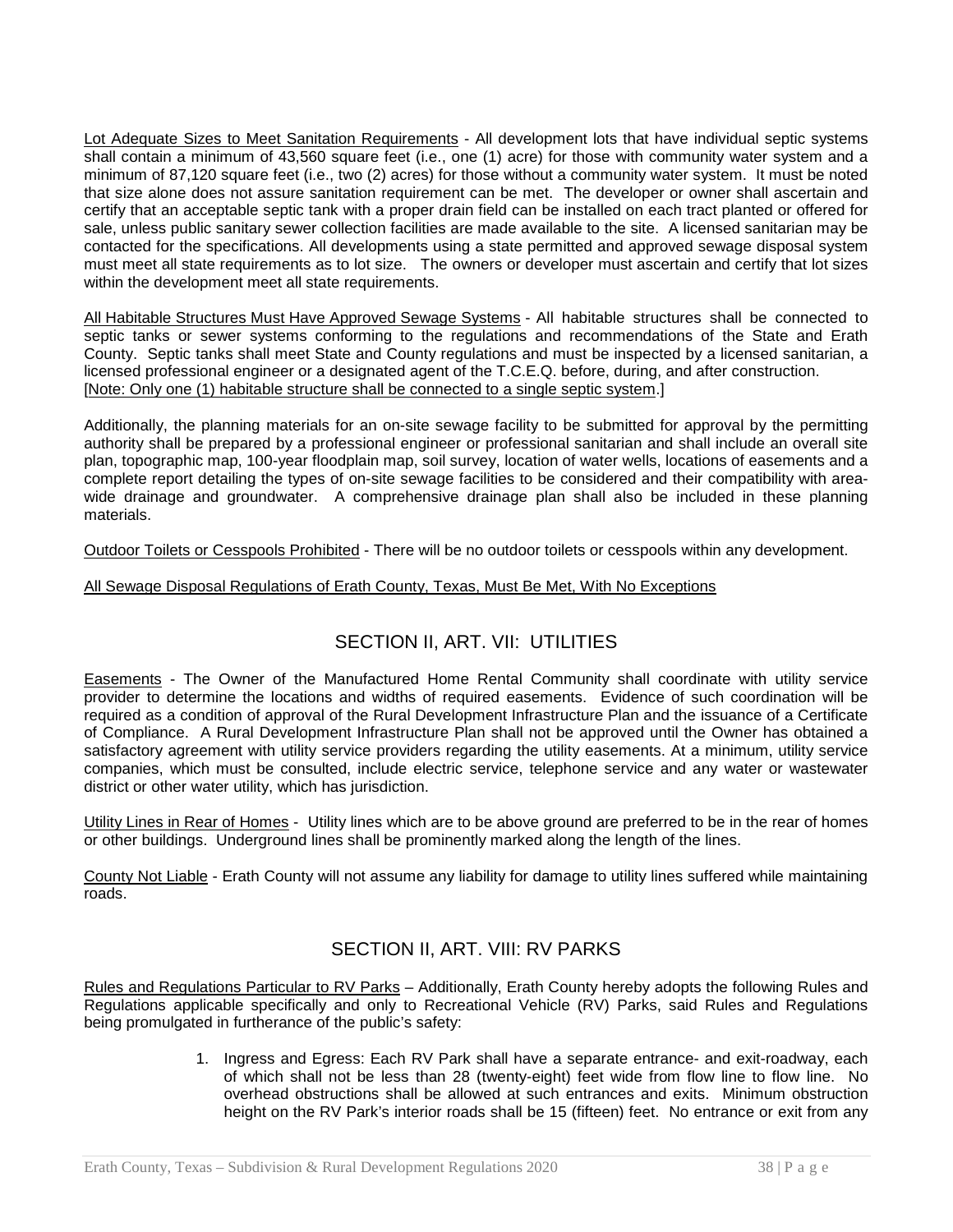RV Park shall be permitted through or allow movement through a residential district or subdivision.

- 2. Address Signage: RV Parks shall have designated 911-addressing posted in minimum six (6) contrasting lettering visible from the roadway. Each individual RV Park spaces shall have a designated signage posted in contrasting letters with a minimum size of four (4) inches at each space clearly visible from the adjoining road.
- 3. Minimum spacing: The minimum distance between each parked recreational vehicle shall be twenty (20) feet. Foldouts and slide length shall be included in determining spacing.
- 4. Parking: Off-road parking allotment shall be included in the site plan. No parking of vehicles shall be allowed in park-access roadways.
- 5. Setback: A minimum of ten (10) feet of setback shall be allowed between RV parking and any outbuilding or adjacent property.
- 6. Fire Prevention and Protection: No outdoor fires shall be allowed except in grills, ovens, stoves or park-provided fire boxes designed for the specific use of food preparation. LP gas, fuel oil, gasoline and other flammable liquids shall not be stored inside or beneath any vehicle. LP tanks shall be limited to 100-pound size or less. Storage buildings, lean-to's, or outside storage shall not be allowed at individual RV sites.
- 7. Flammable Material: Trees, brush, grass, trash bins and landscaping shall be kept neat, clean and in accordance with accepted NFPA fire-safety guidelines.
- 8. Fire Extinguishers: Twenty-pound class ABC fire extinguisher must be mounted, tagged, and located at or inside an office-area that is accessible by the public. Extinguisher shall be subject to annual inspection by a Texas State Fire Marshal licensed service company.

# SECTION II, ART. IX: VARIANCES AND EXCEPTIONS

- A. General The Commissioners Court of Erath County recognizes that there are vast differences in terrain and population density in Erath County. In instances when the Commissioners Court finds that extraordinary hardships or extreme practical difficulties will result from strict compliance with these Rural Development Rules and/or the purposes of these Rules may be fulfilled to a greater extent by an alternative proposal, the Commissioners Court may approve variances, or exceptions to these Rules so that substantial justice may be done and the public interest secured. Variances may be made, provided that the variance or exception shall not have the effect of nullifying the intent and purpose of these Rules, further provided that the variance is allowed by Texas law.
- B. Evidence Required The Commissioners Court shall not approve variances or exceptions unless it shall make finding based upon evidence presented to it in each specific case that:
	- 1. The granting of the variance or exception will not be detrimental to the public health, safety or welfare, or injurious to other property;
	- 2. The conditions upon which the variance request is based are unique to the property for which the relief is sought and are not applicable generally to other property;
	- 3. Because of the particular physical surroundings, shape, or topographical conditions of the specific property involved, a particular hardship to the owner would result, as distinguished from a mere inconvenience, if the strict letter of these Rules is carried out.
- C. Authority Authority to make final approval of all variances and exceptions is vested in the Commissioners Court. Request for variances shall be filed at the time of application and may be taken up at only posted meeting of Commissioners Court while the application is pending.

# SECTION II, ART. X: ENFORCEMENT; PENALTIES; APPEALS

# A. Category of Offense.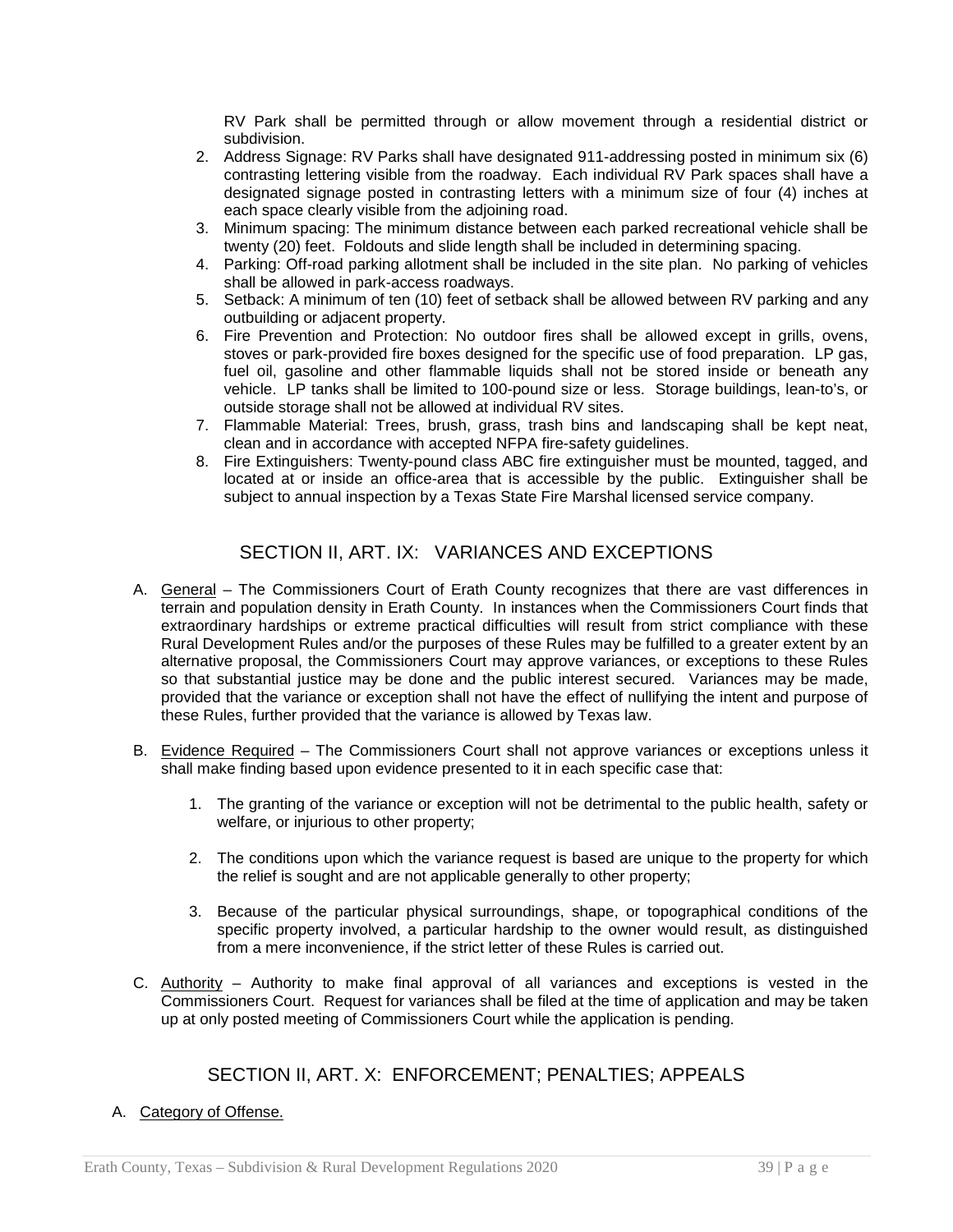A person commits an offense if the person knowingly or intentionally violates a requirement of these regulations, including the road design and construction specifications incorporated into these regulations, the rules of Erath County for on-site sewage facilities, and any appendices attached to these regulations. An offense under this provision is a Class B misdemeanor punishable by fine or imprisonment or both.

#### B. Enforcement Actions.

At the request of the Commissioners' Court, the County Attorney or other prosecuting attorney for the County may file an action in a court of competent jurisdiction to:

- 1. Enjoin the violation or threatened violation of a requirement established by or adopted by the Commissioners' Court under these regulations; or
- 2. Recover damages in an amount adequate for the County to undertake any construction or other activity necessary to bring about compliance with a requirement established by or adopted by the Commissioners' Court under these regulations.

#### C. Enforcement of Building Lines.

If a structure is erected, constructed or reconstructed in violation of a building setback line established in accordance with these regulations, then the Commissioners' Court, the District or County Attorney, or an owner of real property in the County may institute an injunction, mandamus, abatement or other appropriate action to prevent, abate, remove or enjoin the unlawful erection, construction or reconstruction (see Texas Local Government Code, Chapter 233, Section 233.006).

D. Appeal of Building and Setback Lines.

An owner of property who is aggrieved by an action or order adopted by the Commissioners' Court may appeal the decision within thirty (30) days after the date adopting the action or order.

A property owner in the County who is aggrieved by a final order of the Court may appeal to the district court or to another court with proper jurisdiction, in accordance with Section 233.007 of the Texas Local Government Code.

# SECTION II, ART. XI: APPLICABILITY

- E. Effective Date These Rules are effective upon the date of final approval by Commissioners Court.
- F. Date Construction Commenced These Rules apply to any Rural Development for which construction, or expansion (as defined herein), is commenced on or after the date that the original infrastructure standards were adopted by this Commissioners Court.
- G. Expansion of Existing Areas of Rural Development These Rules are applicable to any expansion of any existing Rural Development after the original effective date of these Rules. "Expansion" includes but is not limited to any improvement concerning roads, water systems, septic systems and/or utilities and is ultimately defined at the discretion of the Commissioners Court.
- H. Applicable Outside City Limits These Rules are applicable in Erath County outside the city limits of any incorporated city.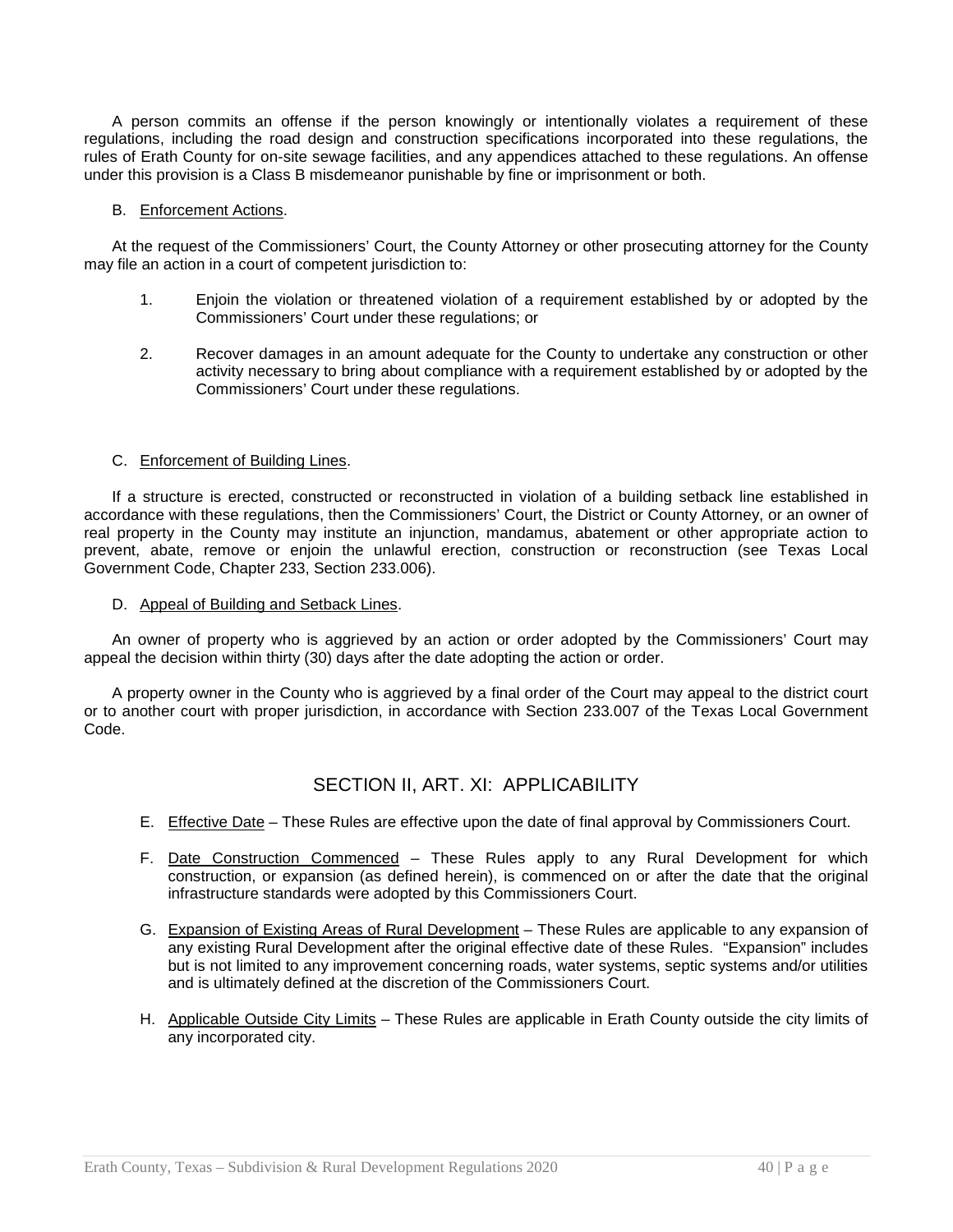# SECTION II, ART. XII: INTERPRETATION – CONFLICT, SEVERABILITY, SAVINGS AND AMENDMENTS

- G. Interpretation In their interpretation and application, the provision of these Rules shall be held to be minimum requirements for the promotion of the public health, safety, and general welfare. These Rules shall be construed broadly to promote the purposes for which they are adopted.
- H. Public Provisions These Rules are not intended to interfere with, abrogate, or annul any other County regulation, state statute, or other provision of law except as provided in these Rules. Where any provision of these Rules or any other rule or regulation or other provisions of law are in conflict, the provision which is more restrictive or imposes higher standards shall control.
- I. Private Provisions These Rules are not intended to abrogate any easement, covenant or any other private agreement or restriction, provided that were the provisions of these Rules are more restrictive or impose higher standards or regulations than such easement, covenant, or other private agreement or restriction, the requirements of these Rules shall govern.
- J. Severability If any part or provision of these Rules, or the application of these Rules to any person or circumstance is adjudged invalid by any court of competent jurisdiction, the judgment shall be confined in its operation to the part, provision, or application directly involved in the controversy in which such judgment shall have been rendered and shall not affect or impair the validity of the<br>remainder of these Rules or application of them to other persons or circumstances. The remainder of these Rules or application of them to other persons or circumstances. Commissioners Court hereby declares that it would have enacted the remainder of these Rules, even without any such part, provision, or application which is judged to be invalid.
- K. Saving Provision These Rules shall not be construed as abating any action now pending under or by virtue of, prior existing development regulations, or as discontinuing, abating, modifying, or altering any penalty accruing or about to accrue, or as affecting the liability of any person, firm, or corporation, or as waiving the right of the State or County under any section or provision existing at the time of adoption of these Rules, or as vacating or annulling any rights obtained by any person, firm, or corporation by lawful action of the County except as shall be expressly provided for in these Rules.
- L. Amendments For the purpose of protecting the public health, safety, and general welfare or for any other valid purpose, the Commissioners Court may, from time to time, amend these Rules at a public meeting following public notice in the manner prescribed by law.

Adopted and finally approved by unanimous vote of the Erath County Commissioners Court, in regular session, on this the 27th day of July, 2020.

|                                  | Alfonso Campos, Erath County Judge |  |  |  |
|----------------------------------|------------------------------------|--|--|--|
| Dee Stephens, Commissioner PCT 1 | Albert Ray, Commissioner PCT 2     |  |  |  |
| Joe Brown, Commissioner PCT 3    | Jim Buck, Commissioner PCT 4       |  |  |  |
| Attest:                          | Gwinda Jones, Erath County Clerk   |  |  |  |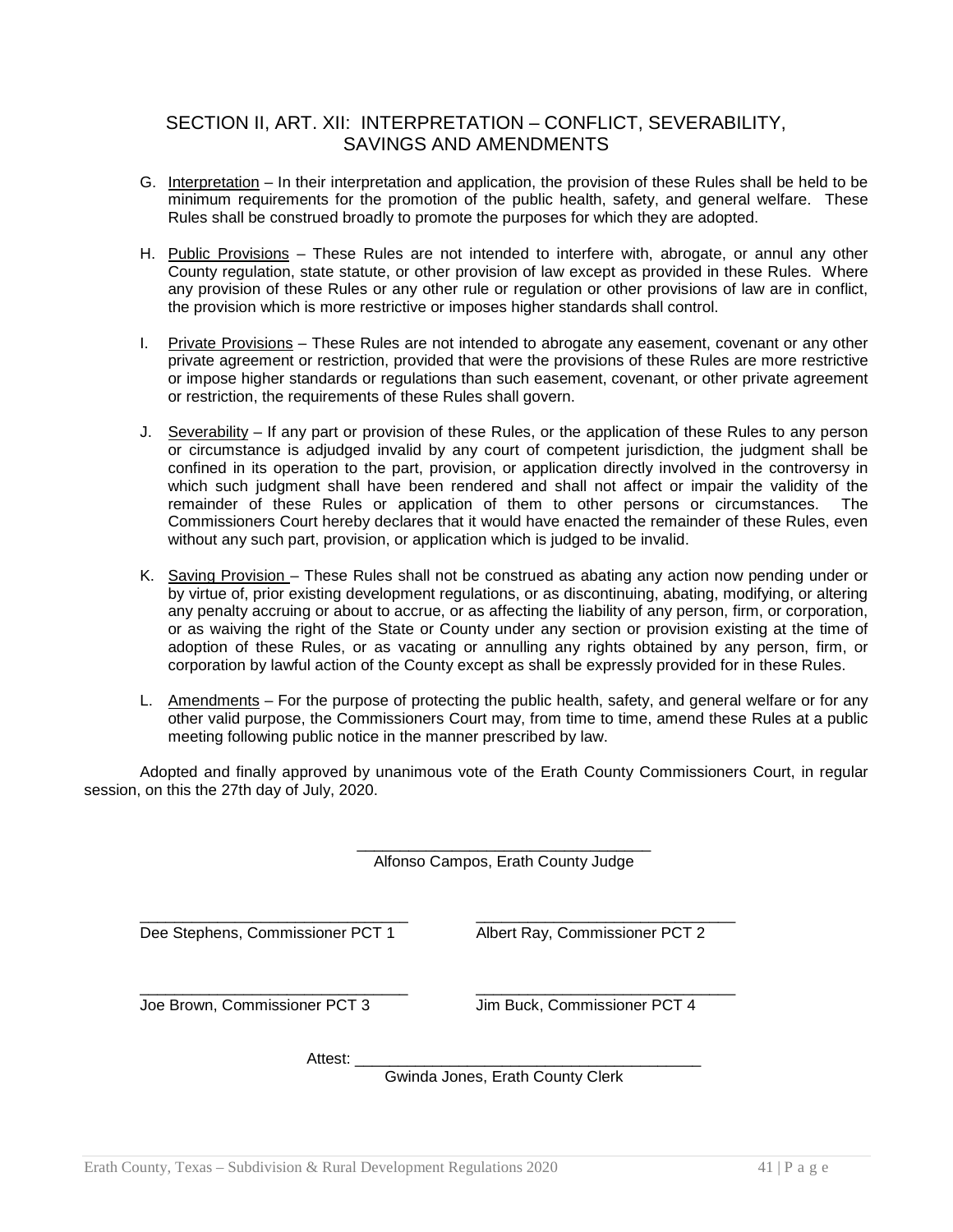# (Appendix C) RURAL DEVELOPMENT APPLICATION FORM

| Item(s) Submitted:<br>Preliminary Plan ______<br>Final Plan ____<br>Replat/Plan Revision ________                                                                                                                                                                                                                                                                                                                                                                                                                                                                                                                                                                                                                                                                                                                                                                         |                         |        |  |
|---------------------------------------------------------------------------------------------------------------------------------------------------------------------------------------------------------------------------------------------------------------------------------------------------------------------------------------------------------------------------------------------------------------------------------------------------------------------------------------------------------------------------------------------------------------------------------------------------------------------------------------------------------------------------------------------------------------------------------------------------------------------------------------------------------------------------------------------------------------------------|-------------------------|--------|--|
| FOR ERATH COUNTY COMMISSIONERS MEETING ON: UNITED ACCOUNTS                                                                                                                                                                                                                                                                                                                                                                                                                                                                                                                                                                                                                                                                                                                                                                                                                |                         | (Date) |  |
|                                                                                                                                                                                                                                                                                                                                                                                                                                                                                                                                                                                                                                                                                                                                                                                                                                                                           |                         |        |  |
|                                                                                                                                                                                                                                                                                                                                                                                                                                                                                                                                                                                                                                                                                                                                                                                                                                                                           |                         |        |  |
|                                                                                                                                                                                                                                                                                                                                                                                                                                                                                                                                                                                                                                                                                                                                                                                                                                                                           |                         |        |  |
|                                                                                                                                                                                                                                                                                                                                                                                                                                                                                                                                                                                                                                                                                                                                                                                                                                                                           |                         |        |  |
|                                                                                                                                                                                                                                                                                                                                                                                                                                                                                                                                                                                                                                                                                                                                                                                                                                                                           |                         |        |  |
|                                                                                                                                                                                                                                                                                                                                                                                                                                                                                                                                                                                                                                                                                                                                                                                                                                                                           |                         |        |  |
|                                                                                                                                                                                                                                                                                                                                                                                                                                                                                                                                                                                                                                                                                                                                                                                                                                                                           |                         |        |  |
| Current legal description of Property:<br>(Abstract/Survey Number or previously platted name.)                                                                                                                                                                                                                                                                                                                                                                                                                                                                                                                                                                                                                                                                                                                                                                            |                         |        |  |
| Acreage (to the nearest tenth of an acre) _______________________Number of Rental Spaces_____                                                                                                                                                                                                                                                                                                                                                                                                                                                                                                                                                                                                                                                                                                                                                                             |                         |        |  |
| <b>ACKNOWLEDGMENT BY APPLICANT:</b>                                                                                                                                                                                                                                                                                                                                                                                                                                                                                                                                                                                                                                                                                                                                                                                                                                       |                         |        |  |
| "Applicant herein agrees and acknowledges by evidence of signature below that the submission of this<br>Application with plans, plats or drawings makes such items public record and that the Applicant<br>understands that the general public may view the above-listed items.<br>"Further, Applicant agrees and acknowledges that the plan and/or plat submitted herewith is for the<br>location of rental spaces only. It is not intended to be used to convey real property to any party or,<br>particularly, to convey title to the streets and any other improvements to Erath County, Texas. The owner<br>of the property described herein acknowledges that this plan and/or plat does not meet Erath County's<br>requirements for a Subdivision per se but does meet Erath County's requirements for and comply with<br>Erath County's Rural Development Rules." |                         |        |  |
|                                                                                                                                                                                                                                                                                                                                                                                                                                                                                                                                                                                                                                                                                                                                                                                                                                                                           | (Applicant's Signature) |        |  |

\_\_\_\_\_\_\_\_\_\_\_\_\_\_\_\_\_\_\_\_\_\_\_\_\_\_, Applicant

(Applicant's Printed Name)

Date: \_\_\_\_\_\_\_\_\_\_\_\_\_\_\_\_\_\_\_\_